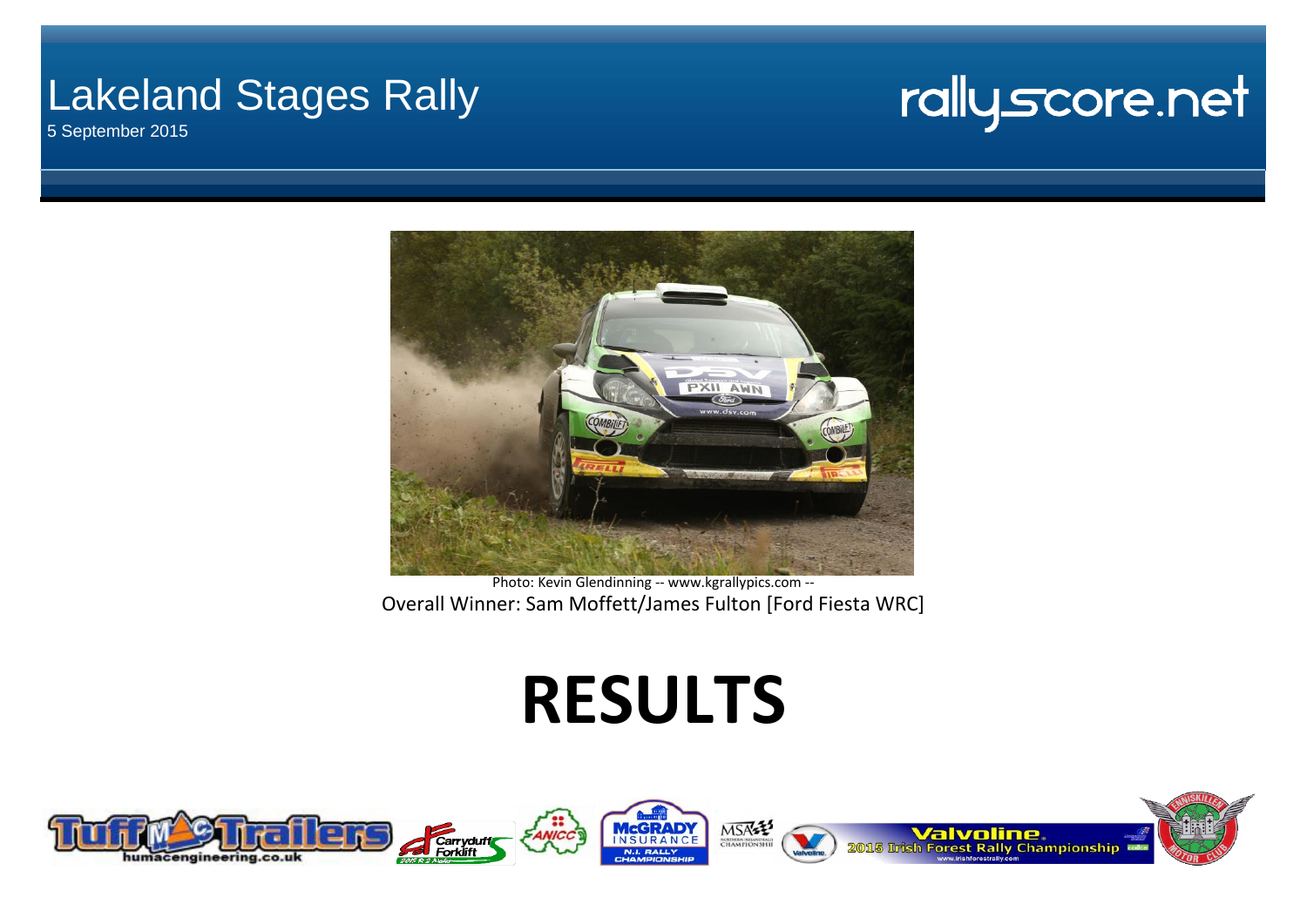|                |                | <b>Official Final Classification</b>    |                            |                |              |             |                 |
|----------------|----------------|-----------------------------------------|----------------------------|----------------|--------------|-------------|-----------------|
|                |                | Pos Num Driver/Co-driver                | Car                        | Class          | <b>Total</b> | Gap to lead | Gap to previous |
| 1              | 6              | Sam Moffett/James Fulton                | Ford Fiesta WRC            | 9              | 37m 52.0s    |             |                 |
| 2              | 5              | Josh Moffett/Jason McKenna              | Mitsubishi Lancer Evo IX   | 9              | 38m 13.0s    | $+0m 21.0s$ |                 |
| 3              | 4              | Jonathan Greer/Kirsty Riddick           | Citroën DS3 R5             | 9              | 38m 53.0s    | $+1m$ 01.0s | $+0m$ 40.0s     |
| 4              |                | 15 Frank Kelly/David Vance              | Ford Escort                | $\overline{7}$ | 39m 48.0s    | $+1m 56.0s$ | $+0m 55.0s$     |
| 5              | 16             | Shane McGirr/Jackie Elliott             | <b>Toyota Starlet</b>      | 6              | 40m 02.0s    | $+2m$ 10.0s | $+0m$ 14.0s     |
| 6              |                | 105 Paul Barrett/Glenn Alcorn           | Ford Escort                | 5              | 40m 05.0s    | $+2m$ 13.0s | $+0m 03.0s$     |
| $\overline{7}$ | 20             | Jon Armstrong/Noel O'Sullivan Jnr       | Peugeot 208 R2             | 4              | 40m 31.0s    | $+2m$ 39.0s | $+0m 26.0s$     |
| 8              |                | 11 Jonny Leonard/Niall Burns            | Mitsubishi Lancer Evo      | 9              | 40m 35.0s    | $+2m$ 43.0s | $+0m 04.0s$     |
| 9              | 3              | Desi Henry/Liam Moynihan                | Škoda Fabia S2000          | 9              | 40m 40.0s    | $+2m 48.0s$ | $+0m 05.0s$     |
| 10             |                | 25 Niall McCullagh/Ryan McCloskey       | Mitsubishi Lancer Evo VI   | 9              | 40m 44.0s    | $+2m 52.0s$ | $+0m 04.0s$     |
| 11             | 27             | Cathan McCourt/Brian Hoy                | Mitsubishi Lancer Evo IX   | $\overline{2}$ | 40m 45.0s    | $+2m 53.0s$ | $+0m 01.0s$     |
| 12             |                | 54 Francis O'Brien/Stephen O'Brien      | Mitsubishi Lancer Evo VI   | 9              | 40m 51.0s    | $+2m 59.0s$ | $+0m 06.0s$     |
| 13             |                | 26 Paul Britton/Peter Ward              | Mitsubishi Lancer Evo IX   | $\overline{2}$ | 40m 54.0s    | $+3m$ 02.0s | $+0m 03.0s$     |
| 14             | 44             | Hugh McQuaid/Enda Gerety                | Ford Escort MkII           | 5              | 40m 57.0s    | $+3m$ 05.0s | $+0m 03.0s$     |
| 15             |                | 29 Michael Conlon/Ciaran McPhillips     | Ford Escort MkII           | 6              | 40m 59.0s    | +3m 07.0s   | $+0m 02.0s$     |
| 16             |                | 32 Dermot O'Hagan/Pierce Doheny Jnr     | Mitsubishi Lancer Evo VI   | 9              | 41m 00.0s    | $+3m08.0s$  | $+0m 01.0s$     |
| 17             | $\overline{2}$ | Michael O'Brien/James O'Brien           | Ford Focus WRC             | 8              | 41m 04.0s    | $+3m$ 12.0s | $+0m 04.0s$     |
| 18             | 37             | <b>Clive Kilpatrick/Conor McGinnity</b> | Mitsubishi Lancer Evo IX   | $\overline{2}$ | 41m 07.0s    | $+3m$ 15.0s | $+0m 03.0s$     |
| 19             | 43             | John Gordon/Thomas Wedlock              | Ford Escort                | 5              | 41m 08.0s    | $+3m$ 16.0s | $+0m 01.0s$     |
| 20             |                | 22 Andrew Fanning/Adam Coffey           | Mitsubishi Lancer Evo      | 9              | 41m 08.0s    | $+3m$ 16.0s | $+0m 00.0s$     |
| 21             | 35             | Simon Woodside/Steven Dowds             | Mitsubishi Lancer Evo IX   | $\overline{2}$ | 41m 12.0s    | $+3m$ 20.0s | $+0m 04.0s$     |
| 22             | 28             | Gerard McFall/Connor O'Loan             | Mitsubishi Lancer Evo IX   | $\overline{2}$ | 41m 15.0s    | $+3m$ 23.0s | $+0m 03.0s$     |
| 23             |                | 12 Gerard Lucey/JJ Cremin               | Mitsubishi Lancer Evo VIII | 9              | 41m 19.0s    | $+3m$ 27.0s | $+0m 04.0s$     |
| 24             |                | 14 Adrian Hetherington/Gary Nolan       | Ford Escort MkII           | 7              | 41m 32.0s    | $+3m 40.0s$ | $+0m$ 13.0s     |
| 25             |                | 36 Geoff McMahon/Rob Graham             | Mitsubishi Lancer Evo IX   | $\overline{2}$ | 41m 40.0s    | $+3m$ 48.0s | $+0m$ 08.0s     |
| 26             |                | 46 Damien McGauran/Michaela McGinn      | Toyota Corolla             | 6              | 41m 44.0s    | $+3m 52.0s$ | $+0m 04.0s$     |
| 27             |                | 57 Ian Graham / Damien Duffin           | Mitsubishi Lancer Evo      | 9              | 41m 47.0s    | $+3m 55.0s$ | $+0m 03.0s$     |
| 28             |                | 31 Raymond Johnston/Colin Irvine        | Ford Escort MkII           | 11             | 41m 47.0s    | $+3m 55.0s$ | $+0m 00.0s$     |
| 29             |                | 19 Alan Smyth/Macartan Kierans          | Citroën C2 R2              | 4              | 41m 51.0s    | $+3m 59.0s$ | $+0m 04.0s$     |
| 30             |                | 56 Stephen McKenna/Mark Donnelly        | Mitsubishi Lancer Evo VI   | 9              | 42m 05.0s    | $+4m$ 13.0s | $+0m$ 14.0s     |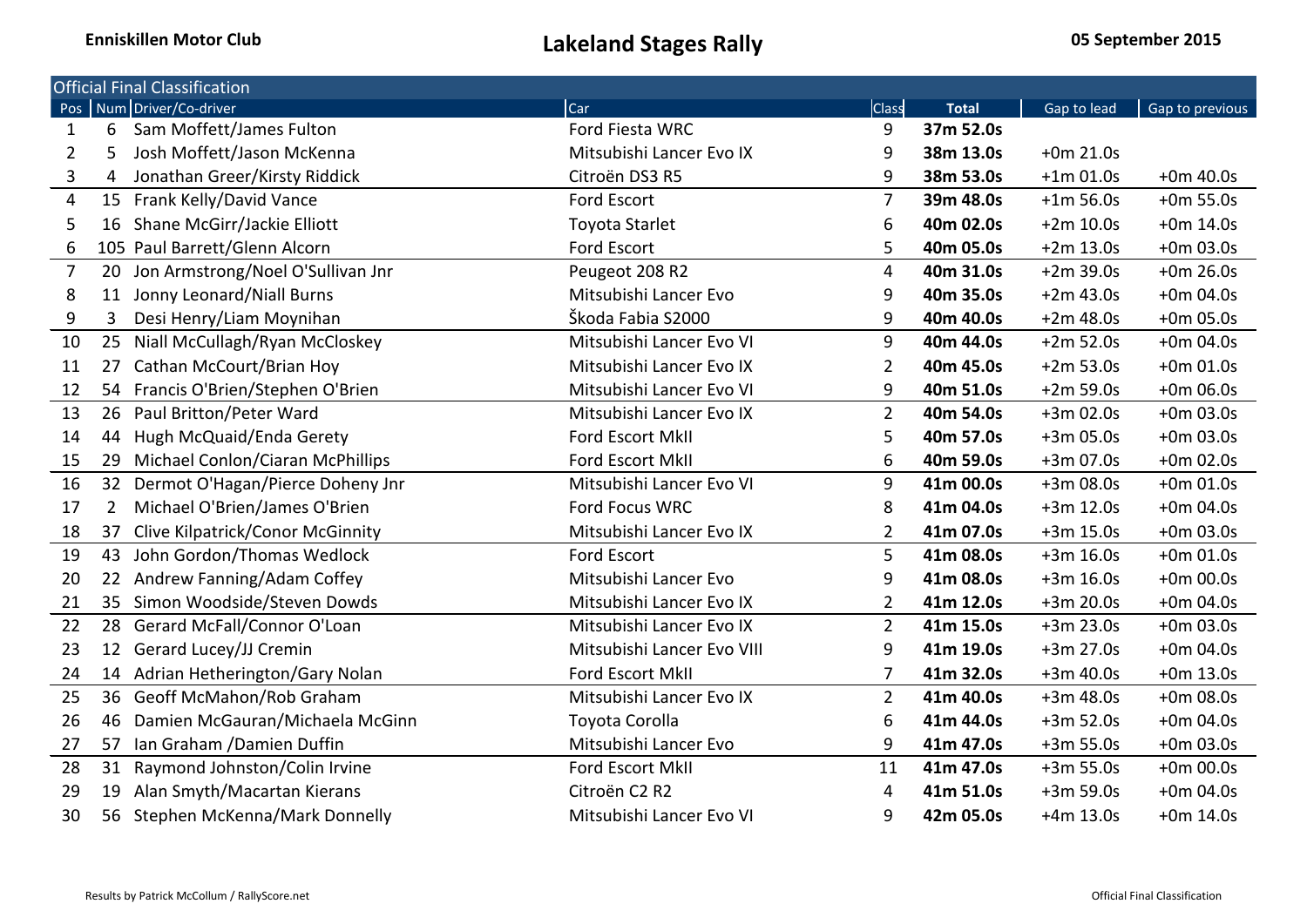|                  |    | <b>Official Final Classification</b>   |                            |                |              |              |                 |
|------------------|----|----------------------------------------|----------------------------|----------------|--------------|--------------|-----------------|
| Pos <sup>1</sup> |    | Num Driver/Co-driver                   | Car                        | <b>Class</b>   | <b>Total</b> | Gap to lead  | Gap to previous |
| 31               | 59 | David Moffett/Andrew Speares           | <b>Toyota Starlet</b>      | 6              | 42m 11.0s    | $+4m$ 19.0s  | $+0m$ 06.0s     |
| 32               | 47 | Brendan Campbell/Kevin Creighan        | Ford Escort MkII           | 6              | 42m 15.0s    | $+4m$ 23.0s  | $+0m 04.0s$     |
| 33               | 50 | Adam Bustard/David Young               | Ford Fiesta R2             | 4              | 42m 20.0s    | $+4m$ 28.0s  | $+0m 05.0s$     |
| 34               | 49 | Robert McKelvey/Aaron Johnston         | Mitsubishi Lancer Evo VIII | $\overline{2}$ | 42m 44.0s    | $+4m 52.0s$  | $+0m$ 24.0s     |
| 35               | 41 | Stephen Cullen/Seamus O'Grady          | Subaru Impreza             | 2              | 42m 46.0s    | $+4m 54.0s$  | $+0m$ 02.0s     |
| 36               | 71 | Niall Devine/Crawford Henderson        | Subaru Impreza             | 2              | 43m 00.0s    | $+5m08.0s$   | $+0m$ 14.0s     |
| 37               | 53 | Malachy Loughran/Jordan Murphy         | Ford Escort MkII           | 5              | 43m 03.0s    | $+5m$ 11.0s  | $+0m 03.0s$     |
| 38               | 61 | Ian Downey/William Kelly               | Opel Corsa                 | 4              | 43m 15.0s    | $+5m$ 23.0s  | $+0m$ 12.0s     |
| 39               | 73 | Ruairi Maguire/Caolan McKenna          | <b>Vauxhall Corsa</b>      | 3              | 43m 44.0s    | $+5m 52.0s$  | $+0m$ 29.0s     |
| 40               | 68 | Alan Moran/John Burke                  | Peugeot 206 Cup car        | 4              | 44m 01.0s    | $+6m$ 09.0s  | $+0m$ 17.0s     |
| 41               | 91 | Andrew McCormick/Jim McSherry          | <b>Vauxhall Chevette</b>   | 6              | 44m 02.0s    | $+6m$ 10.0s  | $+0m 01.0s$     |
| 42               |    | 104 Fergus Barlow/Emmet Sherry         | Ford Fiesta R2             | 4              | 44m 02.0s    | $+6m$ 10.0s  | $+0m$ 00.0s     |
| 43               |    | 74 Mervyn Wilson/Richard Gamble        | <b>Ford Escort</b>         | $\overline{3}$ | 44m 14.0s    | $+6m$ 22.0s  | $+0m$ 12.0s     |
| 44               | 62 | Tony McKenna/Ashley Boulton            | <b>Ford Escort</b>         | 6              | 44m 28.0s    | $+6m$ 36.0s  | $+0m$ 14.0s     |
| 45               | 77 | Damien McVey/Kevin Gallagher           | Ford Escort MkII           | 4              | 45m 00.0s    | $+7m08.0s$   | $+0m$ 32.0s     |
| 46               | 86 | Ian Dickson/Steven Monaghan            | Ford Fiesta ST             | $\mathbf{1}$   | 45m 22.0s    | $+7m$ 30.0s  | $+0m$ 22.0s     |
| 47               | 60 | William Herron/Geoff Patterson         | Mitsubishi Lancer Evo IX   | $\overline{2}$ | 45m 22.0s    | $+7m$ 30.0s  | $+0m$ 00.0s     |
| 48               | 55 | Derek Jobb/JP McAree                   | Mitsubishi Lancer Evo VI   | 8              | 45m 27.0s    | $+7m$ 35.0s  | $+0m$ 05.0s     |
| 49               | 96 | Scott Thompson/Matthew Magowan         | <b>Vauxhall Corsa</b>      | 3              | 45m 41.0s    | $+7m$ 49.0s  | $+0m$ 14.0s     |
| 50               | 48 | <b>Trevor Elliott/Martin McGarrity</b> | Mitsubishi Lancer Evo IV   | 8              | 45m 47.0s    | $+7m 55.0s$  | $+0m06.0s$      |
| 51               | 94 | Ashley Rutledge/Brian Robinson         | Honda Civic                | 1              | 46m 38.0s    | $+8m46.0s$   | $+0m 51.0s$     |
| 52               | 90 | Darren Connelly/Dara Campbell          | <b>Vauxhall Nova</b>       | 3              | 47m 08.0s    | $+9m$ 16.0s  | $+0m$ 30.0s     |
| 53               | 81 | Francis Kelly/Charlotte Egan           | <b>Vauxhall Nova</b>       | 3              | 47m 14.0s    | $+9m$ 22.0s  | $+0m$ 06.0s     |
| 54               | 89 | Declan McGarrity/Damien McCabe         | <b>Vauxhall Nova</b>       | 3              | 47m 18.0s    | $+9m$ 26.0s  | $+0m 04.0s$     |
| 55               | 97 | William Fannin/Eamon Conway            | <b>Vauxhall Chevette</b>   | 3              | 47m 28.0s    | $+9m36.0s$   | $+0m$ 10.0s     |
| 56               | 42 | Mickey McGillin/Dean O'Sullivan        | Mitsubishi Lancer Evo VIII | $\overline{2}$ | 47m 51.0s    | $+9m 59.0s$  | $+0m$ 23.0s     |
| 57               | 92 | Damien McAleer / Dermot McCafferty     | Toyota Corolla Twincam     | $\mathbf{1}$   | 48m 07.0s    | $+10m$ 15.0s | $+0m 16.0s$     |
| 58               | 84 | Danny Malanaphy/Patrick Malanaphy      | <b>Ford Focus</b>          | 6              | 48m 25.0s    | $+10m$ 33.0s | $+0m$ 18.0s     |
| 59               | 93 | Aaron Mawhinney/Kevin Duggan           | Ford Escort MkII           | 4              | 48m 46.0s    | $+10m 54.0s$ | $+0m 21.0s$     |
| 60               |    | 102 Nick Barnett/Martin Brady          | Honda Civic                | 1              | 49m 49.0s    | $+11m 57.0s$ | $+1m$ 03.0s     |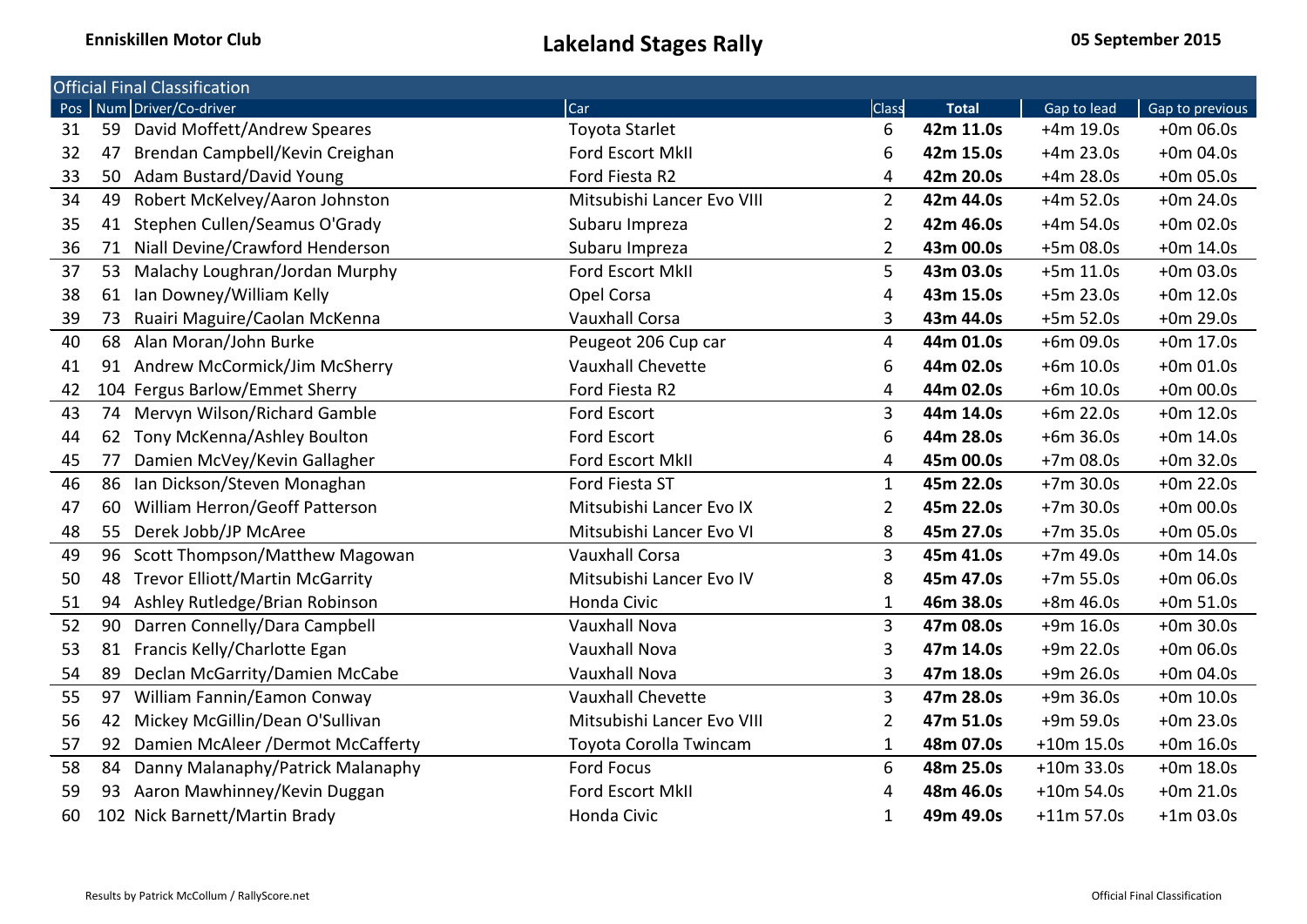|     | <b>Official Final Classification</b> |                          |                |              |              |                 |
|-----|--------------------------------------|--------------------------|----------------|--------------|--------------|-----------------|
| Pos | Num Driver/Co-driver                 | Car                      | <b>Class</b>   | <b>Total</b> | Gap to lead  | Gap to previous |
| 61  | 78 Stewart McClean/Gerard Neeson     | <b>Vauxhall Nova</b>     | 4              | 54m 19.0s    | $+16m 27.0s$ | $+4m$ 30.0s     |
| 62  | 80 Brian Little/Matthew Prentice     | Ford Escort MkII         | 3              | 57m 14.0s    | $+19m 22.0s$ | $+2m 55.0s$     |
|     | 95 Uel Crawford/Colleen Barker       | <b>Vauxhall Nova</b>     | 4              | <b>DNF</b>   |              |                 |
|     | 17 Vivian Hamill/Paul Hamill         | Ford Escort MkII         | $\overline{7}$ | <b>DNF</b>   |              |                 |
| 38  | Ashley Dickson/Matthew McKenna       | Mitsubishi Lancer Evo IX | 2              | <b>DNF</b>   |              |                 |
|     | 52 Dominic Leonard/Martin Baxter     | Honda Civic              | 4              | <b>DNF</b>   |              |                 |
|     | 103 Dylan Curley/Dean Raftery        | Ford Fiesta R2           | 4              | <b>DNF</b>   |              |                 |
|     | 82 James McGovern/Neil McGahey       | Toyota Corolla GT        | 1              | <b>DNF</b>   |              |                 |
| 83  | Mark Thompson/Callum Funston         | Toyota Corolla           | 1              | <b>DNF</b>   |              |                 |
| 10  | James Gillen/John McCafferty         | Subaru Impreza           | 8              | <b>DNF</b>   |              |                 |
| 76  | Marc McGowan/John Moorehead          | <b>Talbot Sunbeam</b>    | 3              | <b>DNF</b>   |              |                 |
|     | Michael Carbin/Darragh Kelly         | Mitsubishi Lancer Evo IV | 9              | <b>DNF</b>   |              |                 |
| 40  | Patrick O'Brien/Aine McGuigan        | Citroën C2R2 MAX         | 4              | <b>DNF</b>   |              |                 |
| 99  | Aiden Donaghy/Declan Rafferty        | Peugeot 205              | 3              | <b>DNF</b>   |              |                 |
| 24  | Marc Johnston/Graham Henderson       | Mitsubishi Lancer Evo IX | 2              | <b>DNF</b>   |              |                 |
|     | 34 Ed Muldoon/Ray Fitzpatrick        | Mitsubishi Lancer Evo    | 9              | <b>DNF</b>   |              |                 |
| 69  | Nigel Hodgins/Niall McGrath          | Subaru Impreza           | 2              | <b>DNF</b>   |              |                 |
| 70  | David McNulty/Conor Foley            | Mitsubishi Lancer Evo IX | 2              | <b>DNF</b>   |              |                 |
| 88  | Drew Chambers/Wendy Blackledge       | <b>Talbot Samba</b>      | 3              | <b>DNF</b>   |              |                 |
| 63  | John Paul Ruth/John Kieran           | Honda Civic              | 4              | <b>DNF</b>   |              |                 |
| 72  | Matthew McGaffin/Mo Downey           | Mitsubishi Lancer Evo IX | 2              | <b>DNF</b>   |              |                 |
| 85  | Stephen Dickson/Tommy Hayes          | Ford Fiesta ST           | $\mathbf{1}$   | <b>DNF</b>   |              |                 |
| 75  | Mervyn Galbraith/Jonathan Dinsmore   | <b>Vauxhall Nova</b>     | 3              | <b>DNF</b>   |              |                 |
|     | 101 Adam Lyons/David Turkington      | Peugeot 205              | 3              | <b>DNF</b>   |              |                 |
|     | <b>Martin Cairns/Gary McElhinney</b> | Subaru Impreza S14       | 8              | <b>DNF</b>   |              |                 |
|     | <b>Andrew Purcell/Barry McNulty</b>  | Mitsubishi Lancer Evo    | 9              | <b>DNF</b>   |              |                 |
|     | 106 Daryl McCanny/Cathain Colton     | Peugeot 205              | 3              | <b>DNF</b>   |              |                 |
| 9   | Mark Donnelly/Sean Ferris            | Mitsubishi Lancer Evo IX | 9              | <b>DNF</b>   |              |                 |
| 23  | Gareth Mimnagh/Barry McCarney        | Mitsubishi Lancer Evo V  | 2              | <b>DNF</b>   |              |                 |
|     | 51 Neil Harron/Stephen Griffith      | Subaru Impreza           | $\overline{2}$ | <b>DNF</b>   |              |                 |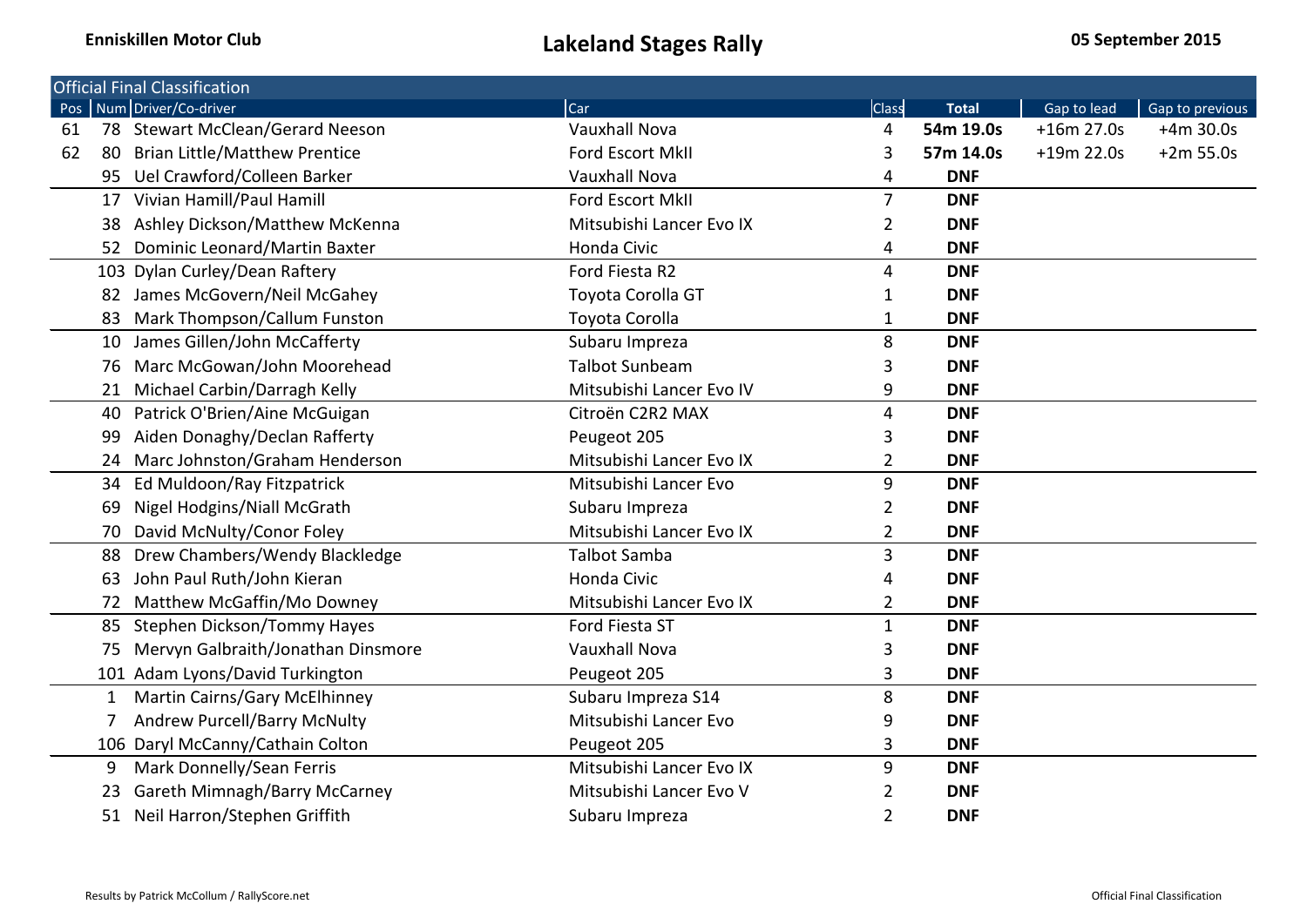|    | <b>Official Final Classification</b> |                   |              |              |             |                 |
|----|--------------------------------------|-------------------|--------------|--------------|-------------|-----------------|
|    | Pos Num Driver/Co-driver             | <b>I</b> Car      | <b>Class</b> | <b>Total</b> | Gap to lead | Gap to previous |
|    | 45 Andrew Bustard/Seamus McTigue     | Ford Escort MkII  |              | <b>DNF</b>   |             |                 |
| 65 | David Kerr/Benny Grainger            | Peugeot 106       | 4            | <b>DNF</b>   |             |                 |
|    | 30 David Crossen/Damien Fleming      | Ford Escort       | 6            | <b>DNF</b>   |             |                 |
|    | 18 Rob Duggan/Ger Conway             | Peugeot 208 R2    | 4            | <b>DNF</b>   |             |                 |
|    | 79 Connor Woods / Paddy McCrudden    | Honda Civic       |              | <b>DNF</b>   |             |                 |
| 8  | Niall Henry/John Rowan               | Subaru Impreza S9 | 8            | <b>DNF</b>   |             |                 |
| 67 | Rodney Donaldson/Bailie McClinton    | Ford Escort       | 4            | <b>DNF</b>   |             |                 |
| 39 | Kevin Eves/Chris Melly               | Peugeot 208 R2    | 4            | <b>DNF</b>   |             |                 |
|    | 64 Ian Green/Amanda Green            | Peugeot 205 GTi   |              | <b>DNF</b>   |             |                 |
|    | 100 Niall Farrell /Tony McGovern     | Ford Escort MkII  | 3            | <b>DNF</b>   |             |                 |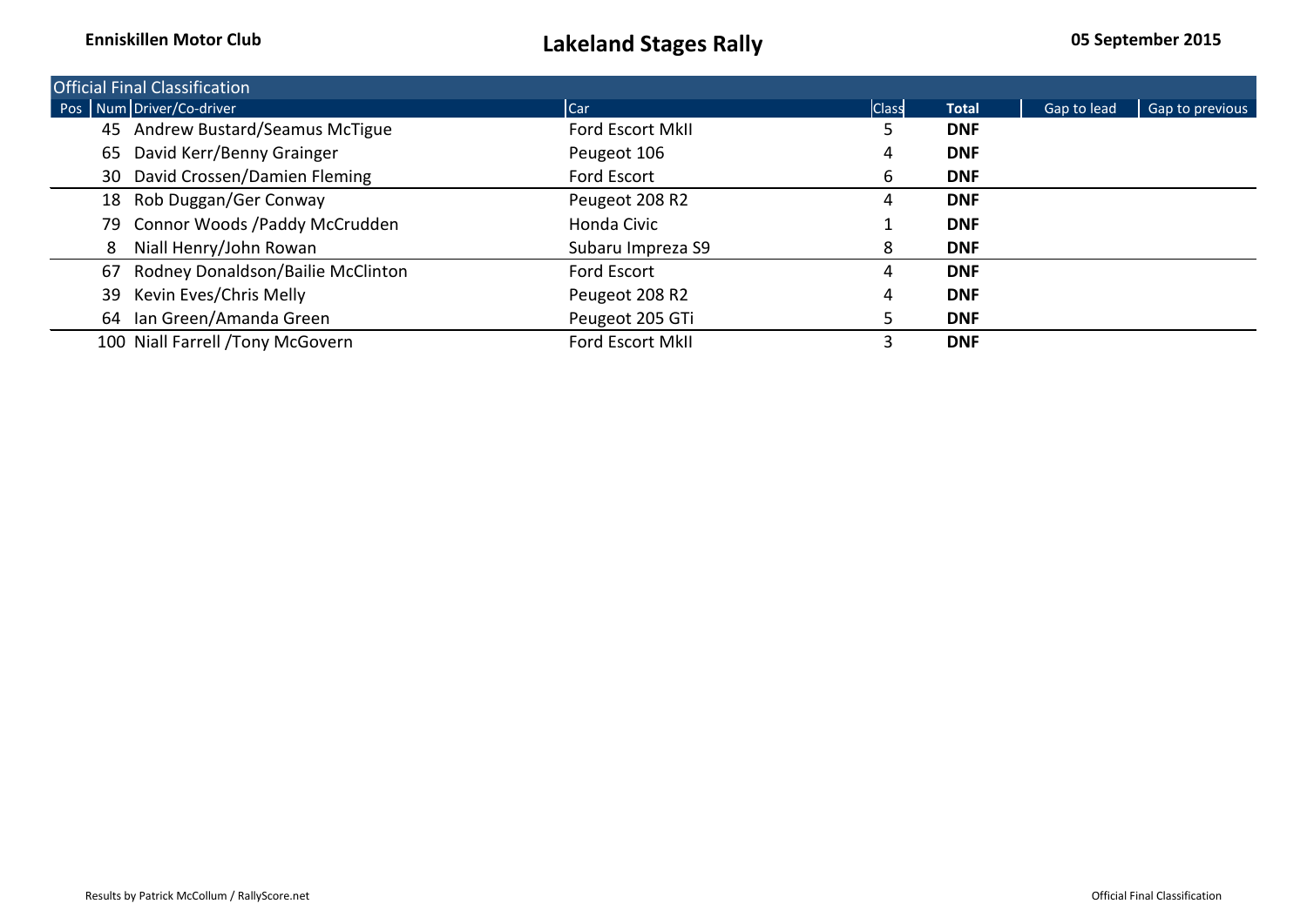| Class 1                                 | Group N cars up to and including 2000cc |              |                      |             |  |                                     | Clubman cars up to and including 1450cc and from 1451cc to 1650cc with up to two valves per cylinder - Two |              |                       |             |
|-----------------------------------------|-----------------------------------------|--------------|----------------------|-------------|--|-------------------------------------|------------------------------------------------------------------------------------------------------------|--------------|-----------------------|-------------|
| Pos Num Driver/Co-driver                | Car                                     | <b>Total</b> | to lead              | to previous |  | Pos Num Driver/Co-driver            | Car                                                                                                        | <b>Total</b> | to lead               | to previous |
| 86 Ian Dickson/Steven Monaghan          | Ford Fiesta ST                          | 45m 22.0s    |                      |             |  | 73 Ruairi Maguire/Caolan McKenna    | Vauxhall Corsa                                                                                             | 43m 44.0s    |                       |             |
| 2 94 Ashley Rutledge/Brian Robinson     | Honda Civic                             | 46m 38.0s    | $+1m 16.0s$          |             |  | 74 Mervyn Wilson/Richard Gamble     | Ford Escort                                                                                                | 44m 14.0s    | $+30.0s$              |             |
| 3 92 Damien McAleer / Dermot McCafferty | Toyota Corolla Twincam                  | 48m 07.0s    | $+2m 45.0s +1m29.0s$ |             |  | 96 Scott Thompson/Matthew Magowan   | Vauxhall Corsa                                                                                             | 45m 41.0s    | $+1m$ 57.0s           | $+1m27.0s$  |
| 102 Nick Barnett/Martin Brady           | Honda Civic                             | 49m 49.0s    | $+4m 27.0s +1m42.0s$ |             |  | 90 Darren Connelly/Dara Campbell    | Vauxhall Nova                                                                                              | 47m 08.0s    | $+3m 24.0s +1m27.0s$  |             |
| 82 James McGovern/Neil McGahey          | Toyota Corolla GT                       | <b>DNF</b>   |                      |             |  | 81 Francis Kelly/Charlotte Egan     | Vauxhall Nova                                                                                              | 47m 14.0s    | $+3m$ 30.0s           | $+6.0s$     |
| 83 Mark Thompson/Callum Funston         | Toyota Corolla                          | <b>DNF</b>   |                      |             |  | 6 89 Declan McGarrity/Damien McCabe | Vauxhall Nova                                                                                              | 47m 18.0s    | $+3m$ 34.0s           | $+4.0s$     |
| 85 Stephen Dickson/Tommy Hayes          | Ford Fiesta ST                          | <b>DNF</b>   |                      |             |  | 97 William Fannin/Eamon Conway      | Vauxhall Chevette                                                                                          | 47m 28.0s    | $+3m$ 44.0s           | $+10.0s$    |
| 79 Connor Woods / Paddy McCrudden       | Honda Civic                             | <b>DNF</b>   |                      |             |  | 8 80 Brian Little/Matthew Prentice  | Ford Escort MkII                                                                                           | 57m 14.0s    | $+13m 30.0s +9m46.0s$ |             |

| Class 2 |       | Group N cars over 2000cc          |                            |            |             |             |                    | 99 Aiden Donaghy/Declan Rafferty                                                                 | Peugeot 205         | <b>DNF</b>   |                    |             |
|---------|-------|-----------------------------------|----------------------------|------------|-------------|-------------|--------------------|--------------------------------------------------------------------------------------------------|---------------------|--------------|--------------------|-------------|
|         |       | Pos Num Driver/Co-driver          | <b>Car</b>                 | Total      | to lead     | to previous |                    | 88 Drew Chambers/Wendy Blackledge                                                                | Talbot Samba        | <b>DNF</b>   |                    |             |
|         | 1 27  | Cathan McCourt/Brian Hoy          | Mitsubishi Lancer Evo IX   | 40m 45.0s  |             |             |                    | 75 Mervyn Galbraith/Jonathan Dinsmore                                                            | Vauxhall Nova       | <b>DNF</b>   |                    |             |
|         | 2 26  | Paul Britton/Peter Ward           | Mitsubishi Lancer Evo IX   | 40m 54.0s  | $+9.0s$     |             |                    | 101 Adam Lyons/David Turkington                                                                  | Peugeot 205         | <b>DNF</b>   |                    |             |
|         | 3 37  | Clive Kilpatrick/Conor McGinnity  | Mitsubishi Lancer Evo IX   | 41m 07.0s  | $+22.0s$    | $+13.0s$    |                    | 106 Daryl McCanny/Cathain Colton                                                                 | Peugeot 205         | <b>DNF</b>   |                    |             |
|         | 4 35  | Simon Woodside/Steven Dowds       | Mitsubishi Lancer Evo IX   | 41m 12.0s  | $+27.0s$    | $+5.0s$     |                    | 100 Niall Farrell /Tony McGovern                                                                 | Ford Escort MkII    | <b>DNF</b>   |                    |             |
|         | 5 28  | Gerard McFall/Connor O'Loan       | Mitsubishi Lancer Evo IX   | 41m 15.0s  | $+30.0s$    | $+3.0s$     |                    |                                                                                                  |                     |              |                    |             |
|         | 6 36  | Geoff McMahon/Rob Graham          | Mitsubishi Lancer Evo IX   | 41m 40.0s  | $+55.0s$    | $+25.0s$    | Class <sub>4</sub> | Clubman cars from 1451cc to 1650cc with more than two valves per cylinder - Two wheel drive only |                     |              |                    |             |
|         | 7 49  | Robert McKelvey/Aaron Johnston    | Mitsubishi Lancer Evo VIII | 42m 44.0s  | $+1m 59.0s$ | $+1m04.0s$  |                    | Pos Num Driver/Co-driver                                                                         | Car                 | <b>Total</b> | to lead            | to previous |
|         | 8 41  | Stephen Cullen/Seamus O'Grady     | Subaru Impreza             | 42m 46.0s  | $+2m 01.0s$ | $+2.0s$     |                    | 20 Jon Armstrong/Noel O'Sullivan Jnr                                                             | Peugeot 208 R2      | 40m 31.0s    |                    |             |
|         | 9 71  | Niall Devine/Crawford Henderson   | Subaru Impreza             | 43m 00.0s  | $+2m 15.0s$ | $+14.0s$    |                    | 2 19 Alan Smyth/Macartan Kierans                                                                 | Citroën C2 R2       | 41m 51.0s    | $+1m 20.0s$        |             |
| 10 60   |       | William Herron/Geoff Patterson    | Mitsubishi Lancer Evo IX   | 45m 22.0s  | $+4m$ 37.0s | $+2m22.0s$  |                    | 50 Adam Bustard/David Young                                                                      | Ford Fiesta R2      | 42m 20.0s    | $+1m$ 49.0s        | $+29.0s$    |
|         | 11 42 | Mickey McGillin/Dean O'Sullivan   | Mitsubishi Lancer Evo VIII | 47m 51.0s  | +7m 06.0s   | +2m29.0s    |                    | 61 Ian Downey/William Kelly                                                                      | Opel Corsa          | 43m 15.0s    | $+2m$ 44.0s        | $+55.0s$    |
|         |       | 38 Ashley Dickson/Matthew McKenna | Mitsubishi Lancer Evo IX   | <b>DNF</b> |             |             |                    | Alan Moran/John Burke<br>- 68                                                                    | Peugeot 206 Cup car | 44m 01.0s    | $+3m$ 30.0s        | $+46.0s$    |
|         |       | 24 Marc Johnston/Graham Henderson | Mitsubishi Lancer Evo IX   | <b>DNF</b> |             |             |                    | 6 104 Fergus Barlow/Emmet Sherry                                                                 | Ford Fiesta R2      | 44m 02.0s    | $+3m 31.0s$        | $+1.0s$     |
|         |       | 69 Nigel Hodgins/Niall McGrath    | Subaru Impreza             | <b>DNF</b> |             |             |                    | Damien McVey/Kevin Gallagher                                                                     | Ford Escort MkII    | 45m 00.0s    | +4m 29.0s          | +58.0s      |
|         |       | 70 David McNulty/Conor Foley      | Mitsubishi Lancer Evo IX   | <b>DNF</b> |             |             | 8                  | Aaron Mawhinney/Kevin Duggan<br>-93                                                              | Ford Escort MkII    | 48m 46.0s    | +8m 15.0s          | $+3m46.0$   |
|         |       | 72 Matthew McGaffin/Mo Downey     | Mitsubishi Lancer Evo IX   | <b>DNF</b> |             |             | q                  | <b>Stewart McClean/Gerard Neeson</b>                                                             | Vauxhall Nova       | 54m 19.0s    | +13m 48.0s +5m33.0 |             |
|         |       | 23 Gareth Mimnagh/Barry McCarney  | Mitsubishi Lancer Evo V    | <b>DNF</b> |             |             |                    | 95 Uel Crawford/Colleen Barker                                                                   | Vauxhall Nova       | <b>DNF</b>   |                    |             |
|         |       | 51 Neil Harron/Stephen Griffith   | Subaru Impreza             | <b>DNF</b> |             |             |                    | 52 Dominic Leonard/Martin Baxter                                                                 | Honda Civic         | <b>DNF</b>   |                    |             |
|         |       |                                   |                            |            |             |             |                    |                                                                                                  |                     |              |                    |             |

| Group N cars up to and including 2000cc |                          |            |                      |             | Class 3 | Clubman cars up to and including 1450cc and from 1451cc to 1650cc with up to two valves per cylinder - Two |                       |            |                       |             |
|-----------------------------------------|--------------------------|------------|----------------------|-------------|---------|------------------------------------------------------------------------------------------------------------|-----------------------|------------|-----------------------|-------------|
| Jum Driver/Co-driver                    | Car                      | Total      | to lead              | to previous |         | Pos Num Driver/Co-driver                                                                                   | Car                   | Total      | to lead               | to previous |
| 86 Ian Dickson/Steven Monaghan          | Ford Fiesta ST           | 45m 22.0s  |                      |             |         | 73 Ruairi Maguire/Caolan McKenna                                                                           | <b>Vauxhall Corsa</b> | 43m 44.0s  |                       |             |
| 94 Ashley Rutledge/Brian Robinson       | Honda Civic              | 46m 38.0s  | $+1m 16.0s$          |             |         | 74 Mervyn Wilson/Richard Gamble                                                                            | Ford Escort           | 44m 14.0s  | $+30.0s$              |             |
| 92 Damien McAleer /Dermot McCafferty    | Toyota Corolla Twincam   | 48m 07.0s  | +2m 45.0s            | $+1m29.0s$  | 3       | 96 Scott Thompson/Matthew Magowan                                                                          | Vauxhall Corsa        | 45m 41.0s  | $+1m 57.0s$           | +1m27.0s    |
| LO2 Nick Barnett/Martin Brady           | Honda Civic              | 49m 49.0s  | $+4m 27.0s +1m42.0s$ |             | 4       | 90 Darren Connelly/Dara Campbell                                                                           | Vauxhall Nova         | 47m 08.0s  | +3m 24.0s             | $+1m27.0s$  |
| 82 James McGovern/Neil McGahey          | Toyota Corolla GT        | <b>DNF</b> |                      |             | 5.      | 81 Francis Kelly/Charlotte Egan                                                                            | Vauxhall Nova         | 47m 14.0s  | $+3m30.0s$            | $+6.0s$     |
| 83 Mark Thompson/Callum Funston         | Toyota Corolla           | <b>DNF</b> |                      |             | 6       | 89 Declan McGarrity/Damien McCabe                                                                          | Vauxhall Nova         | 47m 18.0s  | $+3m34.0s$            | $+4.0s$     |
| 85 Stephen Dickson/Tommy Hayes          | Ford Fiesta ST           | <b>DNF</b> |                      |             |         | 97 William Fannin/Eamon Conway                                                                             | Vauxhall Chevette     | 47m 28.0s  | +3m 44.0s             | +10.0s      |
| 79 Connor Woods /Paddy McCrudden        | Honda Civic              | <b>DNF</b> |                      |             | 8       | 80 Brian Little/Matthew Prentice                                                                           | Ford Escort MkII      | 57m 14.0s  | $+13m 30.0s +9m46.0s$ |             |
|                                         |                          |            |                      |             |         | 76 Marc McGowan/John Moorehead                                                                             | Talbot Sunbeam        | <b>DNF</b> |                       |             |
| Group N cars over 2000cc                |                          |            |                      |             |         | 99 Aiden Donaghy/Declan Rafferty                                                                           | Peugeot 205           | <b>DNF</b> |                       |             |
| Jum Driver/Co-driver                    | Car                      | Total      | to lead              | to previous |         | 88 Drew Chambers/Wendy Blackledge                                                                          | Talbot Samba          | <b>DNF</b> |                       |             |
| 27 Cathan McCourt/Brian Hoy             | Mitsubishi Lancer Evo IX | 40m 45.0s  |                      |             |         | 75 Mervyn Galbraith/Jonathan Dinsmore                                                                      | Vauxhall Nova         | <b>DNF</b> |                       |             |
| 26 Paul Britton/Peter Ward              | Mitsubishi Lancer Evo IX | 40m 54.0s  | $+9.0s$              |             |         | 101 Adam Lyons/David Turkington                                                                            | Peugeot 205           | <b>DNF</b> |                       |             |
| 37 Clive Kilpatrick/Conor McGinnity     | Mitsubishi Lancer Evo IX | 41m 07.0s  | $+22.0s$             | $+13.0s$    |         | 106 Daryl McCanny/Cathain Colton                                                                           | Peugeot 205           | <b>DNF</b> |                       |             |
| 35 Simon Woodside/Steven Dowds          | Mitsubishi Lancer Evo IX | 41m 12.0s  | $+27.0s$             | $+5.0s$     |         | 100 Niall Farrell /Tony McGovern                                                                           | Ford Escort MkII      | <b>DNF</b> |                       |             |

| 36 Geoff McMahon/Rob Graham        | Mitsubishi Lancer Evo IX   | 41m 40.0s  | +55.0s      | $+25.0s$ | Class <sub>4</sub> | Clubman cars from 1451cc to 1650cc with more than two valves per cylinder - Two wheel drive only |                     |            |                       |             |
|------------------------------------|----------------------------|------------|-------------|----------|--------------------|--------------------------------------------------------------------------------------------------|---------------------|------------|-----------------------|-------------|
| 49 Robert McKelvey/Aaron Johnston  | Mitsubishi Lancer Evo VIII | 42m 44.0s  | +1m 59.0s   | +1m04.0s |                    | Pos Num Driver/Co-driver                                                                         | Car                 | Total      | to lead               | to previous |
| 41 Stephen Cullen/Seamus O'Grady   | Subaru Impreza             | 42m 46.0s  | $+2m 01.0s$ | $+2.0s$  |                    | 20 Jon Armstrong/Noel O'Sullivan Jnr                                                             | Peugeot 208 R2      | 40m 31.0s  |                       |             |
| 71 Niall Devine/Crawford Henderson | Subaru Impreza             | 43m 00.0s  | $+2m 15.0s$ | $+14.0s$ |                    | 2 19 Alan Smyth/Macartan Kierans                                                                 | Citroën C2 R2       | 41m 51.0s  | $+1m 20.0s$           |             |
| 60 William Herron/Geoff Patterson  | Mitsubishi Lancer Evo IX   | 45m 22.0s  | +4m 37.0s   | +2m22.0s |                    | 50 Adam Bustard/David Young                                                                      | Ford Fiesta R2      | 42m 20.0s  | $+1m$ 49.0s           | +29.0s      |
| 42 Mickey McGillin/Dean O'Sullivan | Mitsubishi Lancer Evo VIII | 47m 51.0s  | +7m 06.0s   | +2m29.0s |                    | 61 Ian Downey/William Kelly                                                                      | Opel Corsa          | 43m 15.0s  | $+2m$ 44.0s           | $+55.0s$    |
| 38 Ashley Dickson/Matthew McKenna  | Mitsubishi Lancer Evo IX   | <b>DNF</b> |             |          | 5                  | 68 Alan Moran/John Burke                                                                         | Peugeot 206 Cup car | 44m 01.0s  | $+3m30.0s$            | +46.0s      |
| 24 Marc Johnston/Graham Henderson  | Mitsubishi Lancer Evo IX   | <b>DNF</b> |             |          | 6                  | 104 Fergus Barlow/Emmet Sherry                                                                   | Ford Fiesta R2      | 44m 02.0s  | $+3m31.0s$            | $+1.0s$     |
| 69 Nigel Hodgins/Niall McGrath     | Subaru Impreza             | <b>DNF</b> |             |          |                    | 77 Damien McVey/Kevin Gallagher                                                                  | Ford Escort MkII    | 45m 00.0s  | +4m 29.0s             | +58.0s      |
| 70 David McNulty/Conor Foley       | Mitsubishi Lancer Evo IX   | <b>DNF</b> |             |          | 8                  | 93 Aaron Mawhinney/Kevin Duggan                                                                  | Ford Escort MkII    | 48m 46.0s  | +8m 15.0s             | $+3m46.0s$  |
| 72 Matthew McGaffin/Mo Downey      | Mitsubishi Lancer Evo IX   | <b>DNF</b> |             |          | q                  | 78 Stewart McClean/Gerard Neeson                                                                 | Vauxhall Nova       | 54m 19.0s  | $+13m 48.0s +5m33.0s$ |             |
| 23 Gareth Mimnagh/Barry McCarney   | Mitsubishi Lancer Evo V    | <b>DNF</b> |             |          |                    | 95 Uel Crawford/Colleen Barker                                                                   | Vauxhall Nova       | <b>DNF</b> |                       |             |
| 51 Neil Harron/Stephen Griffith    | Subaru Impreza             | <b>DNF</b> |             |          |                    | 52 Dominic Leonard/Martin Baxter                                                                 | Honda Civic         | <b>DNF</b> |                       |             |
|                                    |                            |            |             |          |                    | 103 Dylan Curley/Dean Raftery                                                                    | Ford Fiesta R2      | <b>DNF</b> |                       |             |
|                                    |                            |            |             |          |                    | 40 Patrick O'Brien/Aine McGuigan                                                                 | Citroën C2R2 MAX    | <b>DNF</b> |                       |             |
|                                    |                            |            |             |          |                    | 63 John Paul Ruth/John Kieran                                                                    | Honda Civic         | <b>DNF</b> |                       |             |
|                                    |                            |            |             |          |                    | 65 David Kerr/Benny Grainger                                                                     | Peugeot 106         | <b>DNF</b> |                       |             |
|                                    |                            |            |             |          |                    | 18 Rob Duggan/Ger Conway                                                                         | Peugeot 208 R2      | <b>DNF</b> |                       |             |
|                                    |                            |            |             |          |                    | 67 Rodney Donaldson/Bailie McClinton                                                             | Ford Escort         | <b>DNF</b> |                       |             |
|                                    |                            |            |             |          |                    | 39 Kevin Eves/Chris Melly                                                                        | Peugeot 208 R2      | <b>DNF</b> |                       |             |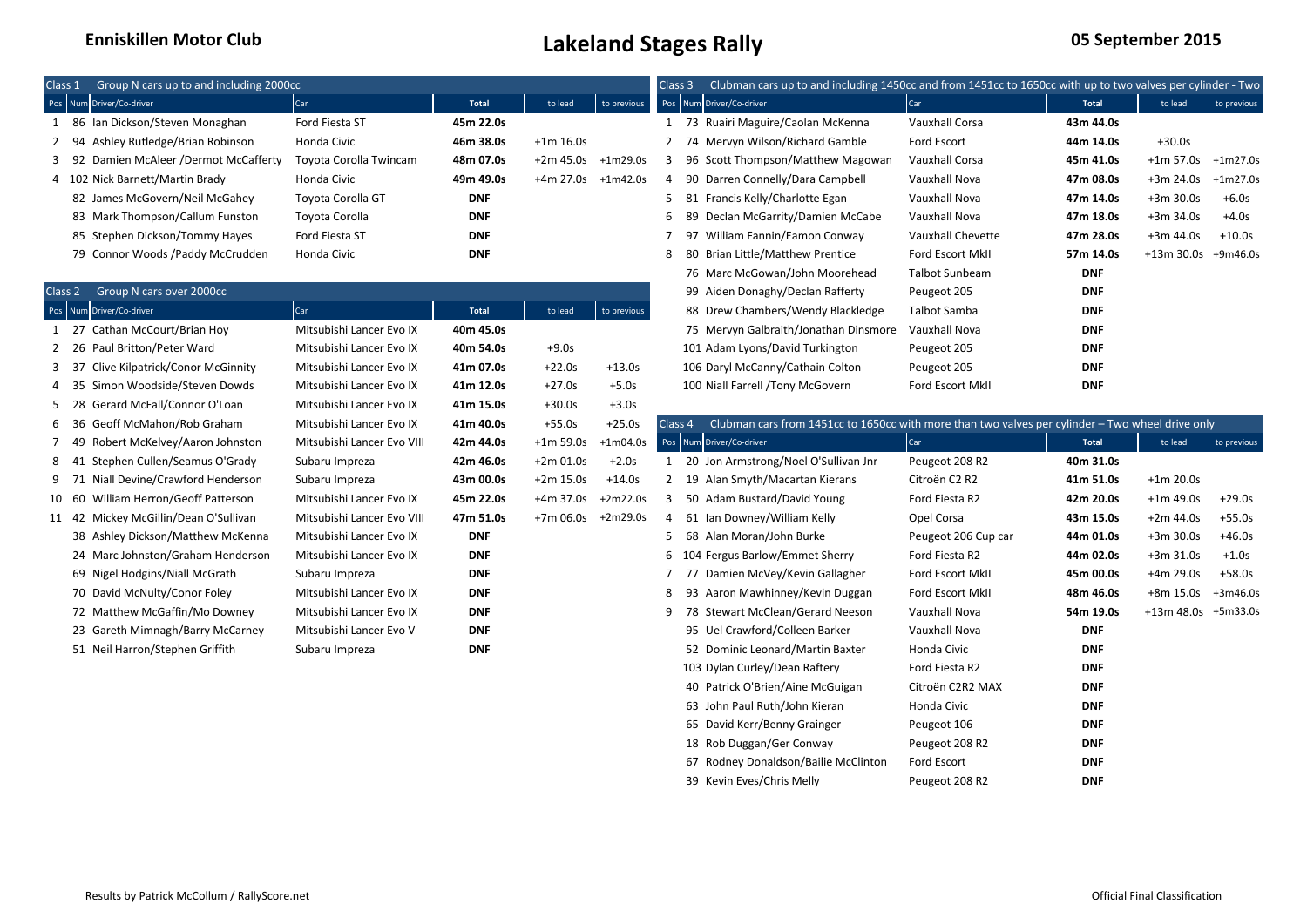| Clubman cars from 1651cc to 2100cc with up to two valves per cylinder - Two wheel drive only<br>Class <sub>5</sub> |                                                                                                  |                       |              |             |             | All other eligible cars including FIA Super 2000, R4 and R4T cars<br>Class <sub>9</sub> |          |                                                   |                            |            |             |             |  |  |
|--------------------------------------------------------------------------------------------------------------------|--------------------------------------------------------------------------------------------------|-----------------------|--------------|-------------|-------------|-----------------------------------------------------------------------------------------|----------|---------------------------------------------------|----------------------------|------------|-------------|-------------|--|--|
|                                                                                                                    | Pos Num Driver/Co-driver                                                                         | Car                   | <b>Total</b> | to lead     | to previous |                                                                                         |          | Pos Num Driver/Co-driver                          | Car                        | Total      | to lead     | to previous |  |  |
|                                                                                                                    | 1 105 Paul Barrett/Glenn Alcorn                                                                  | Ford Escort           | 40m 05.0s    |             |             |                                                                                         |          | 6 Sam Moffett/James Fulton                        | Ford Fiesta WRC            | 37m 52.0s  |             |             |  |  |
|                                                                                                                    | Hugh McQuaid/Enda Gerety                                                                         | Ford Escort MkII      | 40m 57.0s    | $+52.0s$    |             | 2                                                                                       |          | Josh Moffett/Jason McKenna                        | Mitsubishi Lancer Evo IX   | 38m 13.0s  | $+21.0s$    |             |  |  |
|                                                                                                                    | John Gordon/Thomas Wedlock<br>-43                                                                | Ford Escort           | 41m 08.0s    | $+1m$ 03.0s | $+11.0s$    | 3                                                                                       | 4        | Jonathan Greer/Kirsty Riddick                     | Citroën DS3 R5             | 38m 53.0s  | $+1m$ 01.0s | +40.0s      |  |  |
|                                                                                                                    | Malachy Loughran/Jordan Murphy<br>- 53                                                           | Ford Escort MkII      | 43m 03.0s    | +2m 58.0s   | +1m55.0s    | 4                                                                                       | - 11     | Jonny Leonard/Niall Burns                         | Mitsubishi Lancer Evo      | 40m 35.0s  | +2m 43.0s   | $+1m42.0s$  |  |  |
|                                                                                                                    | 45 Andrew Bustard/Seamus McTigue                                                                 | Ford Escort MkII      | <b>DNF</b>   |             |             | 5                                                                                       | 3        | Desi Henry/Liam Moynihan                          | Škoda Fabia S2000          | 40m 40.0s  | $+2m 48.0s$ | $+5.0s$     |  |  |
|                                                                                                                    | 64 Ian Green/Amanda Green                                                                        | Peugeot 205 GTi       | <b>DNF</b>   |             |             | 6                                                                                       | -25      | Niall McCullagh/Ryan McCloskey                    | Mitsubishi Lancer Evo VI   | 40m 44.0s  | $+2m 52.0s$ | $+4.0s$     |  |  |
|                                                                                                                    |                                                                                                  |                       |              |             |             |                                                                                         | 54       | Francis O'Brien/Stephen O'Brien                   | Mitsubishi Lancer Evo VI   | 40m 51.0s  | $+2m 59.0s$ | $+7.0s$     |  |  |
| Class 6                                                                                                            | Clubman cars from 1651cc to 2100cc with more than two valves per cylinder - Two wheel drive only |                       |              |             |             | 8                                                                                       | - 32     | Dermot O'Hagan/Pierce Doheny Jnr                  | Mitsubishi Lancer Evo VI   | 41m 00.0s  | $+3m08.0s$  | $+9.0s$     |  |  |
|                                                                                                                    | Pos Num Driver/Co-driver                                                                         | Car                   | <b>Total</b> | to lead     | to previous | 9                                                                                       | -22      | Andrew Fanning/Adam Coffey                        | Mitsubishi Lancer Evo      | 41m 08.0s  | $+3m 16.0s$ | $+8.0s$     |  |  |
|                                                                                                                    | Shane McGirr/Jackie Elliott<br>16                                                                | <b>Toyota Starlet</b> | 40m 02.0s    |             |             |                                                                                         | 12       | Gerard Lucey/JJ Cremin                            | Mitsubishi Lancer Evo VIII | 41m 19.0s  | $+3m$ 27.0s | $+11.0s$    |  |  |
| 2 29                                                                                                               | Michael Conlon/Ciaran McPhillips                                                                 | Ford Escort MkII      | 40m 59.0s    | $+57.0s$    |             | 11                                                                                      | -57      | Ian Graham /Damien Duffin                         | Mitsubishi Lancer Evo      | 41m 47.0s  | $+3m 55.0s$ | $+28.0s$    |  |  |
| 3 46                                                                                                               | Damien McGauran/Michaela McGinn                                                                  | Toyota Corolla        | 41m 44.0s    | $+1m$ 42.0s | $+45.0s$    |                                                                                         |          | 12 56 Stephen McKenna/Mark Donnelly               | Mitsubishi Lancer Evo VI   | 42m 05.0s  | $+4m$ 13.0s | $+18.0s$    |  |  |
|                                                                                                                    | David Moffett/Andrew Speares                                                                     | <b>Toyota Starlet</b> | 42m 11.0s    | $+2m09.0s$  | $+27.0s$    |                                                                                         |          | 21 Michael Carbin/Darragh Kelly                   | Mitsubishi Lancer Evo IV   | <b>DNF</b> |             |             |  |  |
|                                                                                                                    | Brendan Campbell/Kevin Creighan                                                                  | Ford Escort MkII      | 42m 15.0s    | $+2m$ 13.0s | $+4.0s$     |                                                                                         |          | 34 Ed Muldoon/Ray Fitzpatrick                     | Mitsubishi Lancer Evo      | <b>DNF</b> |             |             |  |  |
|                                                                                                                    | Andrew McCormick/Jim McSherry                                                                    | Vauxhall Chevette     | 44m 02.0s    | $+4m00.0s$  | $+1m47.0s$  |                                                                                         |          | 7 Andrew Purcell/Barry McNulty                    | Mitsubishi Lancer Evo      | <b>DNF</b> |             |             |  |  |
|                                                                                                                    | Tony McKenna/Ashley Boulton<br>62                                                                | Ford Escort           | 44m 28.0s    | $+4m 26.0s$ | $+26.0s$    |                                                                                         |          | 9 Mark Donnelly/Sean Ferris                       | Mitsubishi Lancer Evo IX   | <b>DNF</b> |             |             |  |  |
| 8 84                                                                                                               | Danny Malanaphy/Patrick Malanaphy                                                                | Ford Focus            | 48m 25.0s    | +8m 23.0s   | +3m57.0s    |                                                                                         |          |                                                   |                            |            |             |             |  |  |
|                                                                                                                    | 30 David Crossen/Damien Fleming                                                                  | Ford Escort           | <b>DNF</b>   |             |             |                                                                                         | Class 11 | Historic Rally cars complying with FIA Appendix K |                            |            |             |             |  |  |
|                                                                                                                    |                                                                                                  |                       |              |             |             |                                                                                         |          | Pos Num Driver/Co-driver                          | Car                        | Total      | to lead     | to previous |  |  |
| Class <sub>7</sub>                                                                                                 | Clubman cars over 2100cc - Two wheel drive only                                                  |                       |              |             |             |                                                                                         |          | 31 Raymond Johnston/Colin Irvine                  | <b>Ford Escort MkII</b>    | 41m 47.0s  |             |             |  |  |
|                                                                                                                    | Pos Num Driver/Co-driver                                                                         | Car                   | <b>Total</b> | to lead     | to previous |                                                                                         |          |                                                   |                            |            |             |             |  |  |
|                                                                                                                    | 1 15 Frank Kelly/David Vance                                                                     | Ford Escort           | 39m 48.0s    |             |             |                                                                                         |          |                                                   | <b>EMC Award</b>           |            |             |             |  |  |

 15 Frank Kelly/David Vance Ford Escort **39m 48.0s** 14 Adrian Hetherington/Gary Nolan Ford Escort MkII **41m 32.0s** +1m 44.0s Vivian Hamill/Paul Hamill Ford Escort MkII **DNF**

| Class 8 |               | World Rally Cars manufactured up to 31 December 2010 |                          |              |             |             |
|---------|---------------|------------------------------------------------------|--------------------------|--------------|-------------|-------------|
|         |               | Pos Num Driver/Co-driver                             | Car                      | <b>Total</b> | to lead     | to previous |
|         | $\mathcal{P}$ | Michael O'Brien/James O'Brien                        | Ford Focus WRC           | 41m 04.0s    |             |             |
| 2       |               | 55 Derek Jobb/JP McAree                              | Mitsubishi Lancer Evo VI | 45m 27.0s    | $+4m$ 23.0s |             |
| ٩       |               | 48 Trevor Elliott/Martin McGarrity                   | Mitsubishi Lancer Evo IV | 45m 47.0s    | $+4m$ 43.0s | $+20.0s$    |
|         |               | 10 James Gillen/John McCafferty                      | Subaru Impreza           | <b>DNF</b>   |             |             |
|         | 1             | Martin Cairns/Gary McElhinney                        | Subaru Impreza S14       | <b>DNF</b>   |             |             |
|         | 8             | Niall Henry/John Rowan                               | Subaru Impreza S9        | <b>DNF</b>   |             |             |

#### Highest placed Enniskillen Motor Club crew Raymond Johnston/Colin Irvine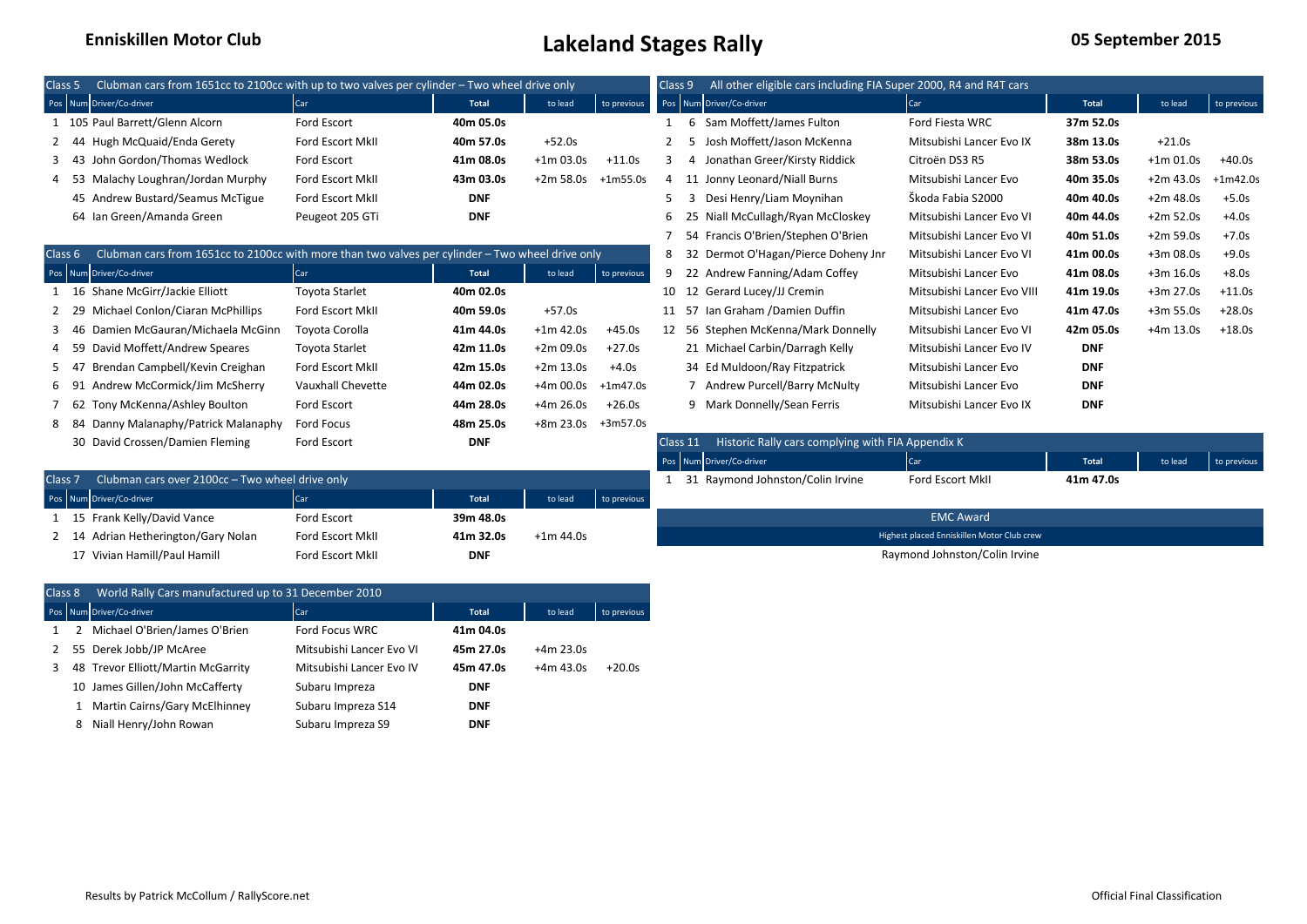|                | Pos No. Driver/Co-driver                                     | Car                          | <b>CIs</b>     | SS <sub>1</sub><br><b>Lough Navar</b> | SS <sub>2</sub><br><b>Big Dog</b> | SS <sub>3</sub><br><b>Ballintempo</b> | SS4<br><b>Belmore</b> | SS <sub>5</sub><br><b>Lough Navar</b> | SS <sub>6</sub><br><b>Big Dog</b> | SS7<br><b>Ballintempo</b> | SS8<br><b>Belmore</b> | Road<br><b>Penalties</b> | Total   |
|----------------|--------------------------------------------------------------|------------------------------|----------------|---------------------------------------|-----------------------------------|---------------------------------------|-----------------------|---------------------------------------|-----------------------------------|---------------------------|-----------------------|--------------------------|---------|
|                | Stage Times in order of Overall Classification               |                              |                |                                       |                                   |                                       |                       |                                       |                                   |                           |                       |                          |         |
| 1              | Sam Moffett/James Fulton<br>6                                | Ford Fiesta WRC              | 9              | 2:57.0                                | 3:38.0                            | 11:24.0                               | 0:00.0                | 2:53.0                                | 3:21.0                            | 9:45.0                    | 3:54.0                |                          | 37:52.0 |
| $\overline{2}$ | 5<br>Josh Moffett/Jason McKenna                              | Mitsubishi Lancer Evo IX     | 9              | 3:03.0                                | 3:30.0                            | 11:37.0                               | 0:00.0                | 2:54.0                                | 3:24.0                            | 9:51.0                    | 3:54.0                |                          | 38:13.0 |
| 3              | $\overline{4}$<br>Jonathan Greer/Kirsty Riddick              | Citroën DS3 R5               | q              | 3:07.0                                | 3:41.0                            | 11:48.0                               | 0:00.0                | 2:56.0                                | 3:26.0                            | 9:54.0                    | 4:01.0                |                          | 38:53.0 |
| 4              | 15 Frank Kelly/David Vance                                   | Ford Escort                  | $\overline{7}$ | 3:10.0                                | 3:40.0                            | 12:02.0                               | 0:00.0                | 3:01.0                                | 3:34.0                            | 10:20.0                   | 4:01.0                |                          | 39:48.0 |
| 5              | 16 Shane McGirr/Jackie Elliott                               | <b>Toyota Starlet</b>        | 6              | 3:09.0                                | 3:42.0                            | 12:10.0                               | 0:00.0                | 3:03.0                                | 3:35.0                            | 10:24.0                   | 3:59.0                |                          | 40:02.0 |
| 6              | 105 Paul Barrett/Glenn Alcorn                                | Ford Escort                  | 5              | 3:10.0                                | 3:40.0                            | 12:12.0                               | 0:00.0                | 3:04.0                                | 3:37.0                            | 10:20.0                   | 4:02.0                |                          | 40:05.0 |
| $\overline{7}$ | 20<br>Jon Armstrong/Noel O'Sullivan Jnr                      | Peugeot 208 R2               | $\overline{4}$ | 3:09.0                                | 3:46.0                            | 12:16.0                               | 0:00.0                | 3:08.0                                | 3:39.0                            | 10:28.0                   | 4:05.0                |                          | 40:31.0 |
| 8              | 11 Jonny Leonard/Niall Burns                                 | Mitsubishi Lancer Evo        | 9              | 3:10.0                                | 3:39.0                            | 12:24.0                               | 0:00.0                | 3:06.0                                | 3:38.0                            | 10:35.0                   | 4:03.0                |                          | 40:35.0 |
| 9              | $\overline{3}$<br>Desi Henry/Liam Moynihan                   | Škoda Fabia S2000            | 9              | 3:06.0                                | 6:00.0                            | 11:39.0                               | 0:00.0                | 2:57.0                                | 3:24.0                            | 9:47.0                    | 3:47.0                |                          | 40:40.0 |
| 10             | 25<br>Niall McCullagh/Ryan McCloskey                         | Mitsubishi Lancer Evo VI     | 9              | 3:19.0                                | 3:47.0                            | 12:34.0                               | 0:00.0                | 3:03.0                                | 3:35.0                            | 10:24.0                   | 4:02.0                |                          | 40:44.0 |
| 11 27          | Cathan McCourt/Brian Hoy                                     | Mitsubishi Lancer Evo IX 2   |                | 3:18.0                                | 3:46.0                            | 12:20.0                               | 0:00.0                | 3:11.0                                | 3:39.0                            | 10:24.0                   | 4:07.0                |                          | 40:45.0 |
| 12             | 54 Francis O'Brien/Stephen O'Brien                           | Mitsubishi Lancer Evo VI     | 9              | 3:08.0                                | 3:43.0                            | 12:41.0                               | 0:00.0                | 3:09.0                                | 3:43.0                            | 10:29.0                   | 3:58.0                |                          | 40:51.0 |
|                | 13 26 Paul Britton/Peter Ward                                | Mitsubishi Lancer Evo IX     | $\overline{2}$ | 3:15.0                                | 3:45.0                            | 12:30.0                               | 0:00.0                | 3:09.0                                | 3:43.0                            | 10:28.0                   | 4:04.0                |                          | 40:54.0 |
| 14 44          | Hugh McQuaid/Enda Gerety                                     | Ford Escort MkII             | 5              | 3:14.0                                | 3:45.0                            | 12:32.0                               | 0:00.0                | 3:09.0                                | 3:39.0                            | 10:33.0                   | 4:05.0                |                          | 40:57.0 |
| 15             | 29<br>Michael Conlon/Ciaran McPhillips                       | Ford Escort MkII             | 6              | 3:17.0                                | 3:48.0                            | 12:32.0                               | 0:00.0                | 3:06.0                                | 3:41.0                            | 10:33.0                   | 4:02.0                |                          | 40:59.0 |
|                | 16 32 Dermot O'Hagan/Pierce Doheny Jnr                       | Mitsubishi Lancer Evo VI     | 9              | 3:15.0                                | 3:48.0                            | 12:25.0                               | 0:00.0                | 3:11.0                                | 3:41.0                            | 10:26.0                   | 4:14.0                |                          | 41:00.0 |
| 17             | 2 Michael O'Brien/James O'Brien                              | Ford Focus WRC               | 8              | 3:12.0                                | 3:41.0                            | 13:31.0                               | 0:00.0                | 3:03.0                                | 3:35.0                            | 10:07.0                   | 3:55.0                |                          | 41:04.0 |
| 18 37          | Clive Kilpatrick/Conor McGinnity                             | Mitsubishi Lancer Evo IX 2   |                | 3:15.0                                | 3:54.0                            | 12:36.0                               | 0:00.0                | 3:11.0                                | 3:42.0                            | 10:30.0                   | 3:59.0                |                          | 41:07.0 |
| 19             | 43 John Gordon/Thomas Wedlock                                | Ford Escort                  | 5              | 3:15.0                                | 3:47.0                            | 12:31.0                               | 0:00.0                | 3:11.0                                | 3:44.0                            | 10:35.0                   | 4:05.0                |                          | 41:08.0 |
| 20             | 22 Andrew Fanning/Adam Coffey                                | Mitsubishi Lancer Evo        | 9              | 3:17.0                                | 3:54.0                            | 12:31.0                               | 0:00.0                | 3:09.0                                | 3:40.0                            | 10:31.0                   | 4:06.0                |                          | 41:08.0 |
| 21             | 35 Simon Woodside/Steven Dowds                               | Mitsubishi Lancer Evo IX 2   |                | 3:21.0                                | 3:53.0                            | 12:29.0                               | 0:00.0                | 3:08.0                                | 3:45.0                            | 10:35.0                   | 4:01.0                |                          | 41:12.0 |
| 22             | 28 Gerard McFall/Connor O'Loan                               | Mitsubishi Lancer Evo IX 2   |                | 3:21.0                                | 3:49.0                            | 12:34.0                               | 0:00.0                | 3:08.0                                | 3:40.0                            | 10:38.0                   | 4:05.0                |                          | 41:15.0 |
|                | 23 12 Gerard Lucey/JJ Cremin                                 | Mitsubishi Lancer Evo VIII 9 |                | 3:19.0                                | 3:45.0                            | 12:41.0                               | 0:00.0                | 3:12.0                                | 3:44.0                            | 10:37.0                   | 4:01.0                |                          | 41:19.0 |
|                | 24 14 Adrian Hetherington/Gary Nolan                         | Ford Escort MkII             | $\overline{7}$ | 3:17.0                                | 3:38.0                            | 12:10.0                               | 0:00.0                | 3:03.0                                | 3:33.0                            | 11:50.0                   | 4:01.0                |                          | 41:32.0 |
| 25             | 36<br>Geoff McMahon/Rob Graham                               | Mitsubishi Lancer Evo IX     | $\overline{2}$ | 3:22.0                                | 3:53.0                            | 12:38.0                               | 0:00.0                | 3:14.0                                | 3:45.0                            | 10:41.0                   | 4:07.0                |                          | 41:40.0 |
| 26             | 46<br>Damien McGauran/Michaela McGinn Toyota Corolla         |                              | 6              | 3:22.0                                | 3:53.0                            | 12:37.0                               | 0:00.0                | 3:12.0                                | 3:48.0                            | 10:49.0                   | 4:03.0                |                          | 41:44.0 |
|                | 27 57 Ian Graham / Damien Duffin                             | Mitsubishi Lancer Evo        | 9              | 3:18.0                                | 3:52.0                            | 12:54.0                               | 0:00.0                | 3:16.0                                | 3:45.0                            | 10:40.0                   | 4:02.0                |                          | 41:47.0 |
| 28             | 31<br>Raymond Johnston/Colin Irvine                          | Ford Escort MkII             | 11             | 3:23.0                                | 3:51.0                            | 12:52.0                               | 0:00.0                | 3:10.0                                | 3:41.0                            | 10:42.0                   | 4:08.0                |                          | 41:47.0 |
|                | 29 19 Alan Smyth/Macartan Kierans                            | Citroën C2 R2                | 4              | 3:19.0                                | 3:53.0                            | 12:48.0                               | 0:00.0                | 3:13.0                                | 3:46.0                            | 10:44.0                   | 4:08.0                |                          | 41:51.0 |
| 30             | 56 Stephen McKenna/Mark Donnelly                             | Mitsubishi Lancer Evo VI     | 9              | 3:20.0                                | 3:49.0                            | 12:58.0                               | 0:00.0                | 3:16.0                                | 3:49.0                            | 10:49.0                   | 4:04.0                |                          | 42:05.0 |
| 31             | 59<br>David Moffett/Andrew Speares                           | <b>Toyota Starlet</b>        | 6              | 3:24.0                                | 3:58.0                            | 12:51.0                               | 0:00.0                | 3:14.0                                | 3:49.0                            | 10:45.0                   | 4:10.0                |                          | 42:11.0 |
| 32 47          | Brendan Campbell/Kevin Creighan                              | Ford Escort MkII             | 6              | 3:20.0                                | 3:51.0                            | 12:50.0                               | 0:00.0                | 3:16.0                                | 3:48.0                            | 10:59.0                   | 4:11.0                |                          | 42:15.0 |
| 33             | 50 Adam Bustard/David Young                                  | Ford Fiesta R2               | 4              | 3:24.0                                | 3:51.0                            | 12:55.0                               | 0:00.0                | 3:17.0                                | 3:47.0                            | 10:58.0                   | 4:08.0                |                          | 42:20.0 |
| 34             | 49<br>Robert McKelvey/Aaron Johnston                         | Mitsubishi Lancer Evo VIII   | $\overline{2}$ | 3:24.0                                | 4:03.0                            | 12:53.0                               | 0:00.0                | 3:20.0                                | 3:55.0                            | 10:58.0                   | 4:11.0                |                          | 42:44.0 |
| 35 41          | Stephen Cullen/Seamus O'Grady                                | Subaru Impreza               | $\overline{2}$ | 3:21.0                                | 3:51.0                            | 13:00.0                               | 0:00.0                | 3:16.0                                | 3:50.0                            | 11:10.0                   | 4:18.0                |                          | 42:46.0 |
| 36             | 71 Niall Devine/Crawford Henderson                           | Subaru Impreza               | $\overline{2}$ | 3:29.0                                | 3:55.0                            | 13:33.0                               | 0:00.0                | 3:16.0                                | 3:48.0                            | 10:53.0                   | 4:06.0                |                          | 43:00.0 |
| 37             | 53 Malachy Loughran/Jordan Murphy                            | Ford Escort MkII             | 5              | 3:24.0                                | 3:54.0                            | 13:09.0                               | 0:00.0                | 3:22.0                                | 3:55.0                            | 11:09.0                   | 4:10.0                |                          | 43:03.0 |
| 38             | 61 Ian Downey/William Kelly                                  | Opel Corsa                   | 4              | 3:19.0                                | 3:49.0                            | 13:18.0                               | 0:00.0                | 3:19.0                                | 3:47.0                            | 11:28.0                   | 4:15.0                |                          | 43:15.0 |
|                | 73                                                           | Vauxhall Corsa               | 3              | 3:32.0                                | 4:00.0                            | 13:15.0                               | 0:00.0                | 3:24.0                                | 3:53.0                            | 11:23.0                   | 4:17.0                |                          | 43:44.0 |
| 39<br>40       | Ruairi Maguire/Caolan McKenna<br>68<br>Alan Moran/John Burke | Peugeot 206 Cup car          | $\overline{4}$ | 3:30.0                                | 3:59.0                            | 13:30.0                               | 0:00.0                | 3:25.0                                | 3:56.0                            | 11:11.0                   | 4:30.0                |                          | 44:01.0 |
|                | 41 91 Andrew McCormick/Jim McSherry                          | Vauxhall Chevette            | 6              | 3:33.0                                | 4:02.0                            | 13:11.0                               | 0:00.0                | 3:24.0                                | 4:00.0                            | 11:28.0                   | 4:24.0                |                          | 44:02.0 |
|                | 42 104 Fergus Barlow/Emmet Sherry                            | Ford Fiesta R2               | $\overline{4}$ | 3:42.0                                | 4:10.0                            | 13:17.0                               | 0:00.0                | 3:23.0                                | 3:55.0                            | 11:18.0                   | 4:17.0                |                          | 44:02.0 |
| 43             | 74 Mervyn Wilson/Richard Gamble                              | Ford Escort                  | $\overline{3}$ | 3:30.0                                | 4:01.0                            | 13:24.0                               | 0:00.0                | 3:26.0                                | 3:56.0                            | 11:37.0                   | 4:20.0                |                          | 44:14.0 |
|                |                                                              |                              |                |                                       |                                   |                                       |                       |                                       |                                   |                           |                       |                          |         |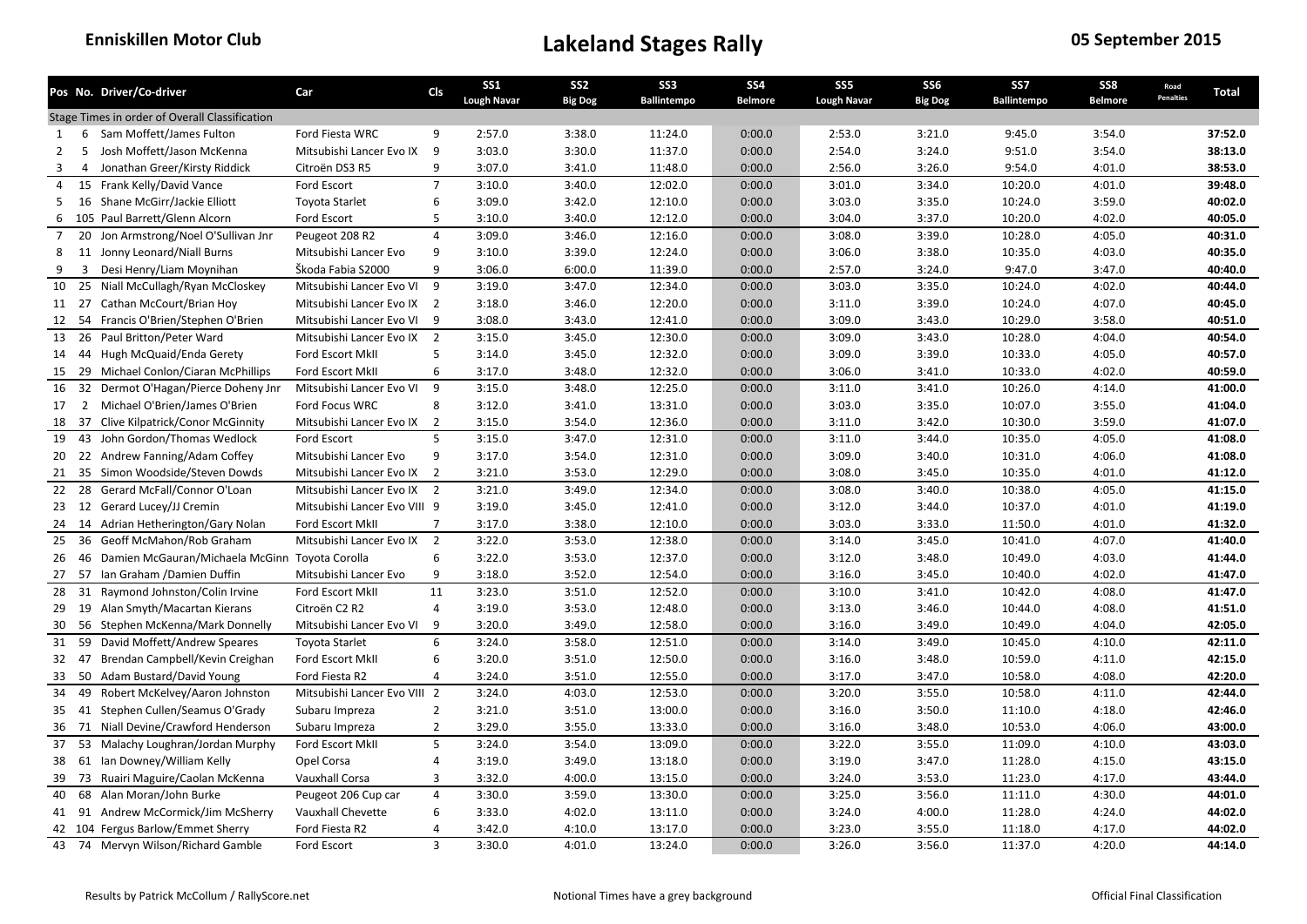|    |    | Pos No. Driver/Co-driver                                    | Car                          | <b>CIs</b>     | <b>SS1</b><br><b>Lough Navar</b> | SS <sub>2</sub><br><b>Big Dog</b> | SS <sub>3</sub><br><b>Ballintempo</b> | <b>SS4</b><br><b>Belmore</b> | SS <sub>5</sub><br><b>Lough Navar</b> | SS6<br><b>Big Dog</b> | SS7<br><b>Ballintempo</b> | SS8<br><b>Belmore</b> | Road<br><b>Penalties</b> | Total      |
|----|----|-------------------------------------------------------------|------------------------------|----------------|----------------------------------|-----------------------------------|---------------------------------------|------------------------------|---------------------------------------|-----------------------|---------------------------|-----------------------|--------------------------|------------|
|    |    | Stage Times in order of Overall Classification (continued)  |                              |                |                                  |                                   |                                       |                              |                                       |                       |                           |                       |                          |            |
| 44 |    | 62 Tony McKenna/Ashley Boulton                              | Ford Escort                  | 6              | 3:28.0                           | 4:03.0                            | 13:32.0                               | 0:00.0                       | 3:24.0                                | 4:05.0                | 11:38.0                   | 4:18.0                |                          | 44:28.0    |
| 45 |    | 77 Damien McVey/Kevin Gallagher                             | Ford Escort MkII             | 4              | 3:41.0                           | 4:05.0                            | 13:19.0                               | 0:00.0                       | 3:34.0                                | 4:09.0                | 11:44.0                   | 4:28.0                |                          | 45:00.0    |
| 46 |    | 86 Ian Dickson/Steven Monaghan                              | Ford Fiesta ST               | 1              | 3:40.0                           | 4:03.0                            | 13:24.0                               | 0:00.0                       | 3:33.0                                | 4:04.0                | 11:58.0                   | 4:40.0                |                          | 45:22.0    |
| 47 |    | 60 William Herron/Geoff Patterson                           | Mitsubishi Lancer Evo IX     | $\overline{2}$ | 3:55.0                           | 4:18.0                            | 13:35.0                               | 0:00.0                       | 3:28.0                                | 4:07.0                | 11:42.0                   | 4:17.0                |                          | 45:22.0    |
| 48 |    | 55 Derek Jobb/JP McAree                                     | Mitsubishi Lancer Evo VI 8   |                | 3:33.0                           | 4:09.0                            | 13:47.0                               | 0:00.0                       | 3:35.0                                | 4:09.0                | 11:49.0                   | 4:25.0                |                          | 45:27.0    |
| 49 |    | 96 Scott Thompson/Matthew Magowan Vauxhall Corsa            |                              | 3              | 3:40.0                           | 4:08.0                            | 13:47.0                               | 0:00.0                       | 3:34.0                                | 4:20.0                | 11:44.0                   | 4:28.0                |                          | 45:41.0    |
| 50 | 48 | <b>Trevor Elliott/Martin McGarrity</b>                      | Mitsubishi Lancer Evo IV     | 8              | 3:23.0                           | 3:57.0                            | 13:41.0                               | 0:00.0                       | 3:20.0                                | 4:20.0                | 12:23.0                   | 4:43.0                |                          | 45:47.0    |
|    |    | 51 94 Ashley Rutledge/Brian Robinson                        | Honda Civic                  | $\mathbf{1}$   | 3:44.0                           | 4:17.0                            | 14:16.0                               | 0:00.0                       | 3:36.0                                | 4:12.0                | 12:04.0                   | 4:29.0                |                          | 46:38.0    |
| 52 | 90 | Darren Connelly/Dara Campbell                               | Vauxhall Nova                | 3              | 3:46.0                           | 4:13.0                            | 14:18.0                               | 0:00.0                       | 3:41.0                                | 4:17.0                | 12:19.0                   | 4:34.0                |                          | 47:08.0    |
| 53 |    | 81 Francis Kelly/Charlotte Egan                             | Vauxhall Nova                | $\overline{3}$ | 3:50.0                           | 4:18.0                            | 14:33.0                               | 0:00.0                       | 3:39.0                                | 4:17.0                | 12:06.0                   | 4:31.0                |                          | 47:14.0    |
| 54 | 89 | Declan McGarrity/Damien McCabe                              | Vauxhall Nova                | 3              | 3:44.0                           | 4:18.0                            | 14:21.0                               | 0:00.0                       | 3:42.0                                | 4:16.0                | 12:12.0                   | 4:45.0                |                          | 47:18.0    |
| 55 | 97 | William Fannin/Eamon Conway                                 | Vauxhall Chevette            | 3              | 3:46.0                           | 4:36.0                            | 14:18.0                               | 0:00.0                       | 3:45.0                                | 4:15.0                | 12:11.0                   | 4:37.0                |                          | 47:28.0    |
| 56 |    | 42 Mickey McGillin/Dean O'Sullivan                          | Mitsubishi Lancer Evo VIII 2 |                | 3:17.0                           | 3:48.0                            | 12:47.0                               | 0:00.0                       | 3:14.0                                | 3:44.0                | 16:52.0                   | 4:09.0                |                          | 47:51.0    |
| 57 |    | 92 Damien McAleer /Dermot McCafferty Toyota Corolla Twincam |                              | $\overline{1}$ | 3:44.0                           | 4:09.0                            | 13:56.0                               | 0:00.0                       | 3:37.0                                | 6:00.0                | 12:05.0                   | 4:36.0                |                          | 48:07.0    |
| 58 |    | 84 Danny Malanaphy/Patrick Malanaphy Ford Focus             |                              | 6              | 3:49.0                           | 4:26.0                            | 14:58.0                               | 0:00.0                       | 3:46.0                                | 4:21.0                | 12:25.0                   | 4:40.0                |                          | 48:25.0    |
| 59 |    | 93 Aaron Mawhinney/Kevin Duggan                             | Ford Escort MkII             | $\overline{4}$ | 3:56.0                           | 4:27.0                            | 14:48.0                               | 0:00.0                       | 3:53.0                                | 4:23.0                | 12:35.0                   | 4:44.0                |                          | 48:46.0    |
|    |    | 60 102 Nick Barnett/Martin Brady                            | Honda Civic                  | $\mathbf{1}$   | 4:04.0                           | 4:39.0                            | 14:58.0                               | 0:00.0                       | 3:51.0                                | 4:26.0                | 12:50.0                   | 5:01.0                |                          | 49:49.0    |
| 61 |    | 78 Stewart McClean/Gerard Neeson                            | Vauxhall Nova                | 4              | 3:34.0                           | 3:58.0                            | 23:39.0                               | 0:00.0                       | 3:22.0                                | 3:53.0                | 11:35.0                   | 4:18.0                |                          | 54:19.0    |
| 62 | 80 | <b>Brian Little/Matthew Prentice</b>                        | Ford Escort MkII             | 3              | 3:57.0                           | 4:21.0                            | 14:29.0                               | 0:00.0                       | 3:45.0                                | 6:00.0                | 20:00.0                   | 4:42.0                |                          | 57:14.0    |
|    |    | 95 Uel Crawford/Colleen Barker                              | Vauxhall Nova                | 4              | 3:36.0                           | 4:15.0                            | 13:46.0                               | 0:00.0                       | 3:33.0                                | 4:14.0                | 11:56.0                   | 4:29.0                |                          | <b>DNF</b> |
|    |    | 17 Vivian Hamill/Paul Hamill                                | Ford Escort MkII             | $\overline{7}$ | 3:08.0                           | 3:47.0                            | 22:02.0                               | 0:00.0                       | 3:02.0                                | 3:36.0                | 10:16.0                   | 3:56.0                |                          | <b>DNF</b> |
|    |    | 38 Ashley Dickson/Matthew McKenna                           | Mitsubishi Lancer Evo IX     | $\overline{2}$ | 3:24.0                           | 3:50.0                            | 24:00.0                               | 0:00.0                       | 3:14.0                                | 3:48.0                | 10:53.0                   | 4:08.0                |                          | <b>DNF</b> |
|    |    | 52 Dominic Leonard/Martin Baxter                            | Honda Civic                  | $\overline{4}$ | 3:29.0                           | 4:00.0                            | 23:46.0                               | 0:00.0                       | 3:27.0                                | 3:58.0                | 11:28.0                   | 4:17.0                |                          | <b>DNF</b> |
|    |    | 103 Dylan Curley/Dean Raftery                               | Ford Fiesta R2               | 4              | 3:39.0                           | 5:26.0                            | 22:16.0                               | 0:00.0                       | 3:30.0                                | 3:59.0                | 11:16.0                   | 4:19.0                |                          | <b>DNF</b> |
|    |    | 82 James McGovern/Neil McGahey                              | Toyota Corolla GT            | $\mathbf{1}$   | 3:36.0                           | 4:06.0                            | 23:21.0                               | 0:00.0                       | 3:36.0                                | 4:06.0                | 12:33.0                   | 4:30.0                |                          | <b>DNF</b> |
|    |    | 83 Mark Thompson/Callum Funston                             | Toyota Corolla               | $\mathbf{1}$   | 3:39.0                           | 14:03.0                           | 23:21.0                               | 0:00.0                       | 3:35.0                                | 4:15.0                | 12:00.0                   | 4:32.0                |                          | <b>DNF</b> |
|    |    | 10 James Gillen/John McCafferty                             | Subaru Impreza               | 8              | 13:07.0                          | 13:37.0                           | 23:31.0                               | 0:00.0                       | 3:10.0                                | 3:44.0                | 10:46.0                   | 4:02.0                |                          | <b>DNF</b> |
|    |    | 76 Marc McGowan/John Moorehead                              | <b>Talbot Sunbeam</b>        | 3              | 13:30.0                          | 14:00.0                           | 23:15.0                               | 0:00.0                       | 3:27.0                                | 4:00.0                | 11:25.0                   | 4:21.0                |                          | <b>DNF</b> |
|    |    | 21 Michael Carbin/Darragh Kelly                             | Mitsubishi Lancer Evo IV     | 9              | 3:08.0                           | 3:42.0                            | 12:12.0                               | 0:00.0                       | 3:05.0                                | 3:36.0                | 10:15.0                   |                       |                          | <b>DNF</b> |
|    |    | 40 Patrick O'Brien/Aine McGuigan                            | Citroën C2R2 MAX             | 4              | 3:19.0                           | 3:50.0                            | 15:11.0                               | 0:00.0                       | 3:12.0                                | 3:44.0                | 10:48.0                   |                       |                          | <b>DNF</b> |
|    |    | 99 Aiden Donaghy/Declan Rafferty                            | Peugeot 205                  | 3              | 4:11.0                           | 4:42.0                            | 15:00.0                               | 0:00.0                       | 3:59.0                                | 4:30.0                | 12:42.0                   |                       |                          | <b>DNF</b> |
|    |    | 24 Marc Johnston/Graham Henderson                           | Mitsubishi Lancer Evo IX     | $\overline{2}$ | 3:17.0                           | 3:45.0                            | 12:33.0                               | 0:00.0                       | 3:13.0                                | 3:52.0                |                           |                       |                          | <b>DNF</b> |
|    |    | 34 Ed Muldoon/Ray Fitzpatrick                               | Mitsubishi Lancer Evo        | 9              | 3:18.0                           | 3:53.0                            | 12:50.0                               | 0:00.0                       | 3:11.0                                | 3:45.0                |                           |                       |                          | <b>DNF</b> |
|    |    | 69 Nigel Hodgins/Niall McGrath                              | Subaru Impreza               | $\overline{2}$ | 3:35.0                           | 4:07.0                            | 13:48.0                               | 0:00.0                       | 3:27.0                                | 4:03.0                |                           |                       |                          | <b>DNF</b> |
|    |    | 70 David McNulty/Conor Foley                                | Mitsubishi Lancer Evo IX 2   |                | 3:29.0                           | 4:09.0                            | 13:41.0                               | 0:00.0                       | 3:33.0                                | 4:12.0                |                           |                       |                          | <b>DNF</b> |
|    |    | 88 Drew Chambers/Wendy Blackledge                           | Talbot Samba                 | 3              | 3:30.0                           | 4:05.0                            | 13:46.0                               | 0:00.0                       | 3:29.0                                | 4:20.0                |                           |                       |                          | <b>DNF</b> |
|    |    | 63 John Paul Ruth/John Kieran                               | Honda Civic                  | $\overline{a}$ | 3:52.0                           | 4:25.0                            | 14:21.0                               | 0:00.0                       | 3:37.0                                | 4:08.0                |                           |                       |                          | <b>DNF</b> |
|    |    | 72 Matthew McGaffin/Mo Downey                               | Mitsubishi Lancer Evo IX     | $\overline{2}$ | 3:35.0                           | 4:03.0                            | 22:20.0                               | 0:00.0                       | 3:21.0                                | 3:50.0                |                           |                       |                          | <b>DNF</b> |
|    |    |                                                             |                              | $\mathbf{1}$   |                                  |                                   |                                       |                              |                                       |                       |                           |                       |                          | <b>DNF</b> |
|    |    | 85 Stephen Dickson/Tommy Hayes                              | Ford Fiesta ST               | 3              | 3:28.0<br>3:37.0                 | 4:09.0                            | 13:21.0                               | 0:00.0                       |                                       |                       |                           |                       |                          |            |
|    |    | 75 Mervyn Galbraith/Jonathan Dinsmore Vauxhall Nova         |                              |                |                                  | 4:12.0                            | 13:48.0                               | 0:00.0                       |                                       |                       |                           |                       |                          | <b>DNF</b> |
|    |    | 101 Adam Lyons/David Turkington                             | Peugeot 205                  | 3              | 13:30.0                          | 14:00.0                           | 23:15.0                               | 0:00.0                       |                                       |                       |                           |                       |                          | <b>DNF</b> |
|    |    | 1 Martin Cairns/Gary McElhinney                             | Subaru Impreza S14           | 8              | 3:07.0                           | 3:37.0                            | 12:28.0                               |                              |                                       |                       |                           |                       |                          | <b>DNF</b> |
|    |    | 7 Andrew Purcell/Barry McNulty                              | Mitsubishi Lancer Evo        | 9              | 3:01.0                           | 3:34.0                            | 13:13.0                               |                              |                                       |                       |                           |                       |                          | <b>DNF</b> |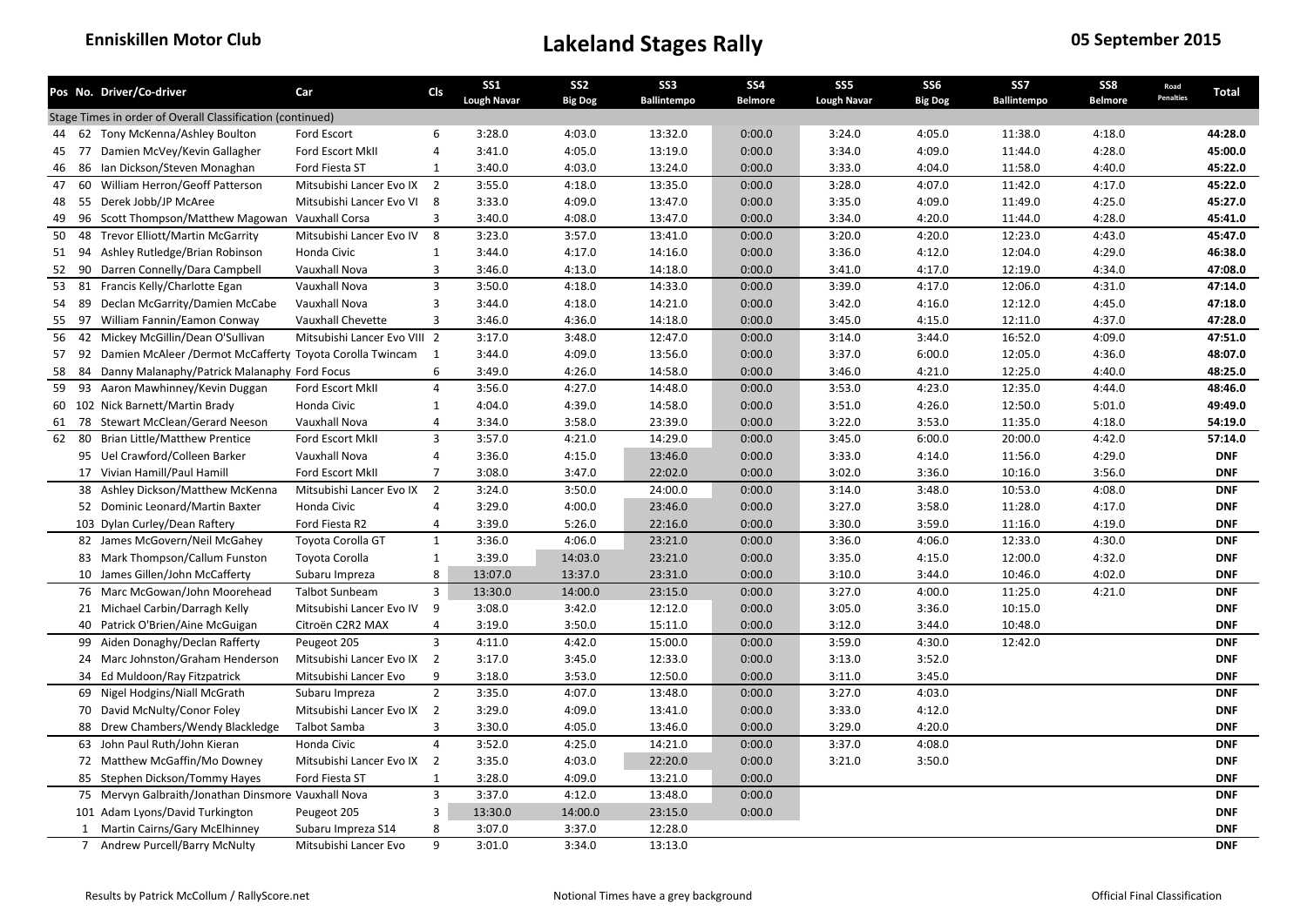|    | Pos No. Driver/Co-driver                                   | Car                      | <b>Cls</b>   | <b>SS1</b><br><b>Lough Navar</b> | SS <sub>2</sub><br><b>Big Dog</b> | SS <sub>3</sub><br>Ballintempo | SS <sub>4</sub><br><b>Belmore</b> | SS <sub>5</sub><br><b>Lough Navar</b> | SS <sub>6</sub><br><b>Big Dog</b> | SS7<br>Ballintempo | SS8<br><b>Belmore</b> | Road<br><b>Penalties</b> | <b>Total</b> |
|----|------------------------------------------------------------|--------------------------|--------------|----------------------------------|-----------------------------------|--------------------------------|-----------------------------------|---------------------------------------|-----------------------------------|--------------------|-----------------------|--------------------------|--------------|
|    | Stage Times in order of Overall Classification (continued) |                          |              |                                  |                                   |                                |                                   |                                       |                                   |                    |                       |                          |              |
|    | 106 Daryl McCanny/Cathain Colton                           | Peugeot 205              |              | 3:32.0                           | 4:03.0                            | 13:33.0                        |                                   |                                       |                                   |                    |                       |                          | <b>DNF</b>   |
| 9  | Mark Donnelly/Sean Ferris                                  | Mitsubishi Lancer Evo IX | q            | 3:08.0                           | 3:37.0                            |                                |                                   |                                       |                                   |                    |                       |                          | <b>DNF</b>   |
|    | 23 Gareth Mimnagh/Barry McCarney                           | Mitsubishi Lancer Evo V  |              | 3:11.0                           | 3:40.0                            |                                |                                   |                                       |                                   |                    |                       |                          | <b>DNF</b>   |
|    | 51 Neil Harron/Stephen Griffith                            | Subaru Impreza           | $\mathbf{2}$ | 3:14.0                           | 3:50.0                            |                                |                                   |                                       |                                   |                    |                       |                          | <b>DNF</b>   |
| 45 | Andrew Bustard/Seamus McTigue                              | Ford Escort MkII         |              | 3:19.0                           | 3:50.0                            |                                |                                   |                                       |                                   |                    |                       |                          | <b>DNF</b>   |
|    | 65 David Kerr/Benny Grainger                               | Peugeot 106              |              | 3:29.0                           | 3:58.0                            |                                |                                   |                                       |                                   |                    |                       |                          | <b>DNF</b>   |
|    | 30 David Crossen/Damien Fleming                            | Ford Escort              | 6            | 3:14.0                           | 5:19.0                            |                                |                                   |                                       |                                   |                    |                       |                          | <b>DNF</b>   |
|    | 18 Rob Duggan/Ger Conway                                   | Peugeot 208 R2           | 4            | 3:12.0                           | 6:00.0                            |                                |                                   |                                       |                                   |                    |                       |                          | <b>DNF</b>   |
|    | 79 Connor Woods /Paddy McCrudden                           | Honda Civic              |              | 3:26.0                           |                                   |                                |                                   |                                       |                                   |                    |                       |                          | <b>DNF</b>   |
| 8  | Niall Henry/John Rowan                                     | Subaru Impreza S9        | 8            | 3:28.0                           |                                   |                                |                                   |                                       |                                   |                    |                       |                          | <b>DNF</b>   |
| 67 | Rodney Donaldson/Bailie McClinton                          | <b>Ford Escort</b>       |              | 3:37.0                           |                                   |                                |                                   |                                       |                                   |                    |                       |                          | <b>DNF</b>   |
|    | 39 Kevin Eves/Chris Melly                                  | Peugeot 208 R2           | 4            |                                  |                                   |                                |                                   |                                       |                                   |                    |                       |                          | <b>DNF</b>   |
|    | 64 Ian Green/Amanda Green                                  | Peugeot 205 GTi          |              |                                  |                                   |                                |                                   |                                       |                                   |                    |                       |                          | <b>DNF</b>   |
|    | 100 Niall Farrell /Tony McGovern                           | Ford Escort MkII         |              |                                  |                                   |                                |                                   |                                       |                                   |                    |                       |                          | <b>DNF</b>   |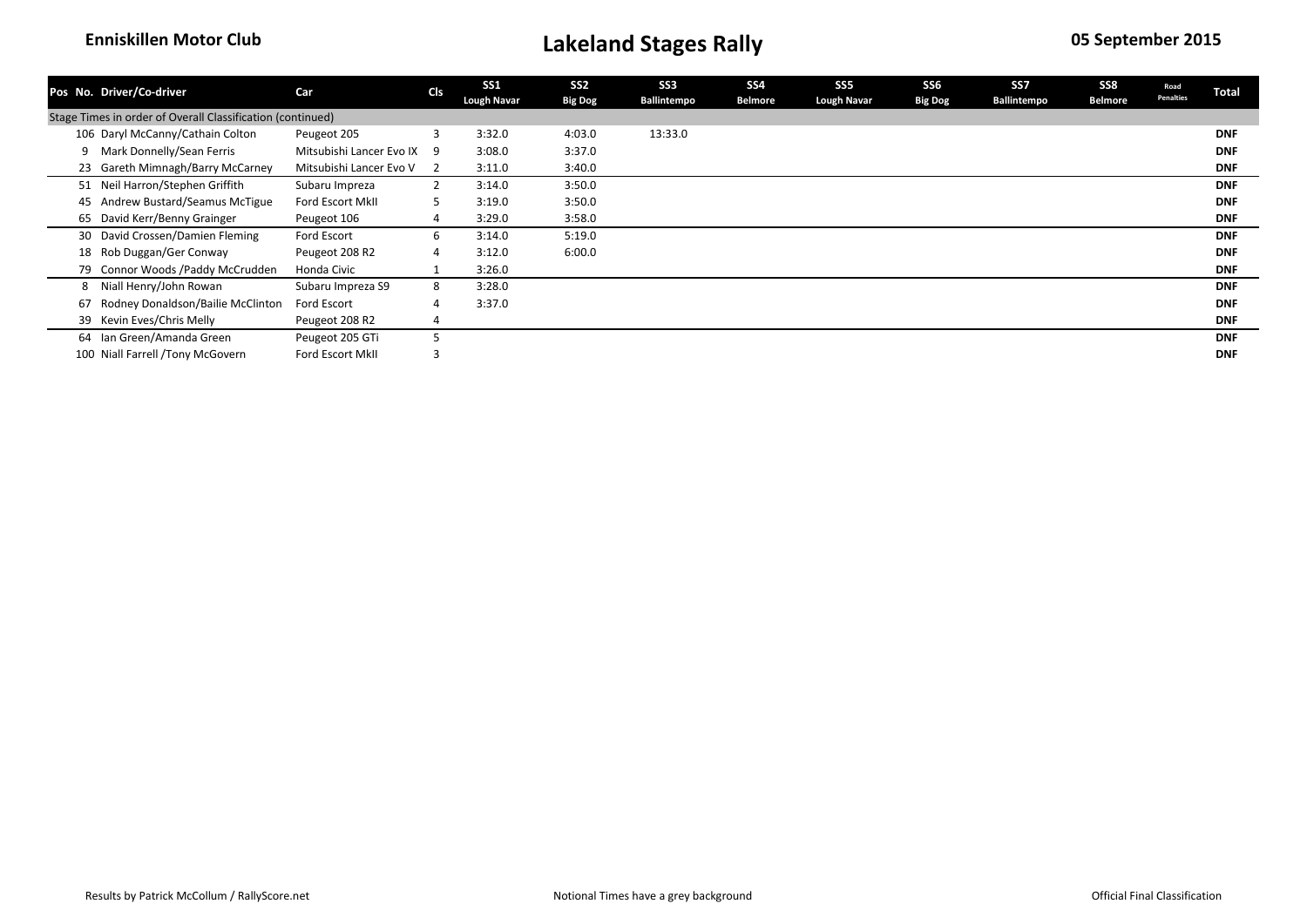|                |    | Pos No. Driver/Co-driver                                 | Car                          | Cls            | <b>SS1</b><br><b>Lough Navar</b> | SS <sub>2</sub><br><b>Big Dog</b> | SS <sub>3</sub><br><b>Ballintempo</b> | <b>SS4</b><br><b>Belmore</b> | SS <sub>5</sub><br><b>Lough Navar</b> | SS <sub>6</sub><br><b>Big Dog</b> | SS7<br><b>Ballintempo</b> | SS8<br><b>Belmore</b> | Road<br><b>Penalties</b> | <b>Total</b> |
|----------------|----|----------------------------------------------------------|------------------------------|----------------|----------------------------------|-----------------------------------|---------------------------------------|------------------------------|---------------------------------------|-----------------------------------|---------------------------|-----------------------|--------------------------|--------------|
| Class 1        |    | Group N cars up to and including 2000cc                  |                              |                |                                  |                                   |                                       |                              |                                       |                                   |                           |                       |                          |              |
| 1              | 86 | Ian Dickson/Steven Monaghan                              | Ford Fiesta ST               | 1              | 3:40.0                           | 4:03.0                            | 13:24.0                               | 0:00.0                       | 3:33.0                                | 4:04.0                            | 11:58.0                   | 4:40.0                |                          | 45:22.0      |
| 2              | 94 | Ashley Rutledge/Brian Robinson                           | Honda Civic                  | 1              | 3:44.0                           | 4:17.0                            | 14:16.0                               | 0:00.0                       | 3:36.0                                | 4:12.0                            | 12:04.0                   | 4:29.0                |                          | 46:38.0      |
|                | 92 | Damien McAleer /Dermot McCafferty Toyota Corolla Twincam |                              | 1              | 3:44.0                           | 4:09.0                            | 13:56.0                               | 0:00.0                       | 3:37.0                                | 6:00.0                            | 12:05.0                   | 4:36.0                |                          | 48:07.0      |
| $\overline{a}$ |    | 102 Nick Barnett/Martin Brady                            | Honda Civic                  | 1              | 4:04.0                           | 4:39.0                            | 14:58.0                               | 0:00.0                       | 3:51.0                                | 4:26.0                            | 12:50.0                   | 5:01.0                |                          | 49:49.0      |
|                |    | 82 James McGovern/Neil McGahey                           | Toyota Corolla GT            | 1              | 3:36.0                           | 4:06.0                            | 23:21.0                               | 0:00.0                       | 3:36.0                                | 4:06.0                            | 12:33.0                   | 4:30.0                |                          | <b>DNF</b>   |
|                |    | 83 Mark Thompson/Callum Funston                          | Toyota Corolla               | 1              | 3:39.0                           | 14:03.0                           | 23:21.0                               | 0:00.0                       | 3:35.0                                | 4:15.0                            | 12:00.0                   | 4:32.0                |                          | <b>DNF</b>   |
|                |    | 85 Stephen Dickson/Tommy Hayes                           | Ford Fiesta ST               | $\mathbf{1}$   | 3:28.0                           | 4:09.0                            | 13:21.0                               | 0:00.0                       |                                       |                                   |                           |                       |                          | <b>DNF</b>   |
|                |    | 79 Connor Woods / Paddy McCrudden                        | Honda Civic                  | 1              | 3:26.0                           |                                   |                                       |                              |                                       |                                   |                           |                       |                          | <b>DNF</b>   |
|                |    |                                                          |                              |                |                                  |                                   |                                       |                              |                                       |                                   |                           |                       |                          |              |
| Class 2        |    | Group N cars over 2000cc                                 |                              |                |                                  |                                   |                                       |                              |                                       |                                   |                           |                       |                          |              |
| 1              | 27 | Cathan McCourt/Brian Hoy                                 | Mitsubishi Lancer Evo IX     | $\overline{2}$ | 3:18.0                           | 3:46.0                            | 12:20.0                               | 0:00.0                       | 3:11.0                                | 3:39.0                            | 10:24.0                   | 4:07.0                |                          | 40:45.0      |
| 2              | 26 | Paul Britton/Peter Ward                                  | Mitsubishi Lancer Evo IX 2   |                | 3:15.0                           | 3:45.0                            | 12:30.0                               | 0:00.0                       | 3:09.0                                | 3:43.0                            | 10:28.0                   | 4:04.0                |                          | 40:54.0      |
| -3             | 37 | <b>Clive Kilpatrick/Conor McGinnity</b>                  | Mitsubishi Lancer Evo IX 2   |                | 3:15.0                           | 3:54.0                            | 12:36.0                               | 0:00.0                       | 3:11.0                                | 3:42.0                            | 10:30.0                   | 3:59.0                |                          | 41:07.0      |
| $\overline{4}$ | 35 | Simon Woodside/Steven Dowds                              | Mitsubishi Lancer Evo IX 2   |                | 3:21.0                           | 3:53.0                            | 12:29.0                               | 0:00.0                       | 3:08.0                                | 3:45.0                            | 10:35.0                   | 4:01.0                |                          | 41:12.0      |
| 5              | 28 | Gerard McFall/Connor O'Loan                              | Mitsubishi Lancer Evo IX 2   |                | 3:21.0                           | 3:49.0                            | 12:34.0                               | 0:00.0                       | 3:08.0                                | 3:40.0                            | 10:38.0                   | 4:05.0                |                          | 41:15.0      |
| 6              | 36 | Geoff McMahon/Rob Graham                                 | Mitsubishi Lancer Evo IX 2   |                | 3:22.0                           | 3:53.0                            | 12:38.0                               | 0:00.0                       | 3:14.0                                | 3:45.0                            | 10:41.0                   | 4:07.0                |                          | 41:40.0      |
| 7              | 49 | Robert McKelvey/Aaron Johnston                           | Mitsubishi Lancer Evo VIII 2 |                | 3:24.0                           | 4:03.0                            | 12:53.0                               | 0:00.0                       | 3:20.0                                | 3:55.0                            | 10:58.0                   | 4:11.0                |                          | 42:44.0      |
| 8              |    | Stephen Cullen/Seamus O'Grady                            | Subaru Impreza               | $\overline{2}$ | 3:21.0                           | 3:51.0                            | 13:00.0                               | 0:00.0                       | 3:16.0                                | 3:50.0                            | 11:10.0                   | 4:18.0                |                          | 42:46.0      |
| 9              | 71 | Niall Devine/Crawford Henderson                          | Subaru Impreza               | $\overline{2}$ | 3:29.0                           | 3:55.0                            | 13:33.0                               | 0:00.0                       | 3:16.0                                | 3:48.0                            | 10:53.0                   | 4:06.0                |                          | 43:00.0      |
| 10             | 60 | William Herron/Geoff Patterson                           | Mitsubishi Lancer Evo IX     | $\overline{2}$ | 3:55.0                           | 4:18.0                            | 13:35.0                               | 0:00.0                       | 3:28.0                                | 4:07.0                            | 11:42.0                   | 4:17.0                |                          | 45:22.0      |
| 11             | 42 | Mickey McGillin/Dean O'Sullivan                          | Mitsubishi Lancer Evo VIII 2 |                | 3:17.0                           | 3:48.0                            | 12:47.0                               | 0:00.0                       | 3:14.0                                | 3:44.0                            | 16:52.0                   | 4:09.0                |                          | 47:51.0      |
|                |    | 38 Ashley Dickson/Matthew McKenna                        | Mitsubishi Lancer Evo IX 2   |                | 3:24.0                           | 3:50.0                            | 24:00.0                               | 0:00.0                       | 3:14.0                                | 3:48.0                            | 10:53.0                   | 4:08.0                |                          | <b>DNF</b>   |
|                |    | 24 Marc Johnston/Graham Henderson                        | Mitsubishi Lancer Evo IX 2   |                | 3:17.0                           | 3:45.0                            | 12:33.0                               | 0:00.0                       | 3:13.0                                | 3:52.0                            |                           |                       |                          | <b>DNF</b>   |
|                | 69 | Nigel Hodgins/Niall McGrath                              | Subaru Impreza               | $\overline{2}$ | 3:35.0                           | 4:07.0                            | 13:48.0                               | 0:00.0                       | 3:27.0                                | 4:03.0                            |                           |                       |                          | <b>DNF</b>   |
|                |    | 70 David McNulty/Conor Foley                             | Mitsubishi Lancer Evo IX     | $\overline{2}$ | 3:29.0                           | 4:09.0                            | 13:41.0                               | 0:00.0                       | 3:33.0                                | 4:12.0                            |                           |                       |                          | <b>DNF</b>   |
|                |    | 72 Matthew McGaffin/Mo Downey                            | Mitsubishi Lancer Evo IX     | $\overline{2}$ | 3:35.0                           | 4:03.0                            | 22:20.0                               | 0:00.0                       | 3:21.0                                | 3:50.0                            |                           |                       |                          | <b>DNF</b>   |
|                |    | <b>Gareth Mimnagh/Barry McCarney</b>                     | Mitsubishi Lancer Evo V      | $\overline{2}$ | 3:11.0                           | 3:40.0                            |                                       |                              |                                       |                                   |                           |                       |                          | <b>DNF</b>   |
|                |    | 51 Neil Harron/Stephen Griffith                          | Subaru Impreza               | $\overline{2}$ | 3:14.0                           | 3:50.0                            |                                       |                              |                                       |                                   |                           |                       |                          | <b>DNF</b>   |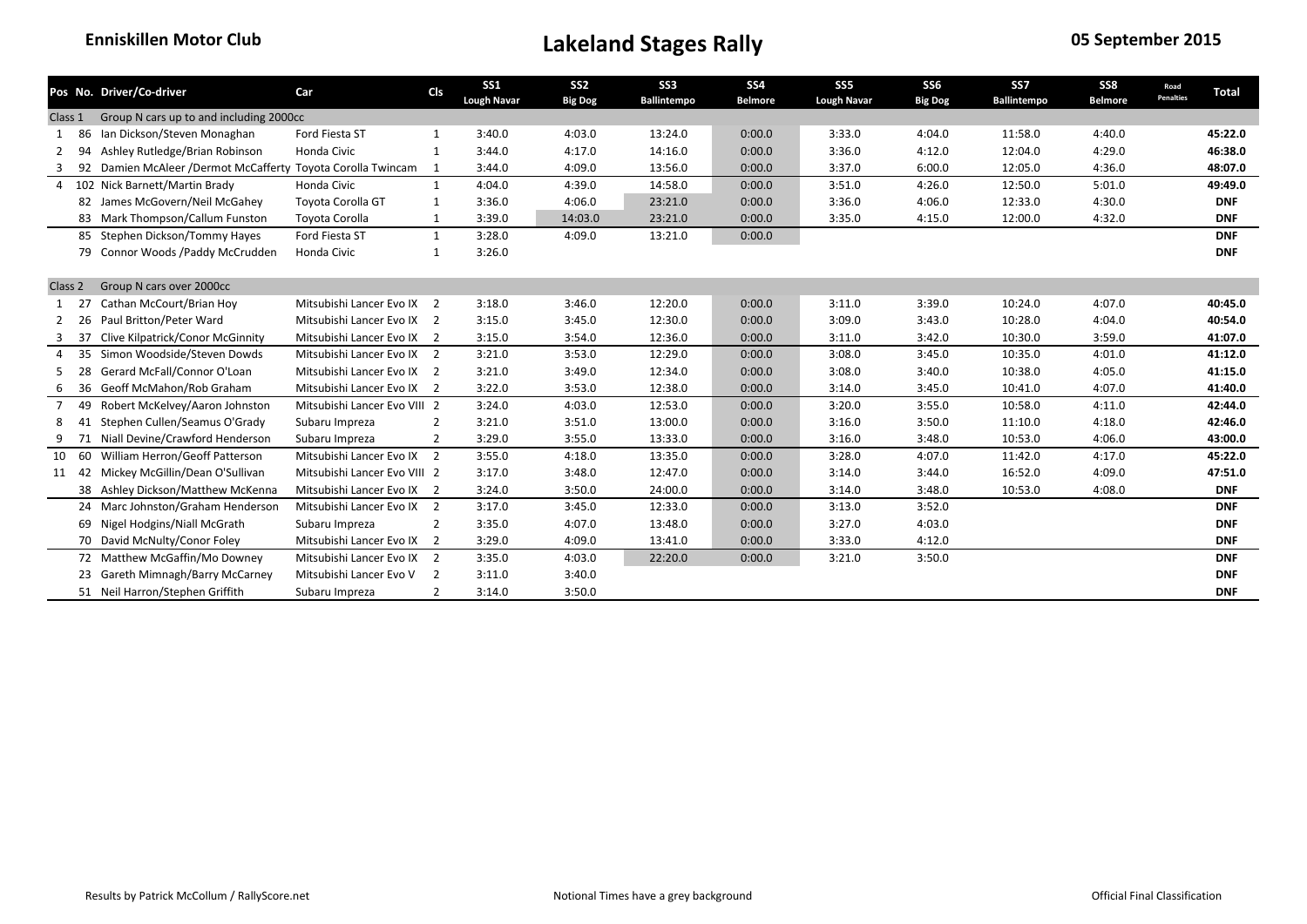|                |    | Pos No. Driver/Co-driver                                                                                                    | Car                     | <b>CIs</b>     | <b>SS1</b>         | SS <sub>2</sub> | SS <sub>3</sub> | <b>SS4</b>     | SS <sub>5</sub>    | SS <sub>6</sub> | SS7         | SS8            | Road             | <b>Total</b> |
|----------------|----|-----------------------------------------------------------------------------------------------------------------------------|-------------------------|----------------|--------------------|-----------------|-----------------|----------------|--------------------|-----------------|-------------|----------------|------------------|--------------|
|                |    |                                                                                                                             |                         |                | <b>Lough Navar</b> | <b>Big Dog</b>  | Ballintempo     | <b>Belmore</b> | <b>Lough Navar</b> | <b>Big Dog</b>  | Ballintempo | <b>Belmore</b> | <b>Penalties</b> |              |
| Class 3        |    | Clubman cars up to and including 1450cc and from 1451cc to 1650cc with up to two valves per cylinder - Two wheel drive only |                         |                |                    |                 |                 |                |                    |                 |             |                |                  |              |
| 1              | 73 | Ruairi Maguire/Caolan McKenna                                                                                               | Vauxhall Corsa          | 3              | 3:32.0             | 4:00.0          | 13:15.0         | 0:00.0         | 3:24.0             | 3:53.0          | 11:23.0     | 4:17.0         |                  | 43:44.0      |
| $\overline{2}$ | 74 | Mervyn Wilson/Richard Gamble                                                                                                | Ford Escort             | 3              | 3:30.0             | 4:01.0          | 13:24.0         | 0:00.0         | 3:26.0             | 3:56.0          | 11:37.0     | 4:20.0         |                  | 44:14.0      |
| 3              | 96 | Scott Thompson/Matthew Magowan                                                                                              | Vauxhall Corsa          | 3              | 3:40.0             | 4:08.0          | 13:47.0         | 0:00.0         | 3:34.0             | 4:20.0          | 11:44.0     | 4:28.0         |                  | 45:41.0      |
| $\overline{4}$ | 90 | Darren Connelly/Dara Campbell                                                                                               | Vauxhall Nova           | 3              | 3:46.0             | 4:13.0          | 14:18.0         | 0:00.0         | 3:41.0             | 4:17.0          | 12:19.0     | 4:34.0         |                  | 47:08.0      |
| 5              |    | 81 Francis Kelly/Charlotte Egan                                                                                             | <b>Vauxhall Nova</b>    | 3              | 3:50.0             | 4:18.0          | 14:33.0         | 0:00.0         | 3:39.0             | 4:17.0          | 12:06.0     | 4:31.0         |                  | 47:14.0      |
| 6              | 89 | Declan McGarrity/Damien McCabe                                                                                              | Vauxhall Nova           | 3              | 3:44.0             | 4:18.0          | 14:21.0         | 0:00.0         | 3:42.0             | 4:16.0          | 12:12.0     | 4:45.0         |                  | 47:18.0      |
| 7              | 97 | William Fannin/Eamon Conway                                                                                                 | Vauxhall Chevette       | $\overline{3}$ | 3:46.0             | 4:36.0          | 14:18.0         | 0:00.0         | 3:45.0             | 4:15.0          | 12:11.0     | 4:37.0         |                  | 47:28.0      |
| 8              | 80 | <b>Brian Little/Matthew Prentice</b>                                                                                        | <b>Ford Escort MkII</b> | 3              | 3:57.0             | 4:21.0          | 14:29.0         | 0:00.0         | 3:45.0             | 6:00.0          | 20:00.0     | 4:42.0         |                  | 57:14.0      |
|                |    | 76 Marc McGowan/John Moorehead                                                                                              | <b>Talbot Sunbeam</b>   | $\overline{3}$ | 13:30.0            | 14:00.0         | 23:15.0         | 0:00.0         | 3:27.0             | 4:00.0          | 11:25.0     | 4:21.0         |                  | <b>DNF</b>   |
|                |    | 99 Aiden Donaghy/Declan Rafferty                                                                                            | Peugeot 205             | $\overline{3}$ | 4:11.0             | 4:42.0          | 15:00.0         | 0:00.0         | 3:59.0             | 4:30.0          | 12:42.0     |                |                  | <b>DNF</b>   |
|                | 88 | Drew Chambers/Wendy Blackledge                                                                                              | Talbot Samba            | 3              | 3:30.0             | 4:05.0          | 13:46.0         | 0:00.0         | 3:29.0             | 4:20.0          |             |                |                  | <b>DNF</b>   |
|                |    | 75 Mervyn Galbraith/Jonathan Dinsmore Vauxhall Nova                                                                         |                         | $\overline{3}$ | 3:37.0             | 4:12.0          | 13:48.0         | 0:00.0         |                    |                 |             |                |                  | <b>DNF</b>   |
|                |    | 101 Adam Lyons/David Turkington                                                                                             | Peugeot 205             | $\overline{3}$ | 13:30.0            | 14:00.0         | 23:15.0         | 0:00.0         |                    |                 |             |                |                  | <b>DNF</b>   |
|                |    | 106 Daryl McCanny/Cathain Colton                                                                                            | Peugeot 205             | 3              | 3:32.0             | 4:03.0          | 13:33.0         |                |                    |                 |             |                |                  | <b>DNF</b>   |
|                |    | 100 Niall Farrell /Tony McGovern                                                                                            | Ford Escort MkII        | 3              |                    |                 |                 |                |                    |                 |             |                |                  | <b>DNF</b>   |
|                |    |                                                                                                                             |                         |                |                    |                 |                 |                |                    |                 |             |                |                  |              |
| Class 4        |    | Clubman cars from 1451cc to 1650cc with more than two valves per cylinder - Two wheel drive only                            |                         |                |                    |                 |                 |                |                    |                 |             |                |                  |              |
| 1              | 20 | Jon Armstrong/Noel O'Sullivan Jnr                                                                                           | Peugeot 208 R2          | $\overline{4}$ | 3:09.0             | 3:46.0          | 12:16.0         | 0:00.0         | 3:08.0             | 3:39.0          | 10:28.0     | 4:05.0         |                  | 40:31.0      |
| $\mathbf{2}$   |    | 19 Alan Smyth/Macartan Kierans                                                                                              | Citroën C2 R2           | $\overline{4}$ | 3:19.0             | 3:53.0          | 12:48.0         | 0:00.0         | 3:13.0             | 3:46.0          | 10:44.0     | 4:08.0         |                  | 41:51.0      |
| 3              |    | 50 Adam Bustard/David Young                                                                                                 | Ford Fiesta R2          | 4              | 3:24.0             | 3:51.0          | 12:55.0         | 0:00.0         | 3:17.0             | 3:47.0          | 10:58.0     | 4:08.0         |                  | 42:20.0      |
| 4              |    | 61 Ian Downey/William Kelly                                                                                                 | Opel Corsa              | $\overline{4}$ | 3:19.0             | 3:49.0          | 13:18.0         | 0:00.0         | 3:19.0             | 3:47.0          | 11:28.0     | 4:15.0         |                  | 43:15.0      |
| 5              |    | 68 Alan Moran/John Burke                                                                                                    | Peugeot 206 Cup car     | $\overline{4}$ | 3:30.0             | 3:59.0          | 13:30.0         | 0:00.0         | 3:25.0             | 3:56.0          | 11:11.0     | 4:30.0         |                  | 44:01.0      |
| 6              |    | 104 Fergus Barlow/Emmet Sherry                                                                                              | Ford Fiesta R2          | $\overline{4}$ | 3:42.0             | 4:10.0          | 13:17.0         | 0:00.0         | 3:23.0             | 3:55.0          | 11:18.0     | 4:17.0         |                  | 44:02.0      |
| 7              |    | 77 Damien McVey/Kevin Gallagher                                                                                             | <b>Ford Escort MkII</b> | $\overline{4}$ | 3:41.0             | 4:05.0          | 13:19.0         | 0:00.0         | 3:34.0             | 4:09.0          | 11:44.0     | 4:28.0         |                  | 45:00.0      |
| 8              | 93 | Aaron Mawhinney/Kevin Duggan                                                                                                | Ford Escort MkII        | $\overline{4}$ | 3:56.0             | 4:27.0          | 14:48.0         | 0:00.0         | 3:53.0             | 4:23.0          | 12:35.0     | 4:44.0         |                  | 48:46.0      |
| 9              | 78 | <b>Stewart McClean/Gerard Neeson</b>                                                                                        | Vauxhall Nova           | $\overline{4}$ | 3:34.0             | 3:58.0          | 23:39.0         | 0:00.0         | 3:22.0             | 3:53.0          | 11:35.0     | 4:18.0         |                  | 54:19.0      |
|                |    | 95 Uel Crawford/Colleen Barker                                                                                              | Vauxhall Nova           | $\overline{4}$ | 3:36.0             | 4:15.0          | 13:46.0         | 0:00.0         | 3:33.0             | 4:14.0          | 11:56.0     | 4:29.0         |                  | <b>DNF</b>   |
|                |    | 52 Dominic Leonard/Martin Baxter                                                                                            | Honda Civic             | $\overline{4}$ | 3:29.0             | 4:00.0          | 23:46.0         | 0:00.0         | 3:27.0             | 3:58.0          | 11:28.0     | 4:17.0         |                  | <b>DNF</b>   |
|                |    | 103 Dylan Curley/Dean Raftery                                                                                               | Ford Fiesta R2          | 4              | 3:39.0             | 5:26.0          | 22:16.0         | 0:00.0         | 3:30.0             | 3:59.0          | 11:16.0     | 4:19.0         |                  | <b>DNF</b>   |
|                |    | 40 Patrick O'Brien/Aine McGuigan                                                                                            | Citroën C2R2 MAX        | 4              | 3:19.0             | 3:50.0          | 15:11.0         | 0:00.0         | 3:12.0             | 3:44.0          | 10:48.0     |                |                  | <b>DNF</b>   |
|                |    | 63 John Paul Ruth/John Kieran                                                                                               | Honda Civic             | $\overline{4}$ | 3:52.0             | 4:25.0          | 14:21.0         | 0:00.0         | 3:37.0             | 4:08.0          |             |                |                  | <b>DNF</b>   |
|                |    | 65 David Kerr/Benny Grainger                                                                                                | Peugeot 106             | $\overline{4}$ | 3:29.0             | 3:58.0          |                 |                |                    |                 |             |                |                  | <b>DNF</b>   |
|                |    | 18 Rob Duggan/Ger Conway                                                                                                    | Peugeot 208 R2          | 4              | 3:12.0             | 6:00.0          |                 |                |                    |                 |             |                |                  | <b>DNF</b>   |
|                | 67 | Rodney Donaldson/Bailie McClinton                                                                                           | Ford Escort             | $\overline{4}$ | 3:37.0             |                 |                 |                |                    |                 |             |                |                  | <b>DNF</b>   |
|                |    | 39 Kevin Eves/Chris Melly                                                                                                   | Peugeot 208 R2          | $\overline{4}$ |                    |                 |                 |                |                    |                 |             |                |                  | <b>DNF</b>   |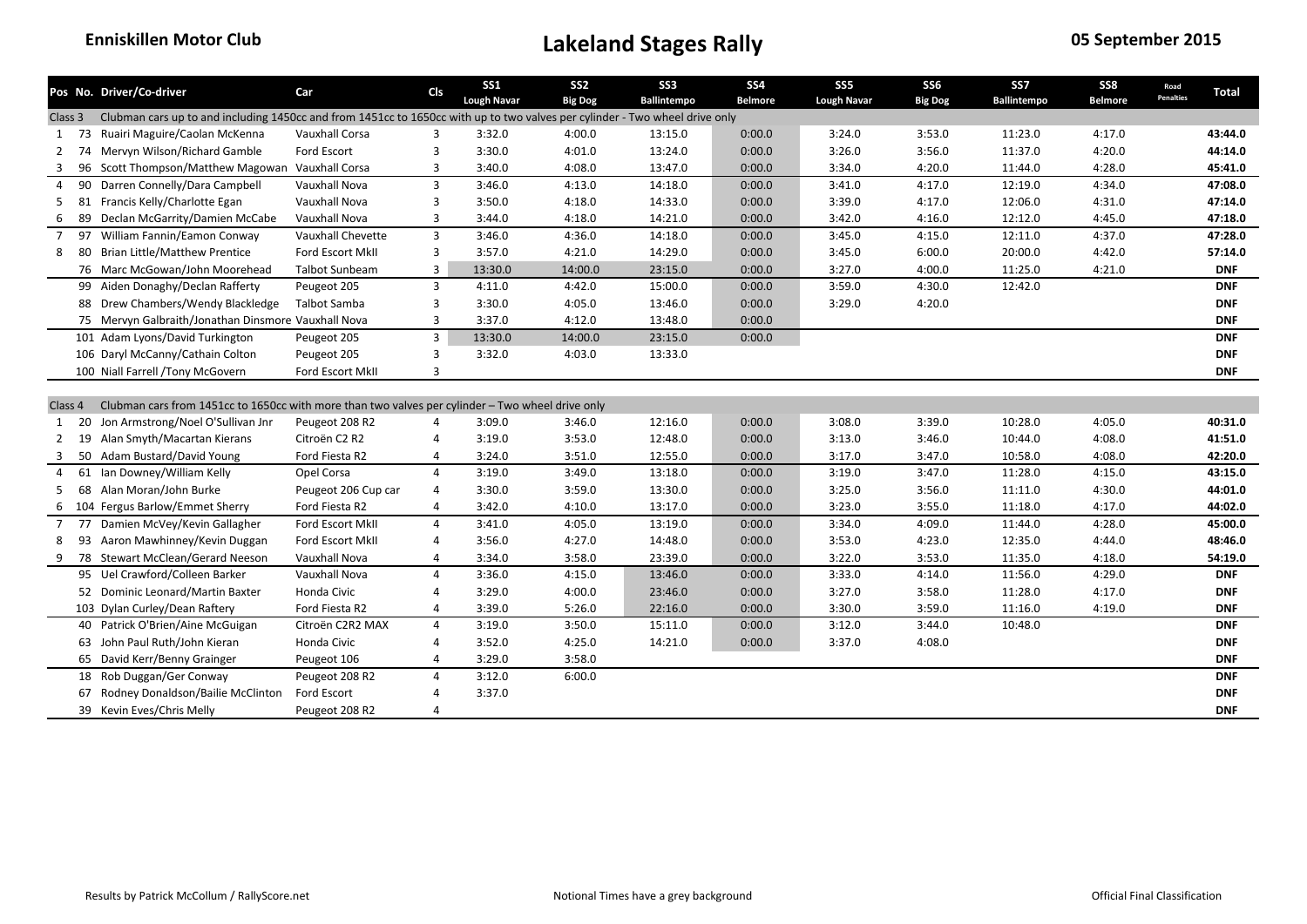|                    |    | Pos No. Driver/Co-driver                                                                         | Car                      | <b>CIs</b>     | SS <sub>1</sub><br><b>Lough Navar</b> | SS <sub>2</sub><br><b>Big Dog</b> | SS <sub>3</sub><br>Ballintempo | SS <sub>4</sub><br><b>Belmore</b> | SS <sub>5</sub><br><b>Lough Navar</b> | SS <sub>6</sub><br><b>Big Dog</b> | SS7<br><b>Ballintempo</b> | SS8<br><b>Belmore</b> | Road<br><b>Penalties</b> | <b>Total</b> |
|--------------------|----|--------------------------------------------------------------------------------------------------|--------------------------|----------------|---------------------------------------|-----------------------------------|--------------------------------|-----------------------------------|---------------------------------------|-----------------------------------|---------------------------|-----------------------|--------------------------|--------------|
| Class 5            |    | Clubman cars from 1651cc to 2100cc with up to two valves per cylinder - Two wheel drive only     |                          |                |                                       |                                   |                                |                                   |                                       |                                   |                           |                       |                          |              |
|                    |    | 1 105 Paul Barrett/Glenn Alcorn                                                                  | Ford Escort              | 5              | 3:10.0                                | 3:40.0                            | 12:12.0                        | 0:00.0                            | 3:04.0                                | 3:37.0                            | 10:20.0                   | 4:02.0                |                          | 40:05.0      |
|                    |    | Hugh McQuaid/Enda Gerety                                                                         | Ford Escort MkII         | 5              | 3:14.0                                | 3:45.0                            | 12:32.0                        | 0:00.0                            | 3:09.0                                | 3:39.0                            | 10:33.0                   | 4:05.0                |                          | 40:57.0      |
| 3                  | 43 | John Gordon/Thomas Wedlock                                                                       | Ford Escort              | 5              | 3:15.0                                | 3:47.0                            | 12:31.0                        | 0:00.0                            | 3:11.0                                | 3:44.0                            | 10:35.0                   | 4:05.0                |                          | 41:08.0      |
| 4                  |    | 53 Malachy Loughran/Jordan Murphy                                                                | Ford Escort MkII         | 5              | 3:24.0                                | 3:54.0                            | 13:09.0                        | 0:00.0                            | 3:22.0                                | 3:55.0                            | 11:09.0                   | 4:10.0                |                          | 43:03.0      |
|                    |    | 45 Andrew Bustard/Seamus McTigue                                                                 | Ford Escort MkII         | 5              | 3:19.0                                | 3:50.0                            |                                |                                   |                                       |                                   |                           |                       |                          | <b>DNF</b>   |
|                    |    | 64 Ian Green/Amanda Green                                                                        | Peugeot 205 GTi          | 5              |                                       |                                   |                                |                                   |                                       |                                   |                           |                       |                          | <b>DNF</b>   |
| Class 6            |    | Clubman cars from 1651cc to 2100cc with more than two valves per cylinder - Two wheel drive only |                          |                |                                       |                                   |                                |                                   |                                       |                                   |                           |                       |                          |              |
| 1                  | 16 | Shane McGirr/Jackie Elliott                                                                      | <b>Toyota Starlet</b>    | 6              | 3:09.0                                | 3:42.0                            | 12:10.0                        | 0:00.0                            | 3:03.0                                | 3:35.0                            | 10:24.0                   | 3:59.0                |                          | 40:02.0      |
|                    | 29 | Michael Conlon/Ciaran McPhillips                                                                 | Ford Escort MkII         | 6              | 3:17.0                                | 3:48.0                            | 12:32.0                        | 0:00.0                            | 3:06.0                                | 3:41.0                            | 10:33.0                   | 4:02.0                |                          | 40:59.0      |
| 3                  | 46 | Damien McGauran/Michaela McGinn                                                                  | Toyota Corolla           | 6              | 3:22.0                                | 3:53.0                            | 12:37.0                        | 0:00.0                            | 3:12.0                                | 3:48.0                            | 10:49.0                   | 4:03.0                |                          | 41:44.0      |
| 4                  |    | 59 David Moffett/Andrew Speares                                                                  | <b>Toyota Starlet</b>    | 6              | 3:24.0                                | 3:58.0                            | 12:51.0                        | 0:00.0                            | 3:14.0                                | 3:49.0                            | 10:45.0                   | 4:10.0                |                          | 42:11.0      |
| 5                  | 47 | Brendan Campbell/Kevin Creighan                                                                  | Ford Escort MkII         | 6              | 3:20.0                                | 3:51.0                            | 12:50.0                        | 0:00.0                            | 3:16.0                                | 3:48.0                            | 10:59.0                   | 4:11.0                |                          | 42:15.0      |
| 6                  | 91 | Andrew McCormick/Jim McSherry                                                                    | Vauxhall Chevette        | 6              | 3:33.0                                | 4:02.0                            | 13:11.0                        | 0:00.0                            | 3:24.0                                | 4:00.0                            | 11:28.0                   | 4:24.0                |                          | 44:02.0      |
| $\overline{7}$     | 62 | Tony McKenna/Ashley Boulton                                                                      | Ford Escort              | 6              | 3:28.0                                | 4:03.0                            | 13:32.0                        | 0:00.0                            | 3:24.0                                | 4:05.0                            | 11:38.0                   | 4:18.0                |                          | 44:28.0      |
| 8                  |    | Danny Malanaphy/Patrick Malanaphy Ford Focus                                                     |                          | 6              | 3:49.0                                | 4:26.0                            | 14:58.0                        | 0:00.0                            | 3:46.0                                | 4:21.0                            | 12:25.0                   | 4:40.0                |                          | 48:25.0      |
|                    |    | 30 David Crossen/Damien Fleming                                                                  | Ford Escort              | 6              | 3:14.0                                | 5:19.0                            |                                |                                   |                                       |                                   |                           |                       |                          | <b>DNF</b>   |
|                    |    |                                                                                                  |                          |                |                                       |                                   |                                |                                   |                                       |                                   |                           |                       |                          |              |
| Class <sub>7</sub> |    | Clubman cars over 2100cc - Two wheel drive only                                                  |                          |                |                                       |                                   |                                |                                   |                                       |                                   |                           |                       |                          |              |
| 1                  | 15 | Frank Kelly/David Vance                                                                          | <b>Ford Escort</b>       | $\overline{7}$ | 3:10.0                                | 3:40.0                            | 12:02.0                        | 0:00.0                            | 3:01.0                                | 3:34.0                            | 10:20.0                   | 4:01.0                |                          | 39:48.0      |
| 2                  | 14 | Adrian Hetherington/Gary Nolan                                                                   | Ford Escort MkII         | $\overline{7}$ | 3:17.0                                | 3:38.0                            | 12:10.0                        | 0:00.0                            | 3:03.0                                | 3:33.0                            | 11:50.0                   | 4:01.0                |                          | 41:32.0      |
|                    |    | 17 Vivian Hamill/Paul Hamill                                                                     | Ford Escort MkII         | $\overline{7}$ | 3:08.0                                | 3:47.0                            | 22:02.0                        | 0:00.0                            | 3:02.0                                | 3:36.0                            | 10:16.0                   | 3:56.0                |                          | <b>DNF</b>   |
|                    |    |                                                                                                  |                          |                |                                       |                                   |                                |                                   |                                       |                                   |                           |                       |                          |              |
| Class 8            |    | World Rally Cars manufactured up to 31 December 2010                                             |                          |                |                                       |                                   |                                |                                   |                                       |                                   |                           |                       |                          |              |
| 1                  | 2  | Michael O'Brien/James O'Brien                                                                    | Ford Focus WRC           | 8              | 3:12.0                                | 3:41.0                            | 13:31.0                        | 0:00.0                            | 3:03.0                                | 3:35.0                            | 10:07.0                   | 3:55.0                |                          | 41:04.0      |
| $\mathbf{2}$       | 55 | Derek Jobb/JP McAree                                                                             | Mitsubishi Lancer Evo VI | 8              | 3:33.0                                | 4:09.0                            | 13:47.0                        | 0:00.0                            | 3:35.0                                | 4:09.0                            | 11:49.0                   | 4:25.0                |                          | 45:27.0      |
| 3                  |    | 48 Trevor Elliott/Martin McGarrity                                                               | Mitsubishi Lancer Evo IV | - 8            | 3:23.0                                | 3:57.0                            | 13:41.0                        | 0:00.0                            | 3:20.0                                | 4:20.0                            | 12:23.0                   | 4:43.0                |                          | 45:47.0      |
|                    |    | 10 James Gillen/John McCafferty                                                                  | Subaru Impreza           | 8              | 13:07.0                               | 13:37.0                           | 23:31.0                        | 0:00.0                            | 3:10.0                                | 3:44.0                            | 10:46.0                   | 4:02.0                |                          | <b>DNF</b>   |
|                    |    | Martin Cairns/Gary McElhinney                                                                    | Subaru Impreza S14       | 8              | 3:07.0                                | 3:37.0                            | 12:28.0                        |                                   |                                       |                                   |                           |                       |                          | <b>DNF</b>   |
|                    |    | 8 Niall Henry/John Rowan                                                                         | Subaru Impreza S9        | 8              | 3:28.0                                |                                   |                                |                                   |                                       |                                   |                           |                       |                          | <b>DNF</b>   |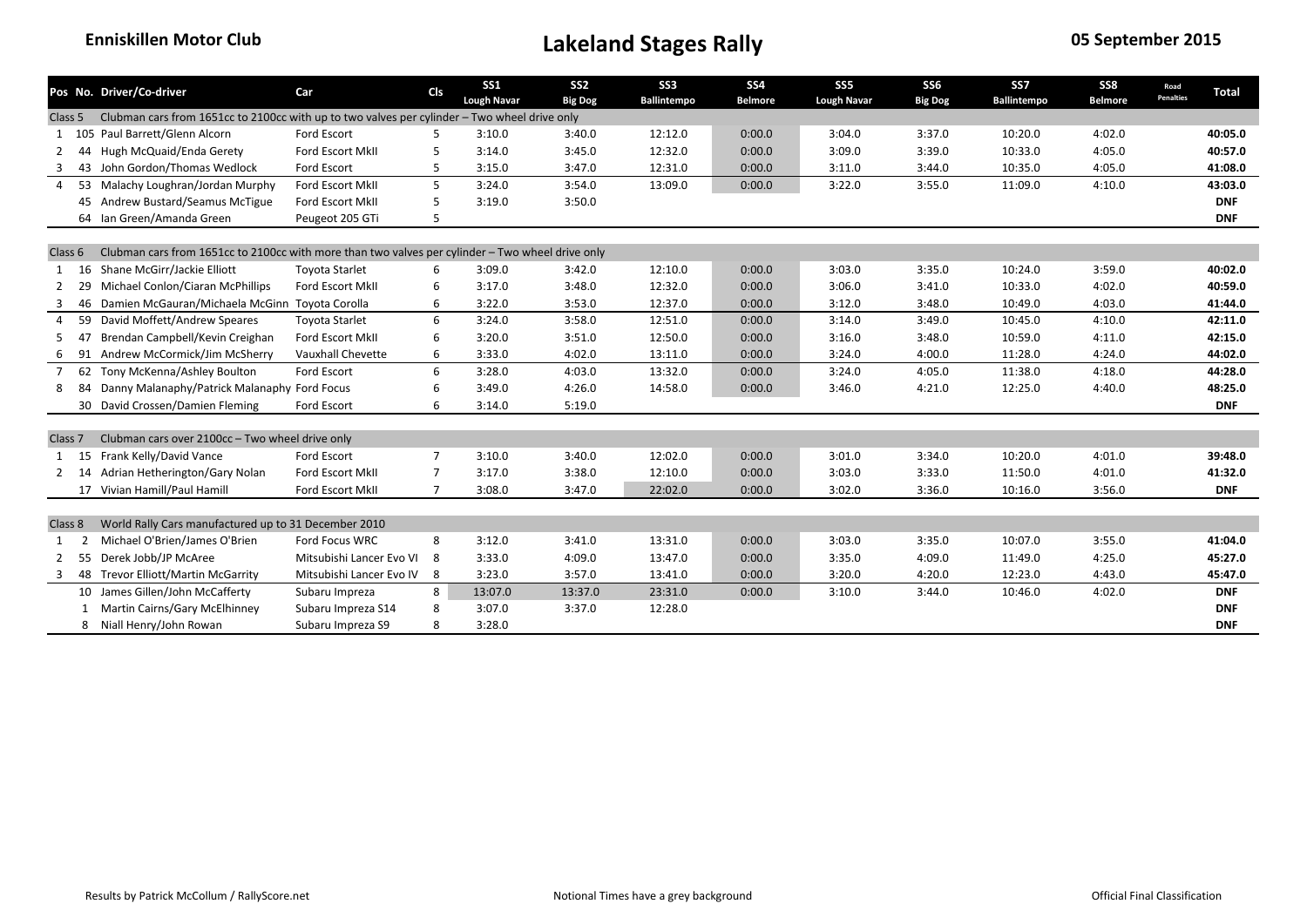|          |     | Pos No. Driver/Co-driver                                          | Car                          | <b>CIs</b> | SS <sub>1</sub><br><b>Lough Navar</b> | SS <sub>2</sub><br><b>Big Dog</b> | SS <sub>3</sub><br><b>Ballintempo</b> | SS <sub>4</sub><br><b>Belmore</b> | SS <sub>5</sub><br><b>Lough Navar</b> | SS <sub>6</sub><br><b>Big Dog</b> | SS7<br><b>Ballintempo</b> | SS8<br><b>Belmore</b> | Road<br><b>Penalties</b> | Total      |
|----------|-----|-------------------------------------------------------------------|------------------------------|------------|---------------------------------------|-----------------------------------|---------------------------------------|-----------------------------------|---------------------------------------|-----------------------------------|---------------------------|-----------------------|--------------------------|------------|
| Class 9  |     | All other eligible cars including FIA Super 2000, R4 and R4T cars |                              |            |                                       |                                   |                                       |                                   |                                       |                                   |                           |                       |                          |            |
|          | b   | Sam Moffett/James Fulton                                          | Ford Fiesta WRC              | 9          | 2:57.0                                | 3:38.0                            | 11:24.0                               | 0:00.0                            | 2:53.0                                | 3:21.0                            | 9:45.0                    | 3:54.0                |                          | 37:52.0    |
|          |     | Josh Moffett/Jason McKenna                                        | Mitsubishi Lancer Evo IX     | 9          | 3:03.0                                | 3:30.0                            | 11:37.0                               | 0:00.0                            | 2:54.0                                | 3:24.0                            | 9:51.0                    | 3:54.0                |                          | 38:13.0    |
|          |     | Jonathan Greer/Kirsty Riddick                                     | Citroën DS3 R5               | 9          | 3:07.0                                | 3:41.0                            | 11:48.0                               | 0:00.0                            | 2:56.0                                | 3:26.0                            | 9:54.0                    | 4:01.0                |                          | 38:53.0    |
| 4        |     | Jonny Leonard/Niall Burns                                         | Mitsubishi Lancer Evo        | 9          | 3:10.0                                | 3:39.0                            | 12:24.0                               | 0:00.0                            | 3:06.0                                | 3:38.0                            | 10:35.0                   | 4:03.0                |                          | 40:35.0    |
|          |     | Desi Henry/Liam Moynihan                                          | Škoda Fabia S2000            | 9          | 3:06.0                                | 6:00.0                            | 11:39.0                               | 0:00.0                            | 2:57.0                                | 3:24.0                            | 9:47.0                    | 3:47.0                |                          | 40:40.0    |
| 6        | 25  | Niall McCullagh/Ryan McCloskey                                    | Mitsubishi Lancer Evo VI     | 9          | 3:19.0                                | 3:47.0                            | 12:34.0                               | 0:00.0                            | 3:03.0                                | 3:35.0                            | 10:24.0                   | 4:02.0                |                          | 40:44.0    |
|          | 54  | Francis O'Brien/Stephen O'Brien                                   | Mitsubishi Lancer Evo VI     | 9          | 3:08.0                                | 3:43.0                            | 12:41.0                               | 0:00.0                            | 3:09.0                                | 3:43.0                            | 10:29.0                   | 3:58.0                |                          | 40:51.0    |
|          |     | Dermot O'Hagan/Pierce Doheny Jnr                                  | Mitsubishi Lancer Evo VI     | 9          | 3:15.0                                | 3:48.0                            | 12:25.0                               | 0:00.0                            | 3:11.0                                | 3:41.0                            | 10:26.0                   | 4:14.0                |                          | 41:00.0    |
|          |     | Andrew Fanning/Adam Coffey                                        | Mitsubishi Lancer Evo        | q          | 3:17.0                                | 3:54.0                            | 12:31.0                               | 0:00.0                            | 3:09.0                                | 3:40.0                            | 10:31.0                   | 4:06.0                |                          | 41:08.0    |
| 10 12    |     | Gerard Lucey/JJ Cremin                                            | Mitsubishi Lancer Evo VIII 9 |            | 3:19.0                                | 3:45.0                            | 12:41.0                               | 0:00.0                            | 3:12.0                                | 3:44.0                            | 10:37.0                   | 4:01.0                |                          | 41:19.0    |
|          | -57 | Ian Graham /Damien Duffin                                         | Mitsubishi Lancer Evo        | 9          | 3:18.0                                | 3:52.0                            | 12:54.0                               | 0:00.0                            | 3:16.0                                | 3:45.0                            | 10:40.0                   | 4:02.0                |                          | 41:47.0    |
|          | 56  | Stephen McKenna/Mark Donnelly                                     | Mitsubishi Lancer Evo VI     | -9         | 3:20.0                                | 3:49.0                            | 12:58.0                               | 0:00.0                            | 3:16.0                                | 3:49.0                            | 10:49.0                   | 4:04.0                |                          | 42:05.0    |
|          | 21  | Michael Carbin/Darragh Kelly                                      | Mitsubishi Lancer Evo IV     | -9         | 3:08.0                                | 3:42.0                            | 12:12.0                               | 0:00.0                            | 3:05.0                                | 3:36.0                            | 10:15.0                   |                       |                          | <b>DNF</b> |
|          | 34  | Ed Muldoon/Ray Fitzpatrick                                        | Mitsubishi Lancer Evo        | 9          | 3:18.0                                | 3:53.0                            | 12:50.0                               | 0:00.0                            | 3:11.0                                | 3:45.0                            |                           |                       |                          | <b>DNF</b> |
|          |     | Andrew Purcell/Barry McNulty                                      | Mitsubishi Lancer Evo        | q          | 3:01.0                                | 3:34.0                            | 13:13.0                               |                                   |                                       |                                   |                           |                       |                          | <b>DNF</b> |
|          | 9   | Mark Donnelly/Sean Ferris                                         | Mitsubishi Lancer Evo IX     | -9         | 3:08.0                                | 3:37.0                            |                                       |                                   |                                       |                                   |                           |                       |                          | <b>DNF</b> |
|          |     |                                                                   |                              |            |                                       |                                   |                                       |                                   |                                       |                                   |                           |                       |                          |            |
| Class 11 |     | Historic Rally cars complying with FIA Appendix K                 |                              |            |                                       |                                   |                                       |                                   |                                       |                                   |                           |                       |                          |            |
|          | 31  | Raymond Johnston/Colin Irvine                                     | <b>Ford Escort MkII</b>      | 11         | 3:23.0                                | 3:51.0                            | 12:52.0                               | 0:00.0                            | 3:10.0                                | 3:41.0                            | 10:42.0                   | 4:08.0                |                          | 41:47.0    |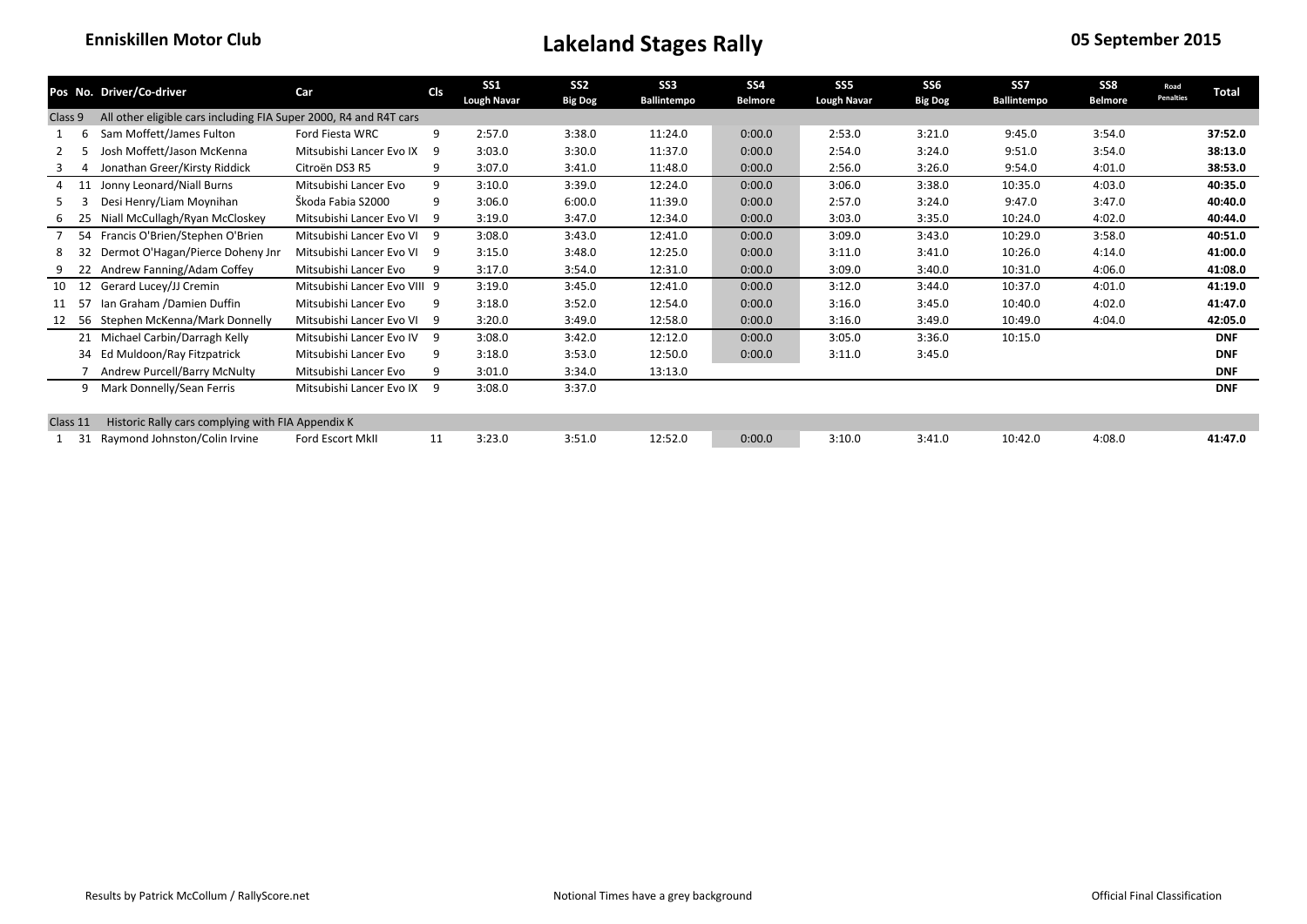|                |                | Pos No. Driver/Co-driver                          | Car                        | <b>SS1</b><br><b>Lough Navar</b> | SS <sub>2</sub><br><b>Big Dog</b> | SS <sub>3</sub><br><b>Ballintempo</b> | SS <sub>4</sub><br><b>Belmore</b> | SS <sub>5</sub><br><b>Lough Navar</b> | <b>SS6</b><br><b>Big Dog</b> | SS7<br><b>Ballintempo</b> | SS8<br><b>Belmore</b> |  |
|----------------|----------------|---------------------------------------------------|----------------------------|----------------------------------|-----------------------------------|---------------------------------------|-----------------------------------|---------------------------------------|------------------------------|---------------------------|-----------------------|--|
|                |                | <b>Overall Positions for each Stage</b>           |                            |                                  |                                   |                                       |                                   |                                       |                              |                           |                       |  |
| 1              |                | 6 Sam Moffett/James Fulton                        | Ford Fiesta WRC            | $\mathbf{1}$                     | 5                                 | $\mathbf{1}$                          | $\mathbf{1}$                      | $\mathbf{1}$                          | $\mathbf{1}$                 | $\mathbf{1}$              | $\overline{2}$        |  |
| $\overline{2}$ |                | 5 Josh Moffett/Jason McKenna                      | Mitsubishi Lancer Evo IX   | 3                                | $\mathbf{1}$                      | $\overline{2}$                        | $\overline{1}$                    | $\overline{2}$                        | $\overline{2}$               | 3                         | $\overline{2}$        |  |
| 3              | $\overline{4}$ | Jonathan Greer/Kirsty Riddick                     | Citroën DS3 R5             | 5                                | 11                                | $\overline{4}$                        | $\overline{1}$                    | 3                                     | $\overline{4}$               | 4                         | 9                     |  |
| $\overline{4}$ |                | 15 Frank Kelly/David Vance                        | Ford Escort                | 13                               | 8                                 | 5                                     | $\mathbf{1}$                      | 5                                     | 6                            | 8                         | 9                     |  |
| 5              |                | 16 Shane McGirr/Jackie Elliott                    | Toyota Starlet             | 11                               | 13                                | 6                                     | $\mathbf{1}$                      | $\overline{7}$                        | $\overline{7}$               | 10                        | $\overline{7}$        |  |
| 6              |                | 105 Paul Barrett/Glenn Alcorn                     | Ford Escort                | 13                               | 8                                 | 8                                     | $\mathbf{1}$                      | 11                                    | 12                           | 8                         | 14                    |  |
| $\overline{7}$ |                | 20 Jon Armstrong/Noel O'Sullivan Jnr              | Peugeot 208 R2             | 11                               | 20                                | 10                                    | $\mathbf{1}$                      | 15                                    | 14                           | 14                        | 23                    |  |
| 8              |                | 11 Jonny Leonard/Niall Burns                      | Mitsubishi Lancer Evo      | 13                               | $\overline{7}$                    | 12                                    | $\mathbf{1}$                      | 13                                    | 13                           | 21                        | 19                    |  |
| 9              | 3              | Desi Henry/Liam Moynihan                          | Škoda Fabia S2000          | $\overline{4}$                   | 89                                | 3                                     | $\overline{1}$                    | $\overline{4}$                        | $\overline{2}$               | $\overline{2}$            | $\mathbf{1}$          |  |
| 10             | 25             | Niall McCullagh/Ryan McCloskey                    | Mitsubishi Lancer Evo VI   | 34                               | 22                                | 22                                    | $\mathbf{1}$                      | $\overline{7}$                        | $\overline{7}$               | 10                        | 14                    |  |
|                |                | 11 27 Cathan McCourt/Brian Hoy                    | Mitsubishi Lancer Evo IX   | 31                               | 20                                | 11                                    | $\overline{1}$                    | 24                                    | 14                           | 10                        | 29                    |  |
|                |                | 54 Francis O'Brien/Stephen O'Brien                | Mitsubishi Lancer Evo VI   | $\overline{7}$                   | 15                                | 27                                    | $\mathbf{1}$                      | 18                                    | 23                           | 16                        | 6                     |  |
| 12             |                | 13 26 Paul Britton/Peter Ward                     |                            | 22                               | 16                                | 16                                    | $\mathbf{1}$                      | 18                                    | 23                           | 14                        | 21                    |  |
|                |                |                                                   | Mitsubishi Lancer Evo IX   |                                  |                                   |                                       |                                   |                                       |                              |                           |                       |  |
| 14             |                | 44 Hugh McQuaid/Enda Gerety                       | Ford Escort MkII           | 19                               | 16                                | 19                                    | $\mathbf{1}$                      | 18                                    | 14                           | 19                        | 23                    |  |
| 15             |                | 29 Michael Conlon/Ciaran McPhillips               | Ford Escort MkII           | 26                               | 25                                | 19                                    | $\mathbf{1}$                      | 13                                    | 19                           | 19                        | 14                    |  |
|                |                | 16 32 Dermot O'Hagan/Pierce Doheny Jnr            | Mitsubishi Lancer Evo VI   | 22                               | 25                                | 13                                    | $\mathbf{1}$                      | 24                                    | 19                           | 13                        | 40                    |  |
| 17             | 2              | Michael O'Brien/James O'Brien                     | <b>Ford Focus WRC</b>      | 17                               | 11                                | 51                                    | $\overline{1}$                    | $\overline{7}$                        | $\overline{7}$               | 5                         | $\overline{4}$        |  |
|                |                | 18 37 Clive Kilpatrick/Conor McGinnity            | Mitsubishi Lancer Evo IX   | 22                               | 45                                | 24                                    | $\overline{1}$                    | 24                                    | 22                           | 17                        | $\overline{7}$        |  |
| 19             |                | 43 John Gordon/Thomas Wedlock                     | Ford Escort                | 22                               | 22                                | 17                                    | $\mathbf{1}$                      | 24                                    | 25                           | 21                        | 23                    |  |
| 20             |                | 22 Andrew Fanning/Adam Coffey                     | Mitsubishi Lancer Evo      | 26                               | 45                                | 17                                    | $\mathbf{1}$                      | 18                                    | 17                           | 18                        | 27                    |  |
| 21             |                | 35 Simon Woodside/Steven Dowds                    | Mitsubishi Lancer Evo IX   | 42                               | 40                                | 15                                    | $\overline{1}$                    | 15                                    | 30                           | 21                        | 9                     |  |
|                |                | 22 28 Gerard McFall/Connor O'Loan                 | Mitsubishi Lancer Evo IX   | 42                               | 28                                | 22                                    | $\mathbf{1}$                      | 15                                    | 17                           | 25                        | 23                    |  |
|                |                | 23 12 Gerard Lucey/JJ Cremin                      | Mitsubishi Lancer Evo VIII | 34                               | 16                                | 27                                    | $\mathbf{1}$                      | 29                                    | 25                           | 24                        | 9                     |  |
|                |                | 24 14 Adrian Hetherington/Gary Nolan              | Ford Escort MkII           | 26                               | 5                                 | 6                                     | $\overline{1}$                    | $\overline{7}$                        | 5                            | 57                        | 9                     |  |
| 25             | 36             | Geoff McMahon/Rob Graham                          | Mitsubishi Lancer Evo IX   | 45                               | 40                                | 26                                    | $\mathbf{1}$                      | 34                                    | 30                           | 27                        | 29                    |  |
| 26             |                | 46 Damien McGauran/Michaela McGinn Toyota Corolla |                            | 45                               | 40                                | 25                                    | $\mathbf{1}$                      | 29                                    | 37                           | 33                        | 19                    |  |
|                |                | 27 57 Ian Graham / Damien Duffin                  | Mitsubishi Lancer Evo      | 31                               | 39                                | 36                                    | $\mathbf{1}$                      | 38                                    | 30                           | 26                        | 14                    |  |
| 28             | 31             | Raymond Johnston/Colin Irvine                     | Ford Escort MkII           | 47                               | 35                                | 34                                    | $\mathbf{1}$                      | $\overline{22}$                       | 19                           | 28                        | 31                    |  |
|                |                | 29 19 Alan Smyth/Macartan Kierans                 | Citroën C2 R2              | 34                               | 40                                | 30                                    | $\overline{1}$                    | 32                                    | 34                           | 29                        | 31                    |  |
| 30             |                | 56 Stephen McKenna/Mark Donnelly                  | Mitsubishi Lancer Evo VI   | 40                               | 28                                | 38                                    | $\mathbf{1}$                      | 38                                    | 41                           | 33                        | 21                    |  |
| 31             | 59             | David Moffett/Andrew Speares                      | <b>Toyota Starlet</b>      | 49                               | 50                                | 33                                    | $\mathbf{1}$                      | 34                                    | 41                           | 30                        | 36                    |  |
|                | 32 47          | Brendan Campbell/Kevin Creighan                   | Ford Escort MkII           | 40                               | 35                                | 31                                    | $\mathbf{1}$                      | 38                                    | 37                           | 39                        | 38                    |  |
| 33             |                | 50 Adam Bustard/David Young                       | Ford Fiesta R2             | 49                               | 35                                | 37                                    | $\mathbf{1}$                      | 43                                    | 35                           | 37                        | 31                    |  |
| 34             | 49             | Robert McKelvey/Aaron Johnston                    | Mitsubishi Lancer Evo VIII | 49                               | 58                                | 35                                    | $\mathbf{1}$                      | 45                                    | 48                           | 37                        | 38                    |  |
|                |                | 35 41 Stephen Cullen/Seamus O'Grady               | Subaru Impreza             | 42                               | 35                                | 39                                    | $\overline{1}$                    | 38                                    | 43                           | 41                        | 46                    |  |
| 36             |                | 71 Niall Devine/Crawford Henderson                | Subaru Impreza             | 58                               | 48                                | 53                                    | $\mathbf{1}$                      | 38                                    | 37                           | 35                        | 27                    |  |
| 37             |                | 53 Malachy Loughran/Jordan Murphy                 | Ford Escort MkII           | 49                               | 45                                | 40                                    | $\overline{1}$                    | 48                                    | 48                           | 40                        | 36                    |  |
|                |                | 38 61 Ian Downey/William Kelly                    | Opel Corsa                 | 34                               | 28                                | 45                                    | $\overline{1}$                    | 44                                    | 35                           | 47                        | 41                    |  |
| 39             | 73             | Ruairi Maguire/Caolan McKenna                     | Vauxhall Corsa             | 65                               | 54                                | 43                                    | $\mathbf{1}$                      | 51                                    | 46                           | 45                        | 42                    |  |
| 40             |                | 68 Alan Moran/John Burke                          | Peugeot 206 Cup car        | 62                               | 53                                | 50                                    | $\mathbf{1}$                      | 54                                    | 51                           | 42                        | 58                    |  |
|                |                | 41 91 Andrew McCormick/Jim McSherry               | Vauxhall Chevette          | 67                               | 57                                | 41                                    | $\mathbf{1}$                      | 51                                    | 55                           | 47                        | 52                    |  |
|                |                | 42 104 Fergus Barlow/Emmet Sherry                 | Ford Fiesta R2             | 81                               | 72                                | 44                                    | $\mathbf{1}$                      | 50                                    | 48                           | 44                        | 42                    |  |
|                |                | 43 74 Mervyn Wilson/Richard Gamble                | Ford Escort                | 62                               | 56                                | 48                                    | $\overline{1}$                    | 55                                    | 51                           | 51                        | 50                    |  |
|                |                |                                                   |                            |                                  |                                   |                                       |                                   |                                       |                              |                           |                       |  |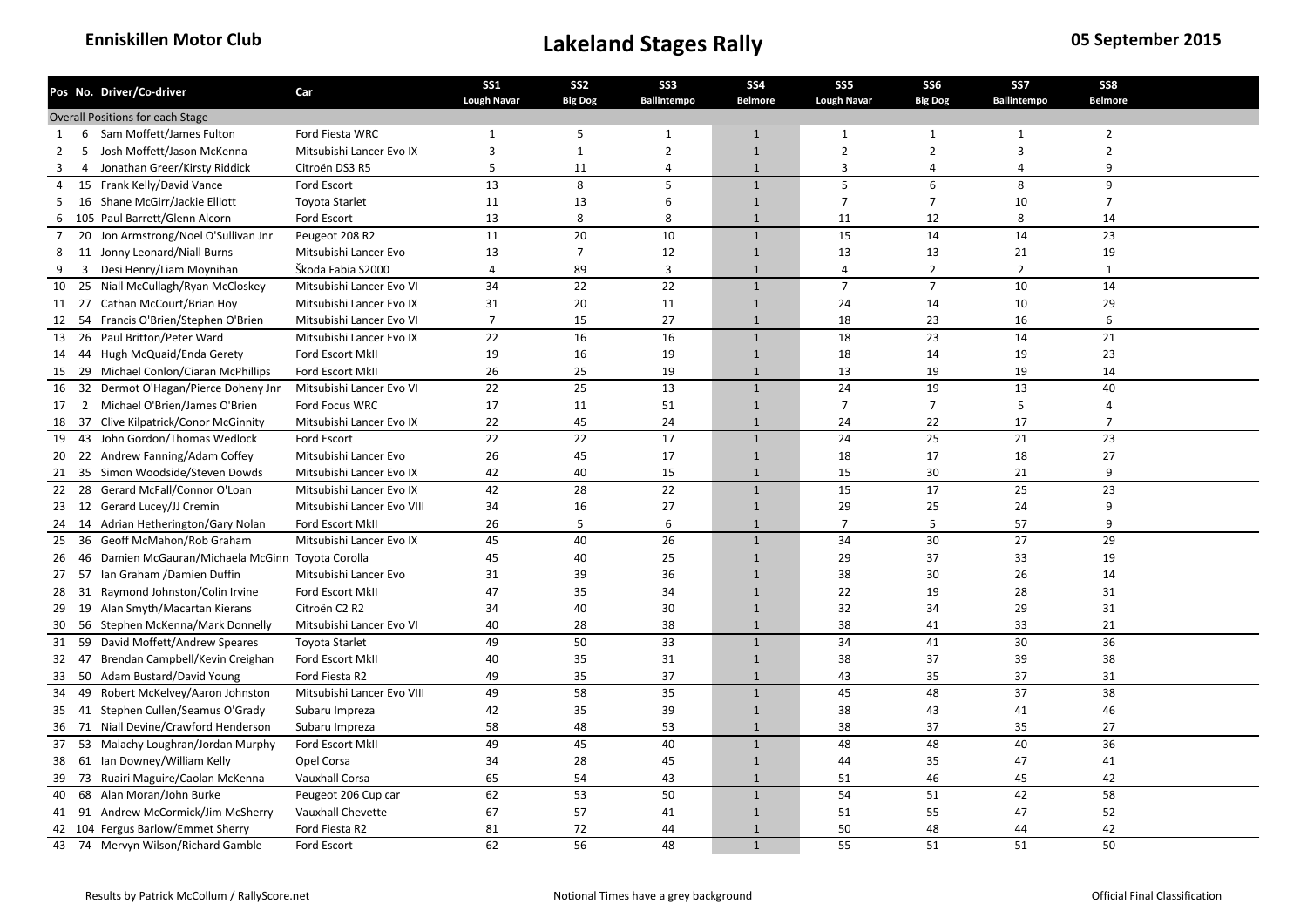|    |    | Pos No. Driver/Co-driver                                    | Car                        | <b>SS1</b><br><b>Lough Navar</b> | SS <sub>2</sub> | SS <sub>3</sub><br>Ballintempo | <b>SS4</b>     | SS <sub>5</sub><br><b>Lough Navar</b> | <b>SS6</b>     | SS7<br><b>Ballintempo</b> | SS8<br><b>Belmore</b> |  |
|----|----|-------------------------------------------------------------|----------------------------|----------------------------------|-----------------|--------------------------------|----------------|---------------------------------------|----------------|---------------------------|-----------------------|--|
|    |    | Overall Positions for each Stage (continued)                |                            |                                  | <b>Big Dog</b>  |                                | <b>Belmore</b> |                                       | <b>Big Dog</b> |                           |                       |  |
|    |    | 44 62 Tony McKenna/Ashley Boulton                           | Ford Escort                | 55                               | 58              | 52                             | $\mathbf{1}$   | 51                                    | 59             | 52                        | 46                    |  |
| 45 |    | 77 Damien McVey/Kevin Gallagher                             | Ford Escort MkII           | 80                               | 63              | 46                             | $\overline{1}$ | 65                                    | 63             | 54                        | 54                    |  |
| 46 |    | 86 Ian Dickson/Steven Monaghan                              | Ford Fiesta ST             | 78                               | 58              | 48                             | $\mathbf{1}$   | 62                                    | 58             | 59                        | 65                    |  |
| 47 | 60 | William Herron/Geoff Patterson                              | Mitsubishi Lancer Evo IX   | 90                               | 77              | 55                             | $\mathbf{1}$   | 59                                    | 61             | 53                        | 42                    |  |
| 48 |    | 55 Derek Jobb/JP McAree                                     | Mitsubishi Lancer Evo VI   | 67                               | 68              | 60                             | $\mathbf{1}$   | 67                                    | 63             | 56                        | 53                    |  |
| 49 |    | 96 Scott Thompson/Matthew Magowan Vauxhall Corsa            |                            | 78                               | 67              | 60                             | $\mathbf{1}$   | 65                                    | 73             | 54                        | 54                    |  |
| 50 | 48 | <b>Trevor Elliott/Martin McGarrity</b>                      | Mitsubishi Lancer Evo IV   | 47                               | 49              | 56                             | $\mathbf{1}$   | 45                                    | 73             | 67                        | 68                    |  |
|    |    |                                                             | Honda Civic                | 82                               | 76              |                                | $\mathbf{1}$   | 69                                    | 65             |                           | 56                    |  |
|    |    | 51 94 Ashley Rutledge/Brian Robinson                        |                            |                                  |                 | 65                             |                |                                       |                | 61                        |                       |  |
| 52 | 90 | Darren Connelly/Dara Campbell                               | Vauxhall Nova              | 85                               | 74              | 66                             | $\mathbf{1}$   | 74                                    | 71             | 66                        | 62                    |  |
|    |    | 53 81 Francis Kelly/Charlotte Egan                          | Vauxhall Nova              | 88                               | 77              | 71                             | $\overline{1}$ | 73                                    | 71             | 63                        | 60                    |  |
| 54 | 89 | Declan McGarrity/Damien McCabe                              | Vauxhall Nova              | 82                               | 77              | 68                             | $\mathbf{1}$   | 75                                    | 70             | 65                        | 70                    |  |
| 55 | 97 | William Fannin/Eamon Conway                                 | Vauxhall Chevette          | 85                               | 84              | 66                             | $\mathbf{1}$   | 76                                    | 68             | 64                        | 64                    |  |
| 56 |    | 42 Mickey McGillin/Dean O'Sullivan                          | Mitsubishi Lancer Evo VIII | 26                               | 25              | 29                             | $\mathbf{1}$   | 34                                    | 25             | 73                        | 35                    |  |
| 57 |    | 92 Damien McAleer /Dermot McCafferty Toyota Corolla Twincam |                            | 82                               | 68              | 64                             | $\mathbf{1}$   | 71                                    | 80             | 62                        | 63                    |  |
| 58 | 84 | Danny Malanaphy/Patrick Malanaphy Ford Focus                |                            | 87                               | 82              | 73                             | $\mathbf{1}$   | 78                                    | 76             | 68                        | 65                    |  |
|    |    | 59 93 Aaron Mawhinney/Kevin Duggan                          | Ford Escort MkII           | 91                               | 83              | 72                             | $\mathbf{1}$   | 80                                    | 77             | 70                        | 69                    |  |
|    |    | 60 102 Nick Barnett/Martin Brady                            | Honda Civic                | 93                               | 85              | 73                             | $\mathbf{1}$   | 79                                    | 78             | 72                        | 71                    |  |
| 61 |    | 78 Stewart McClean/Gerard Neeson                            | Vauxhall Nova              | 69                               | 50              | 85                             | $\overline{1}$ | 48                                    | 46             | 50                        | 46                    |  |
| 62 | 80 | <b>Brian Little/Matthew Prentice</b>                        | Ford Escort MkII           | 92                               | 80              | 70                             | $\mathbf{1}$   | 76                                    | 80             | 74                        | 67                    |  |
|    |    | 95 Uel Crawford/Colleen Barker                              | Vauxhall Nova              | 72                               | 75              | 58                             | $\mathbf{1}$   | 62                                    | 67             | 58                        | 56                    |  |
|    |    | 17 Vivian Hamill/Paul Hamill                                | Ford Escort MkII           | 7                                | 22              | 77                             | $\mathbf{1}$   | 6                                     | 10             | 7                         | 5                     |  |
|    |    | 38 Ashley Dickson/Matthew McKenna                           | Mitsubishi Lancer Evo IX   | 49                               | 31              | 87                             | $\mathbf{1}$   | 34                                    | 37             | 35                        | 31                    |  |
|    |    | 52 Dominic Leonard/Martin Baxter                            | Honda Civic                | 58                               | 54              | 86                             | $\mathbf{1}$   | 56                                    | 53             | 47                        | 42                    |  |
|    |    | 103 Dylan Curley/Dean Raftery                               | Ford Fiesta R2             | 76                               | 88              | 78                             | $\mathbf{1}$   | 61                                    | 54             | 43                        | 49                    |  |
|    |    | 82 James McGovern/Neil McGahey                              | Toyota Corolla GT          | 72                               | 65              | 82                             | $\mathbf{1}$   | 69                                    | 60             | 69                        | 58                    |  |
|    |    | 83 Mark Thompson/Callum Funston                             | Toyota Corolla             | 76                               | 94              | 82                             | $\mathbf{1}$   | 67                                    | 68             | 60                        | 61                    |  |
|    |    | 10 James Gillen/John McCafferty                             | Subaru Impreza             | 95                               | 91              | 84                             | $\mathbf{1}$   | 22                                    | 25             | 31                        | 14                    |  |
|    |    | 76 Marc McGowan/John Moorehead                              | <b>Talbot Sunbeam</b>      | 96                               | 92              | 80                             | $\mathbf{1}$   | 56                                    | 55             | 46                        | 51                    |  |
|    |    | 21 Michael Carbin/Darragh Kelly                             | Mitsubishi Lancer Evo IV   | $\overline{7}$                   | 13              | 8                              | $\mathbf{1}$   | 12                                    | 10             | 6                         |                       |  |
|    |    | 40 Patrick O'Brien/Aine McGuigan                            | Citroën C2R2 MAX           | 34                               | 31              | 76                             | $\overline{1}$ | 29                                    | 25             | 32                        |                       |  |
|    |    | 99 Aiden Donaghy/Declan Rafferty                            | Peugeot 205                | 94                               | 86              | 75                             | $\mathbf{1}$   | 81                                    | 79             | 71                        |                       |  |
|    |    | 24 Marc Johnston/Graham Henderson                           | Mitsubishi Lancer Evo IX   | 26                               | 16              | 21                             | $\overline{1}$ | 32                                    | 45             |                           |                       |  |
|    |    | 34 Ed Muldoon/Ray Fitzpatrick                               | Mitsubishi Lancer Evo      | 31                               | 40              | 31                             | $\mathbf{1}$   | 24                                    | 30             |                           |                       |  |
|    |    | 69 Nigel Hodgins/Niall McGrath                              | Subaru Impreza             | 70                               | 66              | 62                             | $\mathbf{1}$   | 56                                    | 57             |                           |                       |  |
|    |    | 70 David McNulty/Conor Foley                                | Mitsubishi Lancer Evo IX   | 58                               | 68              | 56                             | $\mathbf{1}$   | 62                                    | 65             |                           |                       |  |
|    |    | 88 Drew Chambers/Wendy Blackledge                           | Talbot Samba               | 62                               | 63              | 58                             | $\overline{1}$ | 60                                    | 73             |                           |                       |  |
|    |    | 63 John Paul Ruth/John Kieran                               | Honda Civic                | 89                               | 81              | 68                             | $\mathbf{1}$   | 71                                    | 62             |                           |                       |  |
|    |    | 72 Matthew McGaffin/Mo Downey                               | Mitsubishi Lancer Evo IX   | 70                               | 58              | 79                             | $\mathbf{1}$   | 47                                    | 43             |                           |                       |  |
|    |    | 85 Stephen Dickson/Tommy Hayes                              | Ford Fiesta ST             | 55                               | 68              | 47                             | $\overline{1}$ |                                       |                |                           |                       |  |
|    |    | 75 Mervyn Galbraith/Jonathan Dinsmore Vauxhall Nova         |                            | 74                               | 73              | 62                             | $\mathbf{1}$   |                                       |                |                           |                       |  |
|    |    | 101 Adam Lyons/David Turkington                             | Peugeot 205                | 96                               | 92              | 80                             | $\overline{1}$ |                                       |                |                           |                       |  |
|    |    | 1 Martin Cairns/Gary McElhinney                             | Subaru Impreza S14         | 5                                | 3               | 14                             |                |                                       |                |                           |                       |  |
|    |    | 7 Andrew Purcell/Barry McNulty                              | Mitsubishi Lancer Evo      | $\overline{2}$                   | $\overline{2}$  | 42                             |                |                                       |                |                           |                       |  |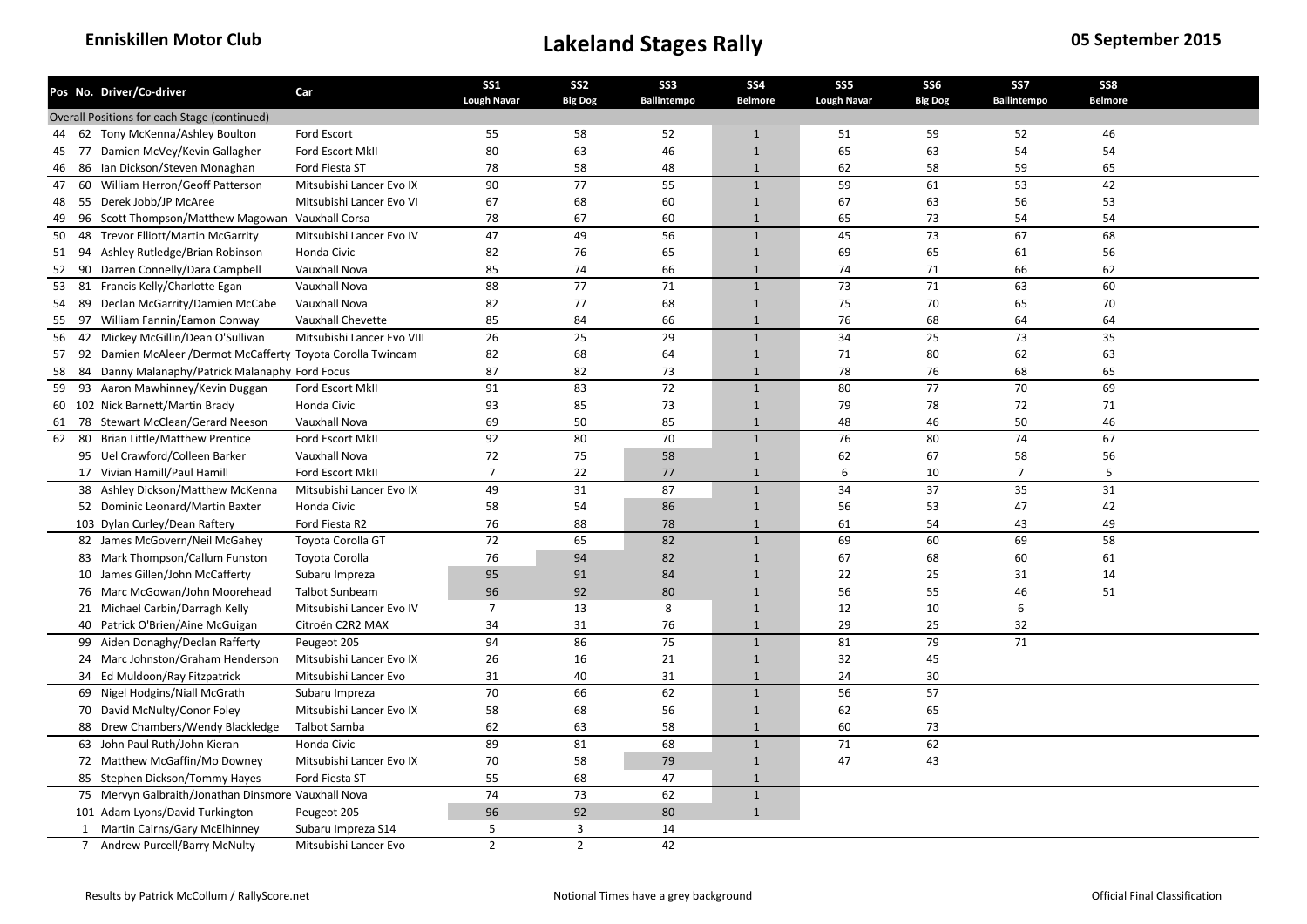| Pos No. Driver/Co-driver                     | Car                      | <b>SS1</b>         | SS <sub>2</sub> | SS <sub>3</sub> | SS <sub>4</sub> | SS5                | SS6            | SS7         | SS8            |  |
|----------------------------------------------|--------------------------|--------------------|-----------------|-----------------|-----------------|--------------------|----------------|-------------|----------------|--|
|                                              |                          | <b>Lough Navar</b> | <b>Big Dog</b>  | Ballintempo     | <b>Belmore</b>  | <b>Lough Navar</b> | <b>Big Dog</b> | Ballintempo | <b>Belmore</b> |  |
| Overall Positions for each Stage (continued) |                          |                    |                 |                 |                 |                    |                |             |                |  |
| 106 Daryl McCanny/Cathain Colton             | Peugeot 205              | 65                 | 58              | 53              |                 |                    |                |             |                |  |
| Mark Donnelly/Sean Ferris<br>9               | Mitsubishi Lancer Evo IX |                    |                 |                 |                 |                    |                |             |                |  |
| 23 Gareth Mimnagh/Barry McCarney             | Mitsubishi Lancer Evo V  | 16                 |                 |                 |                 |                    |                |             |                |  |
| 51 Neil Harron/Stephen Griffith              | Subaru Impreza           | 19                 | 31              |                 |                 |                    |                |             |                |  |
| 45 Andrew Bustard/Seamus McTigue             | Ford Escort MkII         | 34                 | 31              |                 |                 |                    |                |             |                |  |
| 65 David Kerr/Benny Grainger                 | Peugeot 106              | 58                 | 50              |                 |                 |                    |                |             |                |  |
| 30 David Crossen/Damien Fleming              | Ford Escort              | 19                 | 87              |                 |                 |                    |                |             |                |  |
| 18 Rob Duggan/Ger Conway                     | Peugeot 208 R2           | 17                 | 89              |                 |                 |                    |                |             |                |  |
| 79 Connor Woods / Paddy McCrudden            | Honda Civic              | 54                 |                 |                 |                 |                    |                |             |                |  |
| Niall Henry/John Rowan<br>8                  | Subaru Impreza S9        | 55                 |                 |                 |                 |                    |                |             |                |  |
| Rodney Donaldson/Bailie McClinton<br>67      | Ford Escort              | 74                 |                 |                 |                 |                    |                |             |                |  |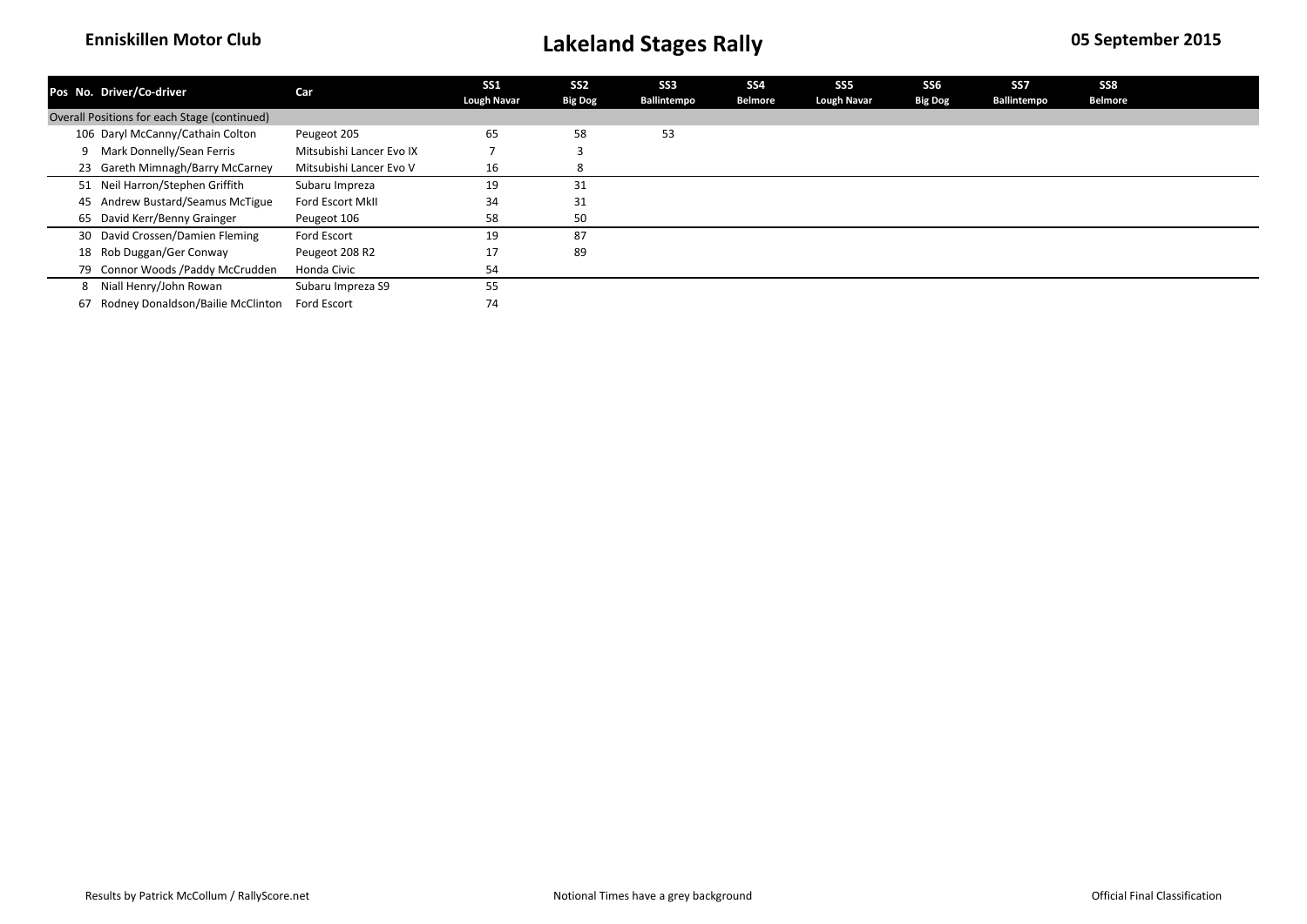|                |                | Pos No. Driver/Co-driver                             | Car                        | <b>SS1</b><br><b>Lough Navar</b> | SS <sub>2</sub><br><b>Big Dog</b> | SS <sub>3</sub><br><b>Ballintempo</b> | SS <sub>4</sub><br><b>Belmore</b> | SS <sub>5</sub><br><b>Lough Navar</b> | <b>SS6</b><br><b>Big Dog</b> | SS7<br><b>Ballintempo</b> | SS8<br><b>Belmore</b> |  |
|----------------|----------------|------------------------------------------------------|----------------------------|----------------------------------|-----------------------------------|---------------------------------------|-----------------------------------|---------------------------------------|------------------------------|---------------------------|-----------------------|--|
|                |                | Overall Positions after each Stage                   |                            |                                  |                                   |                                       |                                   |                                       |                              |                           |                       |  |
| 1              |                | 6 Sam Moffett/James Fulton                           | Ford Fiesta WRC            | $\mathbf{1}$                     | $\overline{2}$                    | $\mathbf{1}$                          | $\mathbf{1}$                      | $\mathbf{1}$                          | $\mathbf{1}$                 | $\mathbf{1}$              | $\mathbf{1}$          |  |
| $\overline{2}$ |                | 5 Josh Moffett/Jason McKenna                         | Mitsubishi Lancer Evo IX   | 3                                | $\mathbf{1}$                      | $\overline{2}$                        | $\overline{2}$                    | $\overline{2}$                        | $\overline{2}$               | $\overline{2}$            | $\overline{2}$        |  |
| 3              | $\overline{4}$ | Jonathan Greer/Kirsty Riddick                        | Citroën DS3 R5             | 5                                | 6                                 | 3                                     | $\overline{3}$                    | 3                                     | $\overline{3}$               | 3                         | 3                     |  |
| $\overline{4}$ |                | 15 Frank Kelly/David Vance                           | Ford Escort                | 13                               | 8                                 | $\overline{4}$                        | $\overline{4}$                    | $\overline{4}$                        | $\overline{4}$               | $\overline{4}$            | $\overline{4}$        |  |
| 5              |                | 16 Shane McGirr/Jackie Elliott                       | Toyota Starlet             | 11                               | 11                                | 5                                     | 5                                 | 5                                     | 5                            | 6                         | 5                     |  |
| 6              |                | 105 Paul Barrett/Glenn Alcorn                        | Ford Escort                | 13                               | 8                                 | 6                                     | 6                                 | 6                                     | $\overline{7}$               | 6                         | 6                     |  |
| $\overline{7}$ |                | 20 Jon Armstrong/Noel O'Sullivan Jnr                 | Peugeot 208 R2             | 11                               | 15                                | 9                                     | 9                                 | 9                                     | 10                           | 8                         | $\overline{7}$        |  |
| 8              |                | 11 Jonny Leonard/Niall Burns                         | Mitsubishi Lancer Evo      | 13                               | $\overline{7}$                    | 11                                    | 10                                | 9                                     | 9                            | 9                         | 8                     |  |
| 9              | 3              | Desi Henry/Liam Moynihan                             | Škoda Fabia S2000          | $\overline{4}$                   | 89                                | 43                                    | 41                                | 39                                    | 34                           | 15                        | 9                     |  |
| 10             |                | 25 Niall McCullagh/Ryan McCloskey                    | Mitsubishi Lancer Evo VI   | 34                               | 28                                | 20                                    | 19                                | 16                                    | 12                           | 11                        | 10                    |  |
|                |                | 11 27 Cathan McCourt/Brian Hoy                       | Mitsubishi Lancer Evo IX   | 31                               | 23                                | 12                                    | 11                                | 11                                    | 11                           | 10                        | 11                    |  |
| 12             |                | 54 Francis O'Brien/Stephen O'Brien                   | Mitsubishi Lancer Evo VI   | $\overline{7}$                   | 11                                | 16                                    | 15                                | 15                                    | 16                           | 15                        | 12                    |  |
|                |                | 13 26 Paul Britton/Peter Ward                        | Mitsubishi Lancer Evo IX   | 22                               | 19                                | 14                                    | 13                                | 12                                    | 15                           | 13                        | 13                    |  |
|                |                | 14 44 Hugh McQuaid/Enda Gerety                       | Ford Escort MkII           | 19                               | 18                                | 15                                    | 14                                | 14                                    | 13                           | 14                        | 14                    |  |
| 15             |                | 29 Michael Conlon/Ciaran McPhillips                  | Ford Escort MkII           | 26                               | 26                                | 19                                    | 18                                | 16                                    | 16                           | 17                        | 15                    |  |
|                |                | 16 32 Dermot O'Hagan/Pierce Doheny Jnr               | Mitsubishi Lancer Evo VI   | 22                               | 22                                | 13                                    | 12                                | 12                                    | 14                           | 12                        | 16                    |  |
|                |                | 2 Michael O'Brien/James O'Brien                      | <b>Ford Focus WRC</b>      | 17                               | 14                                | 40                                    | 38                                | 34                                    | 31                           | 21                        | 17                    |  |
| 17             |                |                                                      |                            | 22                               | 30                                |                                       |                                   |                                       |                              | 20                        |                       |  |
|                |                | 18 37 Clive Kilpatrick/Conor McGinnity               | Mitsubishi Lancer Evo IX   |                                  |                                   | 24                                    | 23                                | 23                                    | 22                           |                           | 18                    |  |
| 19             |                | 43 John Gordon/Thomas Wedlock                        | Ford Escort                | 22                               | 20                                | 17                                    | 16                                | 18                                    | 18                           | 19                        | 19                    |  |
| 20             |                | 22 Andrew Fanning/Adam Coffey                        | Mitsubishi Lancer Evo      | 26                               | 36                                | 21                                    | 20                                | 20                                    | 19                           | 18                        | 19                    |  |
| 21             |                | 35 Simon Woodside/Steven Dowds                       | Mitsubishi Lancer Evo IX   | 42                               | 41                                | 22                                    | 21                                | 20                                    | 21                           | 23                        | 21                    |  |
|                |                | 22 28 Gerard McFall/Connor O'Loan                    | Mitsubishi Lancer Evo IX   | 42                               | 34                                | 23                                    | 22                                | 22                                    | 20                           | 22                        | 22                    |  |
|                |                | 23 12 Gerard Lucey/JJ Cremin                         | Mitsubishi Lancer Evo VIII | 34                               | 23                                | 24                                    | 23                                | 24                                    | 24                           | 24                        | 23                    |  |
|                |                | 24 14 Adrian Hetherington/Gary Nolan                 | Ford Escort MkII           | 26                               | 15                                | 8                                     | 8                                 | 8                                     | 6                            | 25                        | 24                    |  |
| 25             | 36             | Geoff McMahon/Rob Graham                             | Mitsubishi Lancer Evo IX   | 45                               | 44                                | 29                                    | 27                                | 27                                    | $\overline{26}$              | 26                        | 25                    |  |
|                |                | 26 46 Damien McGauran/Michaela McGinn Toyota Corolla |                            | 45                               | 44                                | 27                                    | 25                                | 25                                    | 26                           | 28                        | 26                    |  |
|                |                | 27 57 Ian Graham / Damien Duffin                     | Mitsubishi Lancer Evo      | 31                               | 34                                | 33                                    | 31                                | 32                                    | 32                           | 30                        | 27                    |  |
| 28             | 31             | Raymond Johnston/Colin Irvine                        | Ford Escort MkII           | 47                               | 41                                | 34                                    | $\overline{32}$                   | 30                                    | 28                           | 27                        | 27                    |  |
|                |                | 29 19 Alan Smyth/Macartan Kierans                    | Citroën C2 R2              | 34                               | 39                                | 30                                    | 28                                | 29                                    | 30                           | 29                        | 29                    |  |
| 30             |                | 56 Stephen McKenna/Mark Donnelly                     | Mitsubishi Lancer Evo VI   | 40                               | 30                                | 35                                    | 33                                | 33                                    | 35                           | 31                        | 30                    |  |
| 31             | 59             | David Moffett/Andrew Speares                         | <b>Toyota Starlet</b>      | 49                               | 49                                | 38                                    | 36                                | 34                                    | 37                           | 31                        | 31                    |  |
| 32 47          |                | Brendan Campbell/Kevin Creighan                      | Ford Escort MkII           | 40                               | 36                                | 31                                    | 29                                | 31                                    | 32                           | 33                        | 32                    |  |
| 33             |                | 50 Adam Bustard/David Young                          | Ford Fiesta R2             | 49                               | 44                                | 36                                    | 34                                | 34                                    | 36                           | 34                        | 33                    |  |
| 34             | 49             | Robert McKelvey/Aaron Johnston                       | Mitsubishi Lancer Evo VIII | 49                               | 51                                | 39                                    | 37                                | 38                                    | 40                           | 36                        | 34                    |  |
|                |                | 35 41 Stephen Cullen/Seamus O'Grady                  | Subaru Impreza             | 42                               | 39                                | 37                                    | 35                                | 37                                    | 38                           | 35                        | 35                    |  |
|                |                | 36 71 Niall Devine/Crawford Henderson                | Subaru Impreza             | 58                               | 50                                | 47                                    | 45                                | 44                                    | 42                           | 38                        | 36                    |  |
| 37             |                | 53 Malachy Loughran/Jordan Murphy                    | Ford Escort MkII           | 49                               | 47                                | 42                                    | 40                                | 41                                    | 41                           | 37                        | 37                    |  |
|                |                | 38 61 Ian Downey/William Kelly                       | Opel Corsa                 | 34                               | 29                                | 41                                    | 39                                | 40                                    | 39                           | 39                        | 38                    |  |
| 39             | 73             | Ruairi Maguire/Caolan McKenna                        | Vauxhall Corsa             | 65                               | 57                                | 45                                    | 43                                | 43                                    | 43                           | 40                        | 39                    |  |
| 40             |                | 68 Alan Moran/John Burke                             | Peugeot 206 Cup car        | 62                               | 53                                | 49                                    | 47                                | 47                                    | 46                           | 41                        | 40                    |  |
|                |                | 41 91 Andrew McCormick/Jim McSherry                  | Vauxhall Chevette          | 67                               | 59                                | 44                                    | 42                                | 42                                    | 44                           | 42                        | 41                    |  |
|                |                | 42 104 Fergus Barlow/Emmet Sherry                    | Ford Fiesta R2             | 81                               | 73                                | 55                                    | 52                                | 49                                    | 47                           | 43                        | 41                    |  |
|                |                | 43 74 Mervyn Wilson/Richard Gamble                   | Ford Escort                | 62                               | 55                                | 46                                    | 44                                | 45                                    | 45                           | 44                        | 43                    |  |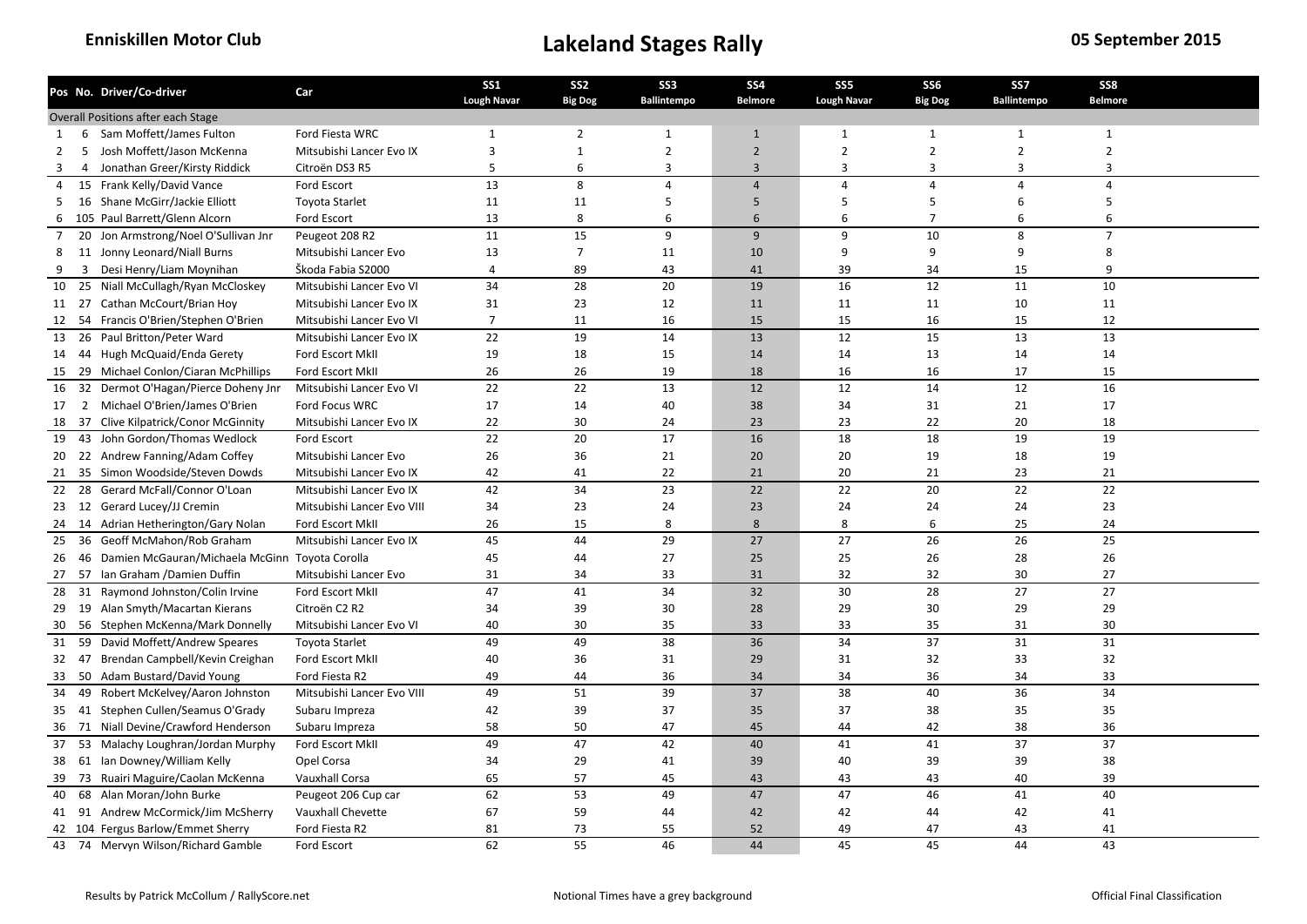|    |    | Pos No. Driver/Co-driver                                    | Car                        | <b>SS1</b><br><b>Lough Navar</b> | SS <sub>2</sub><br><b>Big Dog</b> | SS <sub>3</sub><br>Ballintempo | SS4<br><b>Belmore</b> | SS <sub>5</sub><br><b>Lough Navar</b> | SS <sub>6</sub><br><b>Big Dog</b> | SS7<br><b>Ballintempo</b> | SS8<br><b>Belmore</b> |  |
|----|----|-------------------------------------------------------------|----------------------------|----------------------------------|-----------------------------------|--------------------------------|-----------------------|---------------------------------------|-----------------------------------|---------------------------|-----------------------|--|
|    |    | Overall Positions after each Stage (continued)              |                            |                                  |                                   |                                |                       |                                       |                                   |                           |                       |  |
|    |    | 44 62 Tony McKenna/Ashley Boulton                           | Ford Escort                | 55                               | 55                                | 51                             | 49                    | 48                                    | 48                                | 46                        | 44                    |  |
| 45 |    | 77 Damien McVey/Kevin Gallagher                             | Ford Escort MkII           | 80                               | 69                                | 52                             | 50                    | 50                                    | 51                                | 47                        | 45                    |  |
| 46 |    | 86 Ian Dickson/Steven Monaghan                              | Ford Fiesta ST             | 78                               | 68                                | 53                             | 51                    | 51                                    | 50                                | 48                        | 46                    |  |
| 47 | 60 | William Herron/Geoff Patterson                              | Mitsubishi Lancer Evo IX   | 90                               | 79                                | 63                             | 60                    | 58                                    | 57                                | 51                        | 46                    |  |
| 48 |    | 55 Derek Jobb/JP McAree                                     | Mitsubishi Lancer Evo VI   | 67                               | 65                                | 58                             | 55                    | 55                                    | 55                                | 49                        | 48                    |  |
| 49 |    | 96 Scott Thompson/Matthew Magowan Vauxhall Corsa            |                            | 78                               | 70                                | 60                             | 57                    | 56                                    | 59                                | 52                        | 49                    |  |
| 50 | 48 | <b>Trevor Elliott/Martin McGarrity</b>                      | Mitsubishi Lancer Evo IV   | 47                               | 48                                | 50                             | 48                    | 45                                    | 49                                | 50                        | 50                    |  |
|    |    | 51 94 Ashley Rutledge/Brian Robinson                        | Honda Civic                | 82                               | 76                                | 65                             | 62                    | 61                                    | 60                                | 54                        | 52                    |  |
| 52 | 90 | Darren Connelly/Dara Campbell                               | Vauxhall Nova              | 85                               | 75                                | 65                             | 62                    | 62                                    | 61                                | 56                        | 53                    |  |
| 53 |    | 81 Francis Kelly/Charlotte Egan                             | Vauxhall Nova              | 88                               | 78                                | 71                             | 68                    | 65                                    | 64                                | 57                        | 54                    |  |
| 54 | 89 | Declan McGarrity/Damien McCabe                              | Vauxhall Nova              | 82                               | 77                                | 68                             | 65                    | 63                                    | 62                                | 55                        | 55                    |  |
| 55 | 97 | William Fannin/Eamon Conway                                 | Vauxhall Chevette          | 85                               | 83                                | 70                             | 67                    | 66                                    | 65                                | 58                        | 56                    |  |
| 56 |    | 42 Mickey McGillin/Dean O'Sullivan                          | Mitsubishi Lancer Evo VIII | 26                               | 26                                | 27                             | 25                    | 26                                    | $\overline{25}$                   | 60                        | 57                    |  |
| 57 |    | 92 Damien McAleer /Dermot McCafferty Toyota Corolla Twincam |                            | 82                               | 74                                | 64                             | 61                    | 59                                    | 67                                | 59                        | 58                    |  |
| 58 | 84 | Danny Malanaphy/Patrick Malanaphy Ford Focus                |                            | 87                               | 80                                | 74                             | 71                    | 68                                    | 66                                | 61                        | 59                    |  |
| 59 |    | 93 Aaron Mawhinney/Kevin Duggan                             | Ford Escort MkII           | 91                               | 84                                | 73                             | $70\,$                | 69                                    | 68                                | 62                        | 60                    |  |
|    |    | 60 102 Nick Barnett/Martin Brady                            | Honda Civic                | 93                               | 86                                | 75                             | 72                    | 70                                    | 69                                | 63                        | 62                    |  |
| 61 |    | 78 Stewart McClean/Gerard Neeson                            | Vauxhall Nova              | 69                               | 57                                | 80                             | 77                    | 75                                    | 75                                | 67                        | 64                    |  |
| 62 | 80 | <b>Brian Little/Matthew Prentice</b>                        | Ford Escort MkII           | 92                               | 82                                | 72                             | 69                    | 67                                    | 71                                | 71                        | 68                    |  |
|    |    | 95 Uel Crawford/Colleen Barker                              | Vauxhall Nova              | 72                               | 72                                | 61                             | 58                    | 57                                    | 58                                | 53                        | 51                    |  |
|    |    | 17 Vivian Hamill/Paul Hamill                                | Ford Escort MkII           | $\overline{7}$                   | 15                                | 77                             | 74                    | 72                                    | 72                                | 65                        | 61                    |  |
|    |    | 38 Ashley Dickson/Matthew McKenna                           | Mitsubishi Lancer Evo IX   | 49                               | 41                                | 81                             | 78                    | 74                                    | 74                                | 66                        | 63                    |  |
|    |    | 52 Dominic Leonard/Martin Baxter                            | Honda Civic                | 58                               | 53                                | 82                             | 79                    | 77                                    | 76                                | 69                        | 65                    |  |
|    |    | 103 Dylan Curley/Dean Raftery                               | Ford Fiesta R2             | 76                               | 88                                | 83                             | 80                    | 78                                    | 78                                | 68                        | 65                    |  |
|    |    | 82 James McGovern/Neil McGahey                              | Toyota Corolla GT          | 72                               | 65                                | 79                             | 76                    | 76                                    | 77                                | 70                        | 67                    |  |
|    |    | 83 Mark Thompson/Callum Funston                             | Toyota Corolla             | 76                               | 91                                | 84                             | 81                    | 79                                    | 79                                | 72                        | 69                    |  |
|    |    | 10 James Gillen/John McCafferty                             | Subaru Impreza             | 95                               | 92                                | 85                             | 82                    | 80                                    | 80                                | 73                        | 70                    |  |
|    |    | 76 Marc McGowan/John Moorehead                              | <b>Talbot Sunbeam</b>      | 96                               | 93                                | 86                             | 83                    | 81                                    | 81                                | 74                        | 71                    |  |
|    |    | 21 Michael Carbin/Darragh Kelly                             | Mitsubishi Lancer Evo IV   | $\overline{7}$                   | 8                                 | 6                              | 6                     | $\overline{7}$                        | $\overline{7}$                    | 5                         |                       |  |
|    |    | 40 Patrick O'Brien/Aine McGuigan                            | Citroën C2R2 MAX           | 34                               | 30                                | 67                             | 64                    | 60                                    | 56                                | 45                        |                       |  |
|    |    | 99 Aiden Donaghy/Declan Rafferty                            | Peugeot 205                | 94                               | 87                                | 76                             | 73                    | 71                                    | 70                                | 64                        |                       |  |
|    |    | 24 Marc Johnston/Graham Henderson                           | Mitsubishi Lancer Evo IX   | 26                               | 20                                | 18                             | 17                    | 19                                    | 23                                |                           |                       |  |
|    |    | 34 Ed Muldoon/Ray Fitzpatrick                               | Mitsubishi Lancer Evo      | 31                               | 36                                | 31                             | 29                    | 28                                    | 28                                |                           |                       |  |
|    |    | 69 Nigel Hodgins/Niall McGrath                              | Subaru Impreza             | 70                               | 65                                | 59                             | 56                    | 54                                    | 52                                |                           |                       |  |
|    |    | 70 David McNulty/Conor Foley                                | Mitsubishi Lancer Evo IX   | 58                               | 63                                | 56                             | 53                    | 53                                    | 53                                |                           |                       |  |
|    |    | 88 Drew Chambers/Wendy Blackledge                           | <b>Talbot Samba</b>        | 62                               | 59                                | 57                             | 54                    | 52                                    | 54                                |                           |                       |  |
|    |    | 63 John Paul Ruth/John Kieran                               | Honda Civic                | 89                               | 81                                | 69                             | 66                    | 64                                    | 63                                |                           |                       |  |
|    |    | 72 Matthew McGaffin/Mo Downey                               | Mitsubishi Lancer Evo IX   | 70                               | 63                                | 78                             | 75                    | 73                                    | 73                                |                           |                       |  |
|    |    | 85 Stephen Dickson/Tommy Hayes                              | Ford Fiesta ST             | 55                               | 62                                | 48                             | 46                    |                                       |                                   |                           |                       |  |
|    |    | 75 Mervyn Galbraith/Jonathan Dinsmore Vauxhall Nova         |                            | 74                               | 71                                | 61                             | 58                    |                                       |                                   |                           |                       |  |
|    |    | 101 Adam Lyons/David Turkington                             | Peugeot 205                | 96                               | 93                                | 86                             | 83                    |                                       |                                   |                           |                       |  |
|    |    | 1 Martin Cairns/Gary McElhinney                             | Subaru Impreza S14         | 5                                | $\overline{4}$                    | 10                             |                       |                                       |                                   |                           |                       |  |
|    |    | 7 Andrew Purcell/Barry McNulty                              | Mitsubishi Lancer Evo      | $\overline{2}$                   | $\overline{2}$                    | 26                             |                       |                                       |                                   |                           |                       |  |
|    |    |                                                             |                            |                                  |                                   |                                |                       |                                       |                                   |                           |                       |  |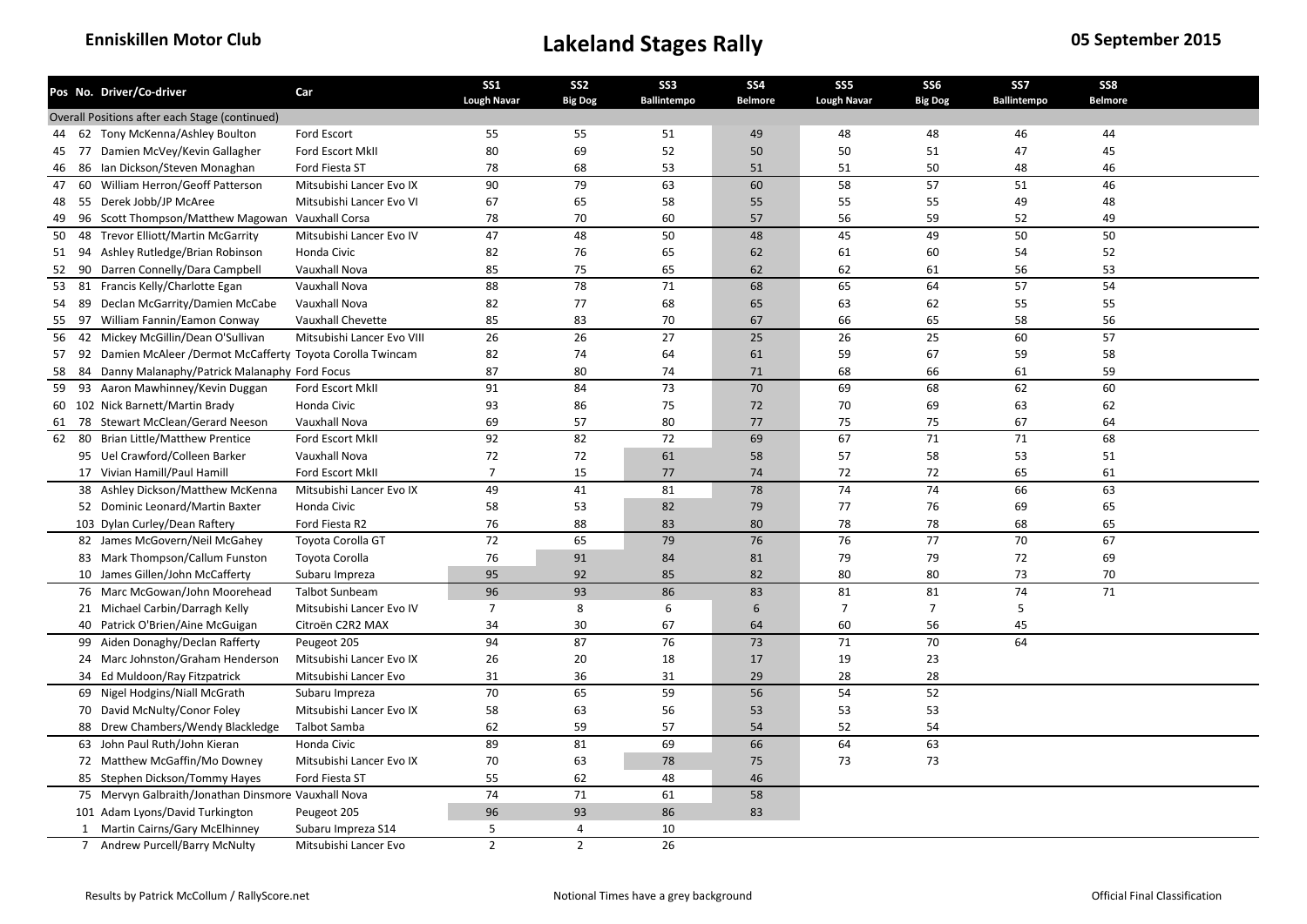|    | Pos No. Driver/Co-driver                       | Car                      | <b>SS1</b>         | SS <sub>2</sub> | SS <sub>3</sub> | SS <sub>4</sub> | SS5                | SS6            | SS7         | SS8            |  |
|----|------------------------------------------------|--------------------------|--------------------|-----------------|-----------------|-----------------|--------------------|----------------|-------------|----------------|--|
|    |                                                |                          | <b>Lough Navar</b> | <b>Big Dog</b>  | Ballintempo     | <b>Belmore</b>  | <b>Lough Navar</b> | <b>Big Dog</b> | Ballintempo | <b>Belmore</b> |  |
|    | Overall Positions after each Stage (continued) |                          |                    |                 |                 |                 |                    |                |             |                |  |
|    | 106 Daryl McCanny/Cathain Colton               | Peugeot 205              | 65                 | 59              | 54              |                 |                    |                |             |                |  |
|    | Mark Donnelly/Sean Ferris                      | Mitsubishi Lancer Evo IX |                    |                 |                 |                 |                    |                |             |                |  |
|    | 23 Gareth Mimnagh/Barry McCarney               | Mitsubishi Lancer Evo V  | 16                 | 11              |                 |                 |                    |                |             |                |  |
|    | 51 Neil Harron/Stephen Griffith                | Subaru Impreza           | 19                 | 23              |                 |                 |                    |                |             |                |  |
|    | 45 Andrew Bustard/Seamus McTigue               | Ford Escort MkII         | 34                 | 30              |                 |                 |                    |                |             |                |  |
|    | 65 David Kerr/Benny Grainger                   | Peugeot 106              | 58                 | 51              |                 |                 |                    |                |             |                |  |
|    | 30 David Crossen/Damien Fleming                | Ford Escort              | 19                 | 85              |                 |                 |                    |                |             |                |  |
|    | 18 Rob Duggan/Ger Conway                       | Peugeot 208 R2           | 17                 | 90              |                 |                 |                    |                |             |                |  |
|    | 79 Connor Woods / Paddy McCrudden              | Honda Civic              | 54                 |                 |                 |                 |                    |                |             |                |  |
| 8  | Niall Henry/John Rowan                         | Subaru Impreza S9        | 55                 |                 |                 |                 |                    |                |             |                |  |
| 67 | Rodney Donaldson/Bailie McClinton              | Ford Escort              | 74                 |                 |                 |                 |                    |                |             |                |  |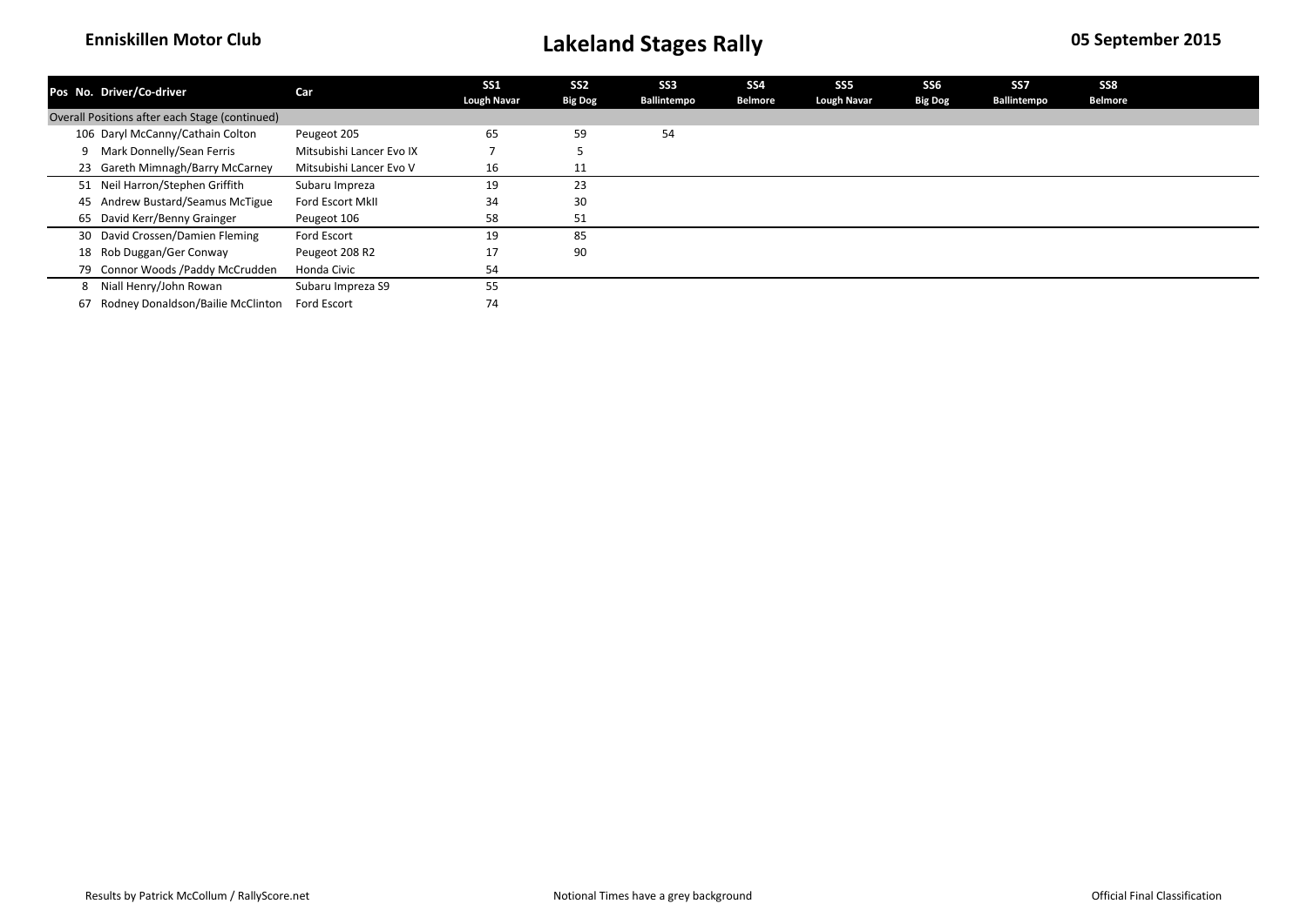|     |               | <b>Road Penalties</b> |        |         |     |                      | <b>Tie Breaks</b>                                                  |
|-----|---------------|-----------------------|--------|---------|-----|----------------------|--------------------------------------------------------------------|
| No. | <b>Driver</b> | <b>Penalty</b>        | Reason | Control |     |                      |                                                                    |
|     |               |                       |        |         |     | Tie for 19th Place   | --- use fastest on first stage, second stage, etc. as tiebreak --- |
|     |               | No penalties          |        |         | 43  | John Gordon          | Wins 19th place                                                    |
|     |               |                       |        |         | 22  | Andrew Fanning       | Moves to 20th place                                                |
|     |               |                       |        |         |     |                      | Slower than John Gordon on Stage 1                                 |
|     |               |                       |        |         |     | Tie for 27th Place   | --- use fastest on first stage, second stage, etc. as tiebreak --- |
|     |               |                       |        |         | 57  | Ian Graham           | Wins 27th place                                                    |
|     |               |                       |        |         | 31  | Raymond Johnston     | Moves to 28th place                                                |
|     |               |                       |        |         |     |                      | Slower than Ian Graham on Stage 1                                  |
|     |               |                       |        |         |     | Tie for 41st Place   | --- use fastest on first stage, second stage, etc. as tiebreak --- |
|     |               |                       |        |         | 91  | Andrew McCormick     | Wins 41st place                                                    |
|     |               |                       |        |         | 104 | <b>Fergus Barlow</b> | Moves to 42nd place                                                |
|     |               |                       |        |         |     |                      | Slower than Andrew McCormick on Stage 1                            |
|     |               |                       |        |         |     | Tie for 46th Place   | --- use fastest on first stage, second stage, etc. as tiebreak --- |
|     |               |                       |        |         | 86  | lan Dickson          | Wins 46th place                                                    |
|     |               |                       |        |         | 60  | William Herron       | Moves to 47th place                                                |
|     |               |                       |        |         |     |                      | Slower than Ian Dickson on Stage 1                                 |

| <b>Other information</b> |       |  | <b>Retirements</b>   |              |  |  |  |  |
|--------------------------|-------|--|----------------------|--------------|--|--|--|--|
| Number of starters       | 100   |  | <b>Martin Cairns</b> | SSF2: Engine |  |  |  |  |
| Number of finishers      | 62    |  |                      |              |  |  |  |  |
| Number of stages         | o     |  |                      |              |  |  |  |  |
| <b>Stage Mileage</b>     | 42.68 |  |                      |              |  |  |  |  |